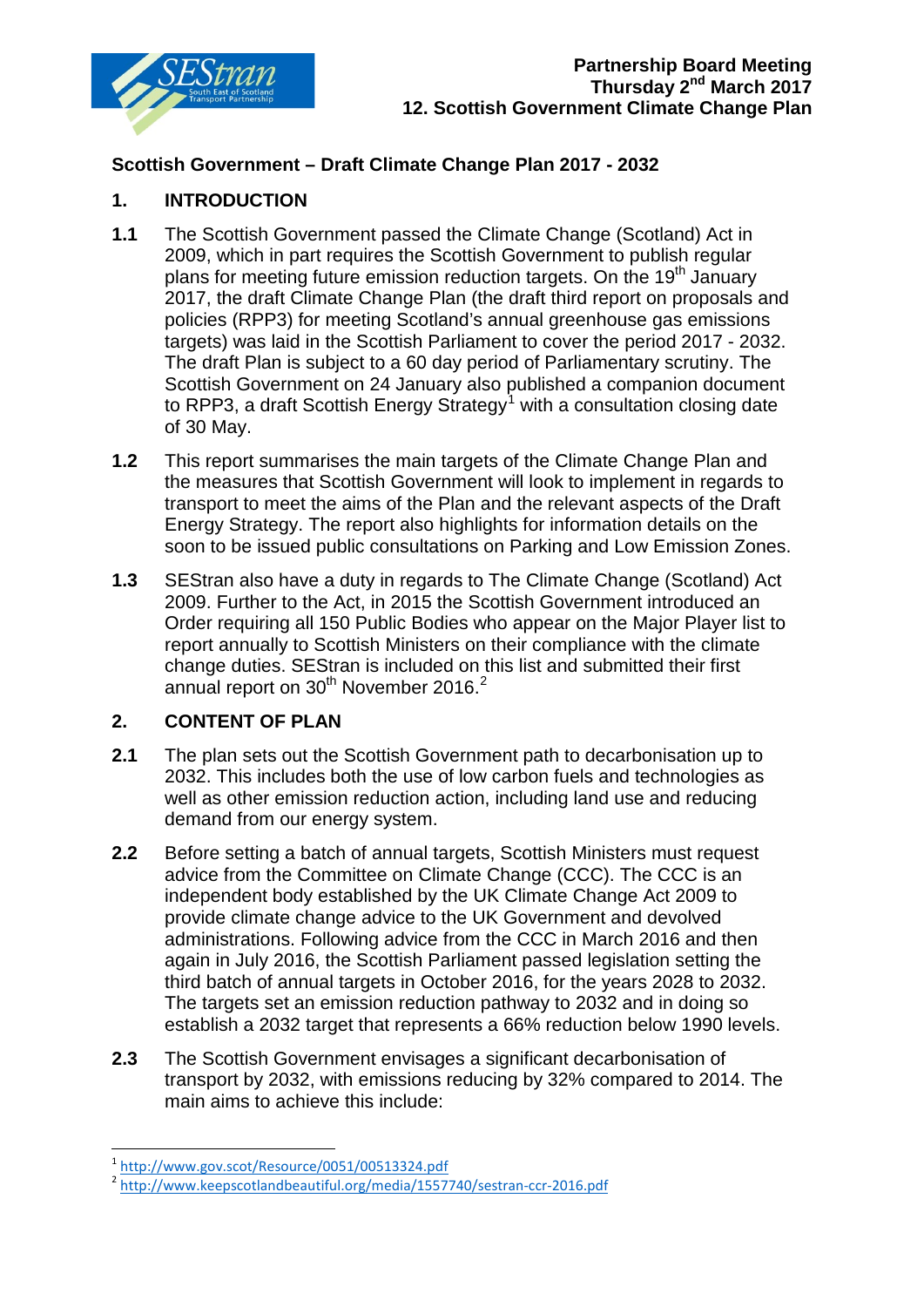- Low emission cars and vans will be widespread and becoming the norm;
- Low emission HGVs will be more common;
- A third of the ferries owned by the Scottish Government will be low carbon;
- Aircraft fleets will be on the cusp of radical new designs;
- Freight infrastructure will feature more efficient HGVs operating from out-of-town consolidation centres; and
- Low emission vehicles will also play a role in energy storage within the wider energy system.
- **2.4** There is a recognition within the Plan that individuals and households account for over three-quarters of Scotland's consumption emissions. The Scottish Government have laid out, within the plan, 10 key behaviours to try and mitigate this impact. Three of these behaviours are directly linked to transport:
	- Becoming less reliant on the car (walking, cycling, using public transport and/or car-sharing instead of driving)
	- Driving more efficiently (using a low carbon vehicle (fuel efficient, hybrid, alternative fuel or electric), and/or following fuel-efficient driving principles)
	- Using alternatives to flying where practical (e.g. train or teleconferencing for business)
- **2.5** The report is split into separate sectors, with transport being included as one. There are several policy outcomes included within the transport sector:
	- Average emissions per kilometre of new cars and vans registered in Scotland to reduce in line with current and future EU/UK vehicle emission standards
	- Proportion of ultra-low emission new cars and vans registered in Scotland annually to reach or exceed 40% by 2032.
	- Average emissions per tonne kilometre of road freight to fall by 28% by 2032.
	- Proportion of the Scottish bus fleet which are low emission vehicles has increased to 50% by 2032.
	- By 2032 low emission solutions have been widely adopted at Scottish ports and airports.
	- Proportion of ferries in Scottish Government ownership which are low emission has increased to 30% by 2032.
	- We will have electrified 35% of the Scottish Rail network by 2032.
	- Proportion of total domestic passenger journeys travelled by active travel modes has increased by 2032, in line with our Active Travel Vision, including the Cycling Action Plan for Scotland Vision that 10% of everyday journeys will be by bike by 2020.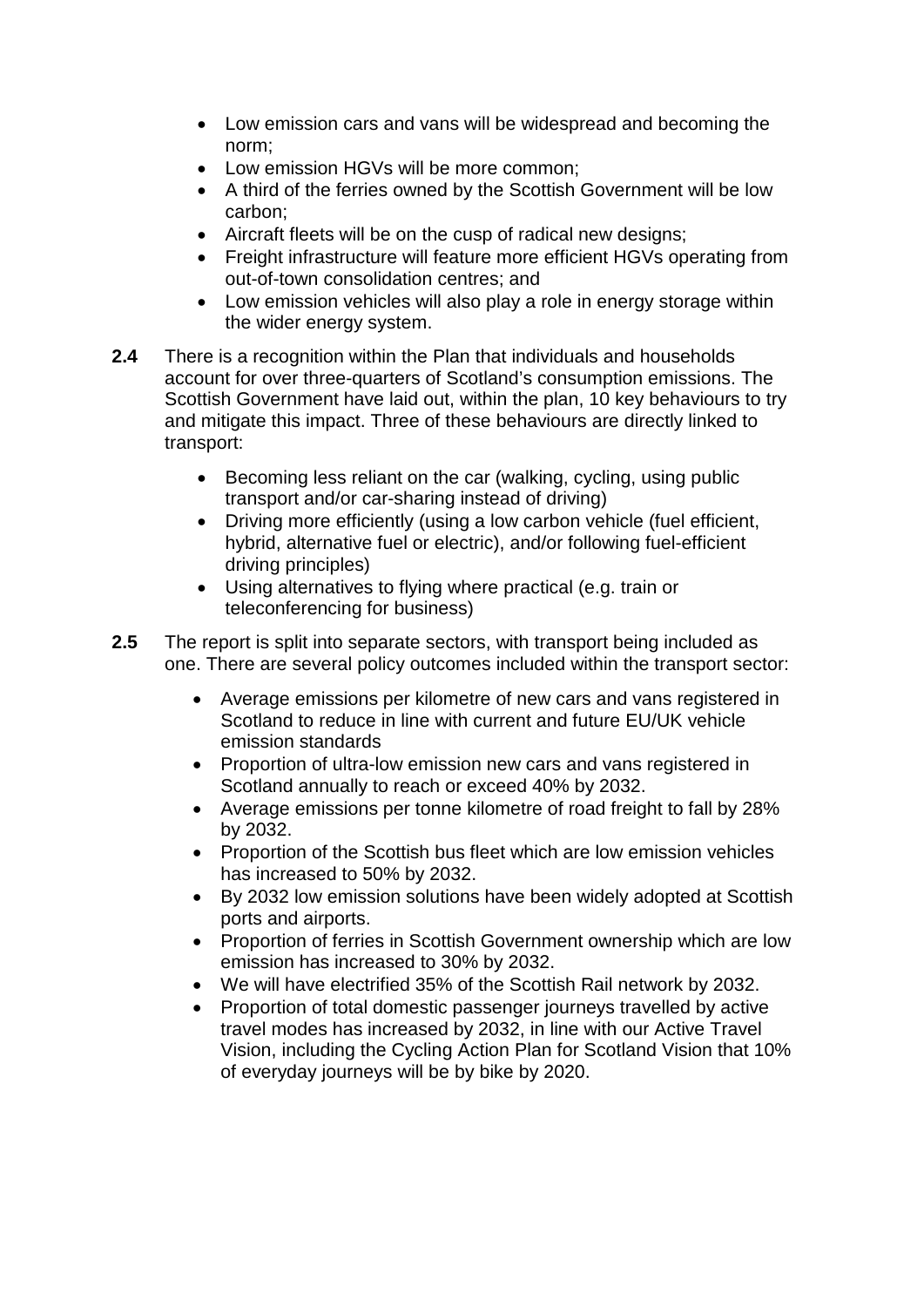- **2.6** The Plan makes a further comment that an increased number of journeys to be made by active travel will further reduce congestion and pollution, in addition to the associated benefits that come through living an active lifestyle. Active travel and lift sharing offer a potential route to combat transport poverty by increasing the availability of low-cost, low carbon transport options and reducing the need to own a car. Car clubs will allow households to access efficient vehicles without the costs associated with car ownership. These policies and the actions taken to achieve them are laid out in full in appendix 1.
- **2.7** The Draft Scottish Energy Strategy outlines a massive structural change in infrastructure and individual/collective behaviour for Scotland in terms of its energy use. Setting an ambitious "all-energy" target for 2030 to be delivered from renewable sources. For transport this will mean a significant shift in behaviours.

## **3. CALL FOR EVIDENCE / SESTRAN RESPONSE**

- **3.1** Four parliamentary committees have launched a joint call for views on the Scottish Government's plan on how it will meet climate change targets from 2017 to 2032. The Rural Economy and Connectivity Committee has a focus on rural affairs, agriculture, forestry and transport and SEStran will therefore be submitting evidence to them. The joint call for views is asking for opinions on the following questions, as they relate to their specific remits:
	- Progress to date in cutting emissions within the sector/sectors of interest and implementing the proposals and policies set out in the RPP2;
	- The scale of reductions proposed within their sector/s and appropriateness and effectiveness of the proposals and policies within the draft RPP3 for meeting the annual emissions targets and contributing towards the 2020 and 2050 targets;
	- The appropriateness of the timescales over which the proposals and policies within the draft RPP3 are expected to take effect;
	- The extent to which the proposals and policies reflect considerations about behaviour change and opportunities to secure wide benefits (e.g. environmental, financial and health) from specific interventions in particular sectors.
- **3.2** SEStran has submitted initial views, agreed by the Chair, to the Scottish Parliament's Rural Economy and Connectivity Committee's call for evidence. A copy of that response is included in Appendix 2. It is proposed that SEStran will make a further mandated representation to Scottish Ministers on the draft RPP3 itself, based on the response at appendix 2, after consideration by the Partnership Board on 2<sup>nd</sup> March.

## **4. PARKING**

**4.1** The Partnership Director has represented SEStran on the Responsible Parking Stakeholder Group which has been providing comment on the development of a consultation paper to inform any forthcoming legislation on Parking. There may be a a public consultation issued prior to the next Board meeting. It is proposed that the Partnership Director is mandated to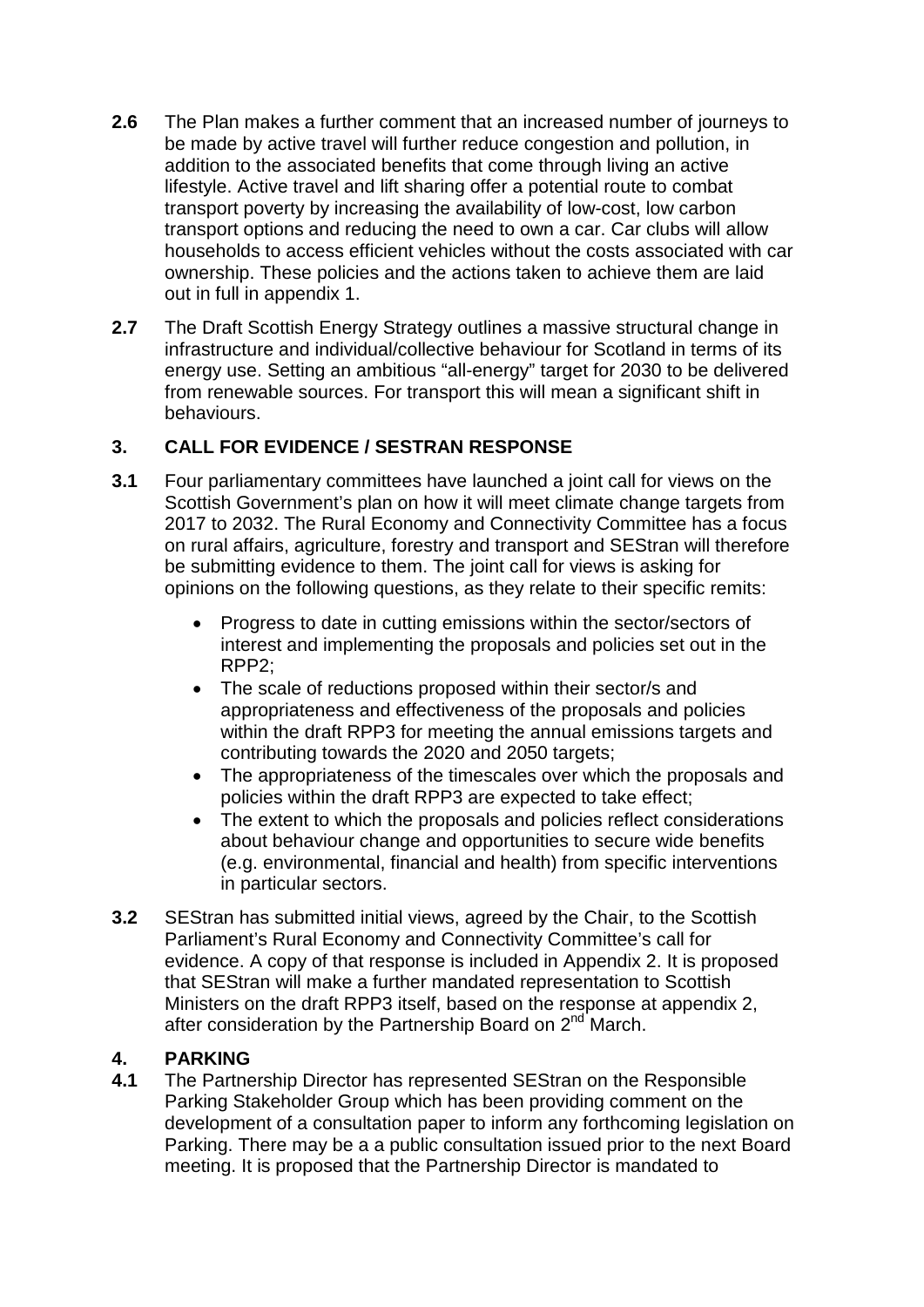response to the consultation, following dialogue with the Chair and correspondence with the Equalities and Healthcare Forum.

## **5. LOW EMISSON ZONES**

**5.1** On 30 January 2017 Transport Scotland held an all day workshop with practitioners from the Transport, Planning, Policy, Environmental Health, and Public Transport professions involved in delivering Vehicle Access Schemes. This Summary of Findings from the day has developed together with key comments from LA and RTP representatives. These key points will be translated into a series of questions and answers and in turn, be used to inform the shape and form of the NLEF appraisal guidance and delivery, which will be subject to a public consultation issued in the next few weeks. It is proposed that the Partnership Director is mandated to response to the consultation, following dialogue with the Chair.

## **6. CONCLUSION / RECOMMENDATIONS**

- **6.1** The Board are invited to:
	- 1. Note the evidence submitted to the Rural Economy and Connectivity Committee;
	- 2. Comment upon the suggested proposals of the Draft Plan/RPP3 and the suggested points of a SEStran response;
	- 3. Agree that SEStran should provide representations to Scottish Ministers on RPP3 prior to 20 March and that the Chair is mandated to sign off the final response:
	- 4. Provide comment on a SEStran response to the draft Scottish Energy Strategy and mandate the Partnership Director to submit a final response by 30 May;
	- 5. Note the proposal for a forthcoming public consultation on Parking in Scotland if issued between March-June 2017 and mandate the Partnership Director to submit a final response; and
	- 6. Note the proposal for a forthcoming public consultation on Low Emission Zones if issued between March-June 2017 and mandate the Partnership Director to submit a final response.

Emily Whitters<br> **Business Support Officer**<br> **Business Support Officer**<br> **Community Contract Partnership Director Business Support Officer** 23<sup>rd</sup> February 2017

**Appendix 1** – Scottish Government Draft Climate Change Plan, Transport Section

**Appendix 2** – SEStran's evidence to the Rural Economy and Committee's RPP3 inquiry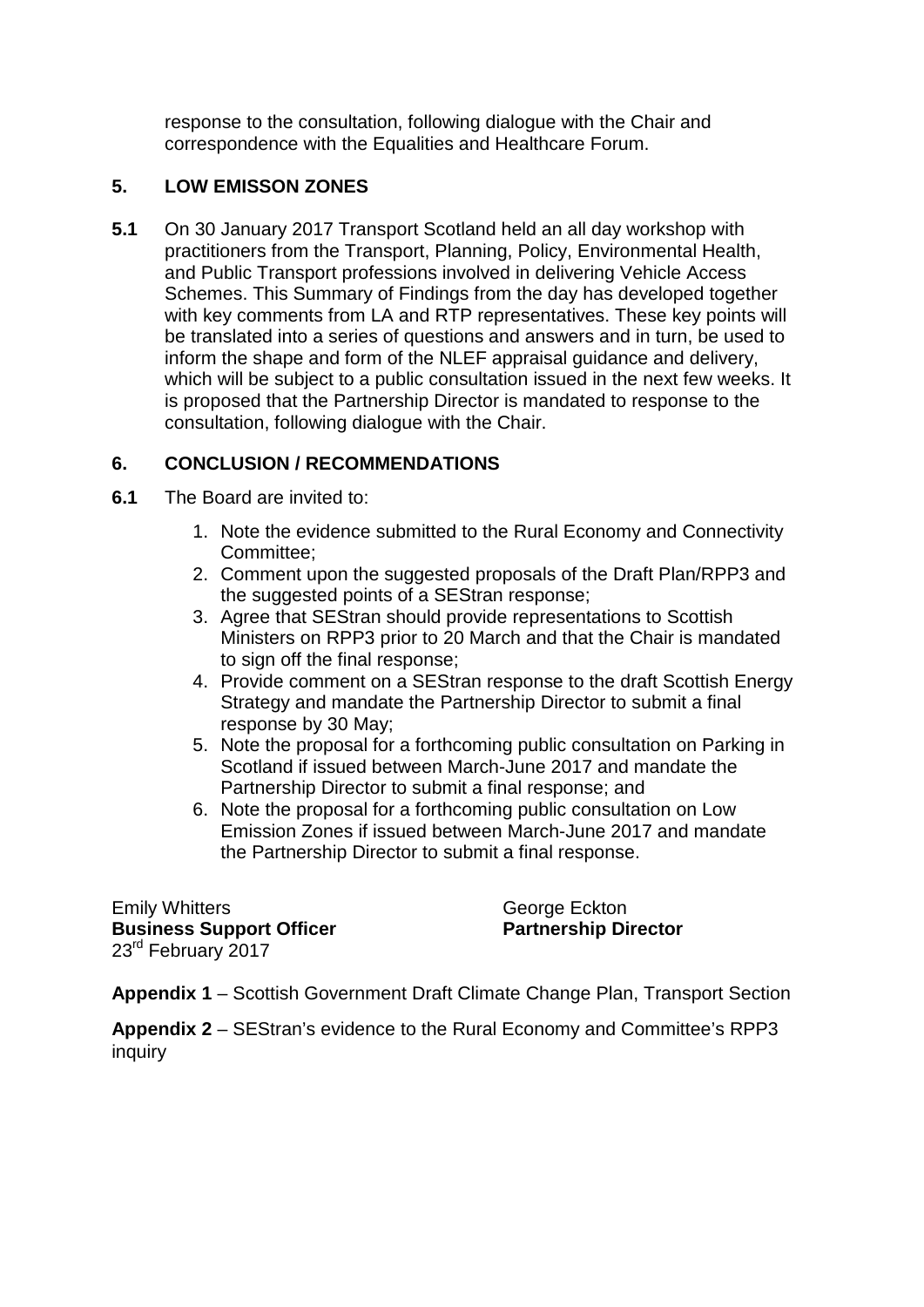| <b>Policy Implications</b>         | RPP3, Draft Energy Strategy and Low Emission<br>Zones quidance could deliver significant change<br>to the transport policy context at a regional level.                                        |
|------------------------------------|------------------------------------------------------------------------------------------------------------------------------------------------------------------------------------------------|
| <b>Financial Implications</b>      | Potential significant upfront costs associated with<br>the changes proposed, with the associated<br>potential for significant long-term savings in terms<br>of reduction of negative outcomes. |
| <b>Equalities Implications</b>     | Potential impact on certain modes of transport<br>used by certain groups and access to certain<br>areas will be required to be equality impacted<br>assessed.                                  |
| <b>Climate Change Implications</b> | Significant impact on the reduction of emissions<br>needed to deliver Climate Change targets.                                                                                                  |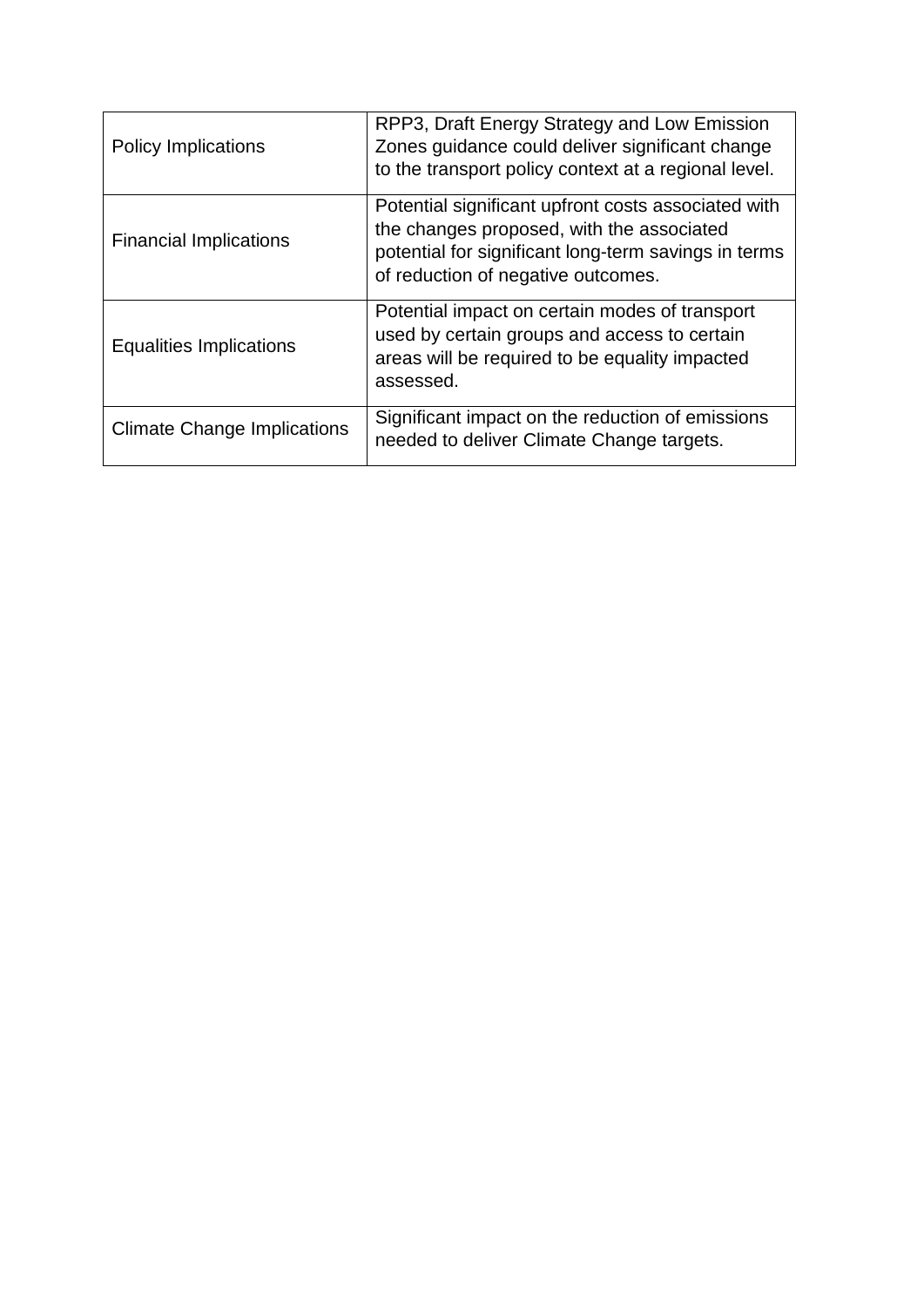### **9. Transport**

The Transport sector covers all transport modes in Scotland, including public transport, freight, aviation, shipping, private motoring, active travel and the regulations, policies and infrastructure designed to support all of these.

#### **9.1 Where we are now**

#### **Figure 8: Transport historical emissions**



#### **Figure 9: Scottish transport emissions by mode, 1990 – 2014**



Figure 8: Transport historical emissions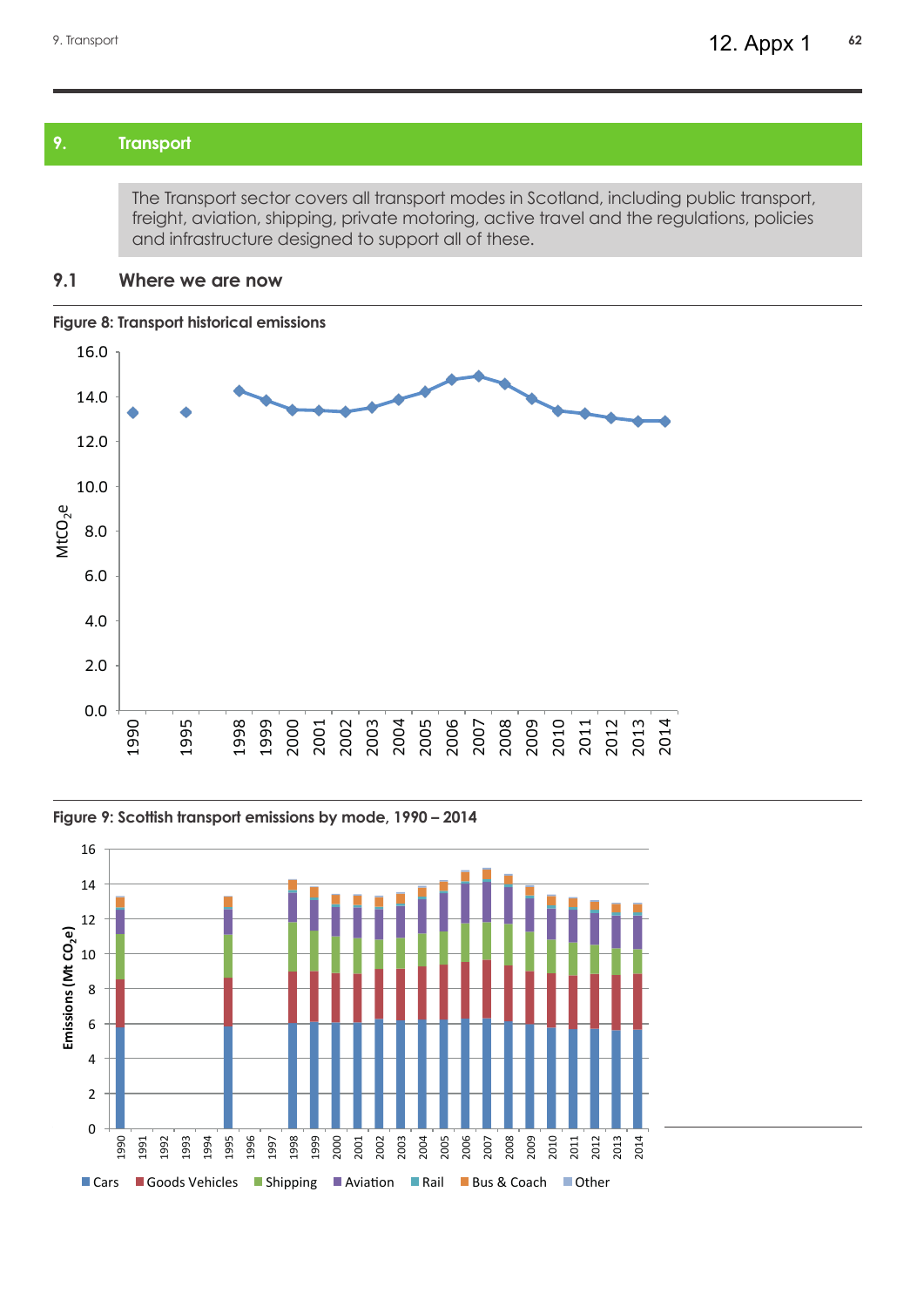- 9.1.1 In 2014, transport emissions (including those from international aviation and shipping) amounted to 12.9 MtCO<sub>2</sub>e, marginally below the 1990 baseline figure of 13.3 MtCO<sub>2</sub>e. Currently, transport accounts for 28% of total Scottish emissions<sup>48</sup>. Within that long-term profile, we have seen significant reductions more recently: since transport emissions peaked at 14.9 MtCO $_2$ e in 2007, they have fallen year on year by a total of 2.0 MtCO $_2$ e. This is a 13% reduction in seven years.
- 9.1.2 The composition of the numbers has changed significantly. For example, in 2014 demand for all road transport stood at 44.8 billion kilometres, as compared to 36.5 billion kilometres in 1995. This 22% increase in demand has been offset by significant improvements in vehicle efficiencies, combining to produce the broadly static but now reducing emissions figures.  $\epsilon$  is a complete the broad  $\epsilon$  of produce the broadly static but now  $\epsilon$

# **Road transport emissions** emissions figures.

9.1.3 The largest contributor to transport emissions is the road sector. In combination, cars, lorries, vans, buses and motor cycles accounted for 9.4 MtCO<sub>2</sub>e in 2014 (73% of total transport emissions). This compares with 0.0 MtCO c in 1999. emissions). This compares with 9.2 MtCO $_2$ e in 1990.



MtCO2e in 2014 (73% of total transport emissions). This compares with 9.2

# Figure 10: Road transport emissions, 1990 - 2014

#### **Maritime emissions**

 $M_{\rm H}$  and  $M_{\rm H}$  in 2014 are estimated to be 1.4 MtCO<sub>2</sub>C, or 11% of fortunations from transport emissions. This compares to 2.6 MtCO<sub>2</sub>e in 1990. Within that profile, emissions from international shipping have been volatile, while emissions from domestic shipping have decreased steadily since 1990. 9.1.4 Emissions from maritime transport<sup>49</sup> in 2014 are estimated to be 1.4 MtCO<sub>2</sub>e, or 11% of total

<sup>48</sup> Excluding adjustments for the EU Emissions Trading System

<sup>49</sup> Includes national navigation and international shipping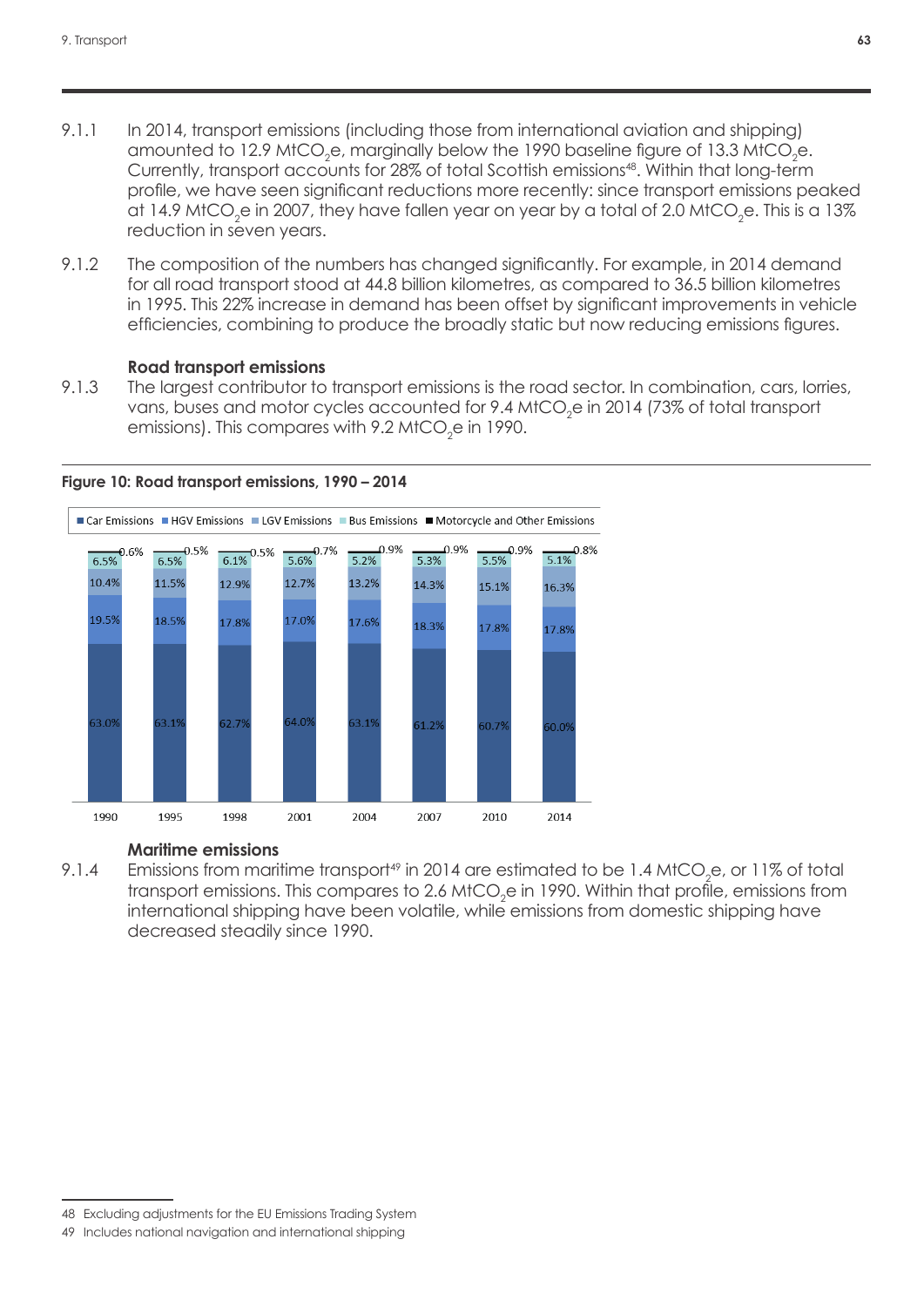**Figure 11: Shipping emissions, 1990 – 2014**



Total Domestic Shipping **The Total International Shipping -** Shipping as a % of total transport emissions

#### **Aviation emissions**, 1990 - 2014 - 2014 - 2014 - 2014 - 2014 - 2014 - 2014 - 2014 - 2014 - 2014 - 2014 - 2014 - 2014 - 2014 - 2014 - 2014 - 2014 - 2014 - 2014 - 2014 - 2014 - 2014 - 2014 - 2014 - 2014 - 2014 - 2014 - 2014 Figure 11: Shipping emissions, 1990 - 2014

- 9.1.5 In 2014, aviation emissions stood at 1.9 MtCO<sub>2</sub>e, or 15% of total transport emissions. This correspondence with 1.4 MtCO a in 1999. Personal resulting in the transition research from it over 10 million to 24 million. The growth in demand of 134% was thus associated with a significantly lower growth in emissions of 38%, reflecting effective efficiency improvements, including increased load factors. compares with 1.4 MtCO $_2$ e in 1990. Passenger numbers in that period increased from just
- The growth in demand of 134% was the growth in demand of 134% was thus associated with a significant lying  $\alpha$ 9.1.6 In 2014, international aviation emissions account for 63% of total Scottish aviation emissions, almost the reverse of the proportion in 1990, when it was domestic aviation that accounted 1.6 In 2019, in 2019, international aviation emission of total. for 61% of aviation's emissions total. 7.1.0 In 2014, inflemational aviation emissiol



Scottish aviation emissions, almost the reverse of the proportion in 1990,

Figure 12: Aviation emissions, 1990 – 2014 when it was domestic aviation that accounted for  $\alpha$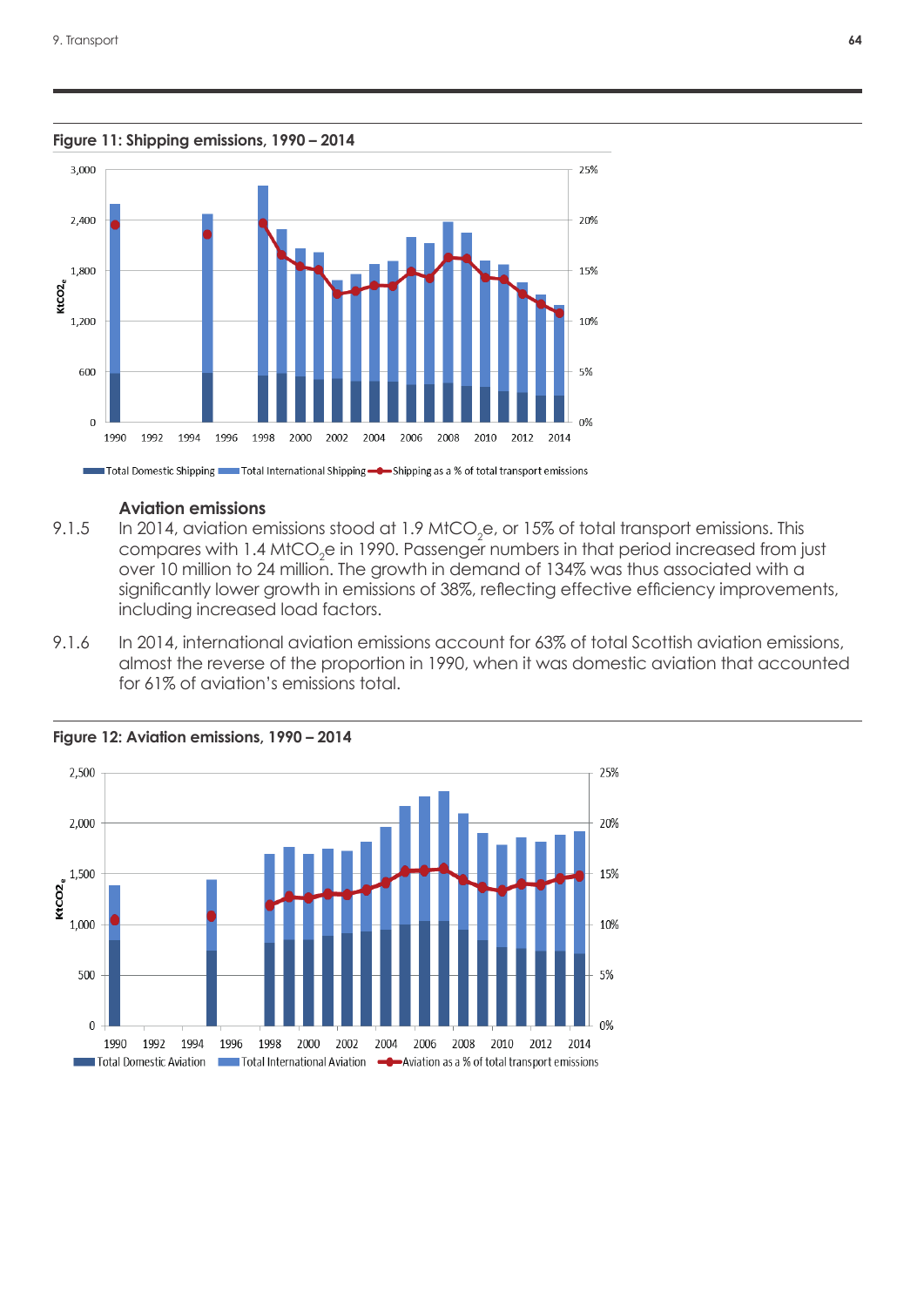#### **Rail emissions**

9.1.7  $\;\;\;$  At 0.2 MtCO<sub>2</sub>e in 2014, rail accounts for only 1.3% of transport emissions. The 2014 figure is 44% above the equivalent 1990 figure of 0.1 MtCO $_2$ e. and rail emissions have followed a generally rising trend over the period  $1990$  to  $2014$ .  $e^{2\pi i \omega t}$  figure is 44% above the equivalent 1990 figure of  $\omega$ 



MtCO2e. and rail emissions have followed a generally rising trend over the

#### **Active travel**

e fravel<br>Figure 13: Rail emissions, 1990 - 2014 journey length was 4.7 km. For walking, the equivalent proportion cited in the Scottish Household Survey travel diary was 22%, with 14% of adults usually walking to work and 49% of children usually walking to school as their main mode of transport<sup>50</sup>. 9.1.8 In 2015, 1% of journeys had cycling as the main mode of transport and the average (mean)

#### was 22%, with 14% of adults usually walking to work and 49% of children **9.2 Our ambition**

- 9.2.1 Our aim is to reduce emissions from transport in ways that promote sustainable environmental and socio-economic weilbeing. As historically, so in forde we expect<br>economic and population growth to increase the demand for the movement of goods, services and people. However, we also expect the pace of technological change to accelerate. Together with behaviour changes, that will allow for economic growth, while also reducing emissions significantly. environmental and socio-economic wellbeing. As historically, so in future we expect
- demand for the movement of goods, services and people. However, we also 9.2.2 Future abatement will vary significantly across the individual transport modes. The availability of new technology; the cost of implementing technological, logistical and behaviour change; and the return on such investment will all have a bearing on which particular 9.2.2 Future abatement will vary significantly across the individual interventions we prioritise.

<sup>50</sup> [Transport and Travel in Scotland 2015](http://www.transport.gov.scot/report/j450918-01.htm)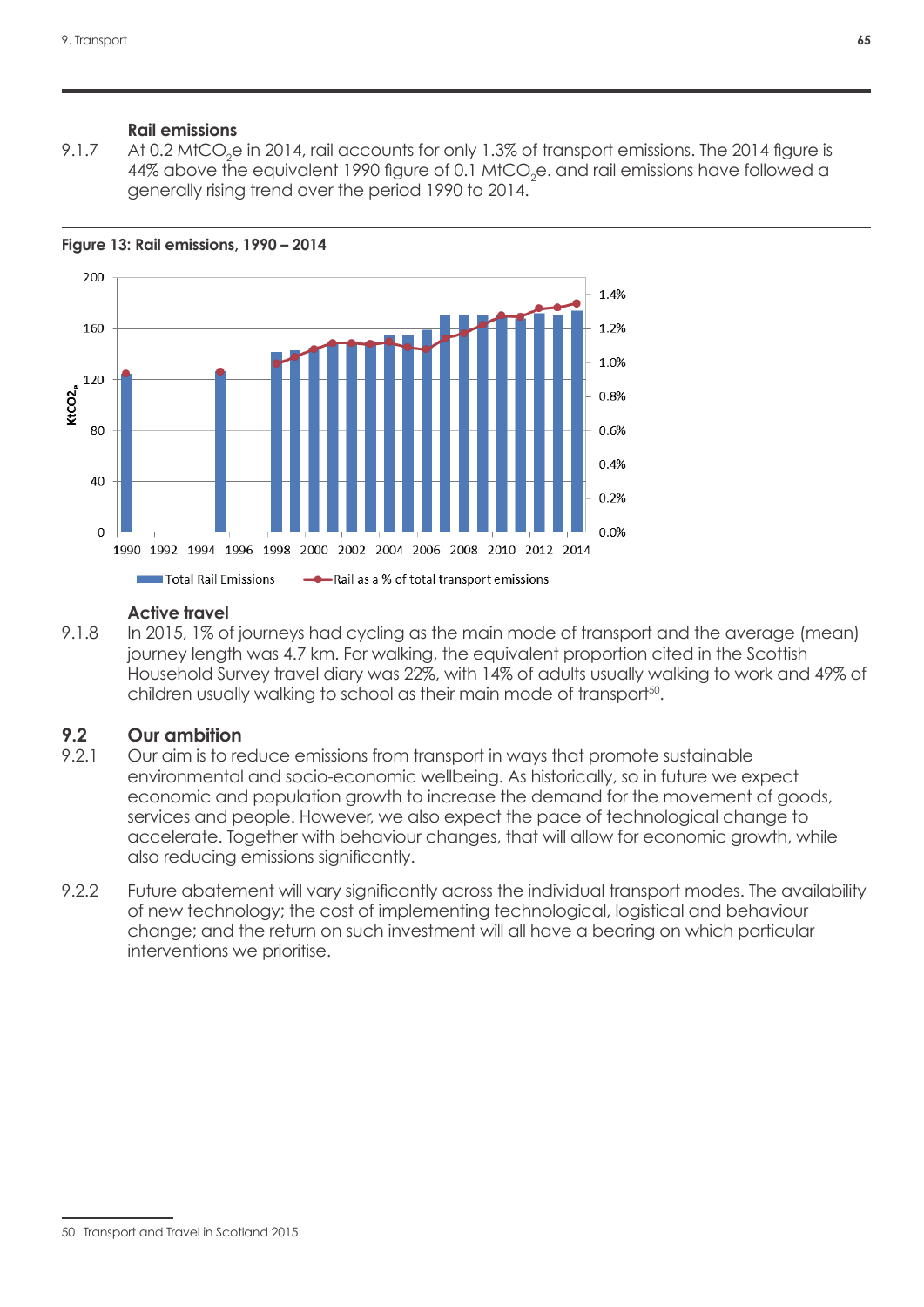#### **Figure 14: Transport carbon envelopes**



### **The role of technology**

- The role of technology Transport Fuels and Fuel Technologies. 9.2.3 We have commissioned and will be publishing research from Element Energy: Greenhouse Gas Emissions Reduction Potential in the Scottish Transport Sector from Recent Advances in
- 9.2.4 On the basis of this and other work, we have identified key technological, economic and EREGISTED COMMISSIONS OF THE CHICLE CHICLE INCREDUCTION POTENTIAL COMMERCIAL COMMERCIAl trends which will form the baseline against which to measure future policy Ecommercial member which will continue to accurring against which is the accurate points. to collect and interpret such baseline data. For example, air passenger numbers will be one data source that will allow us to evaluate the impact of changes to Air Passenger Duty (currently thought to be marginal in emissions terms and easily offset by other policy interventions). Which to measure policy interventions, where in relations  $\alpha$  in relation to  $\alpha$
- 9.2.5 A key observation is that, based on market-led technological change alone, we estimate  $\frac{1}{2.5}$  They absorbed that, based arritality for determining and the offects of an annual abatement of around 2.5 MtCO<sub>2</sub>e by 2035, even allowing for the effects of  $\frac{1}{2}$  and input would not the input of changes to  $\frac{1}{2}$  or  $\frac{1}{2}$  over the input of changes to  $\frac{1}{2}$ population and associated economic growth.

# by other policy interventions.) **Cars**

9.2.6 Mith the conventional car, we expect fuel efficiency improvements of 30% – 40% by 2035; and with hybrids and electric vehicles we expect battery costs to halve and their performance to double incrementally over the period to 2035, with a step-change in market penetration from 2020 onwards.

#### **Road freight**

9.2.7 With conventional HGVs, we expect fuel efficiencies around 25% by 2035, based on improved aerodynamics, transmissions and operations. Low carbon HGVs (such as diesel electric and gas powered LNG) will become more common from the mid-2020s.

### **Shipping**

9.2.8 We might expect a 35% improvement in the efficiency of new, larger shipping by 2035, based on hybrid and gas-powered engines, battery-electric engines, and the potential use of assistive technology, such as sails, kite, rotors and aerofoil hulls. Gradual uptake and stock differences mean that this may equate to 10% at the fleet level.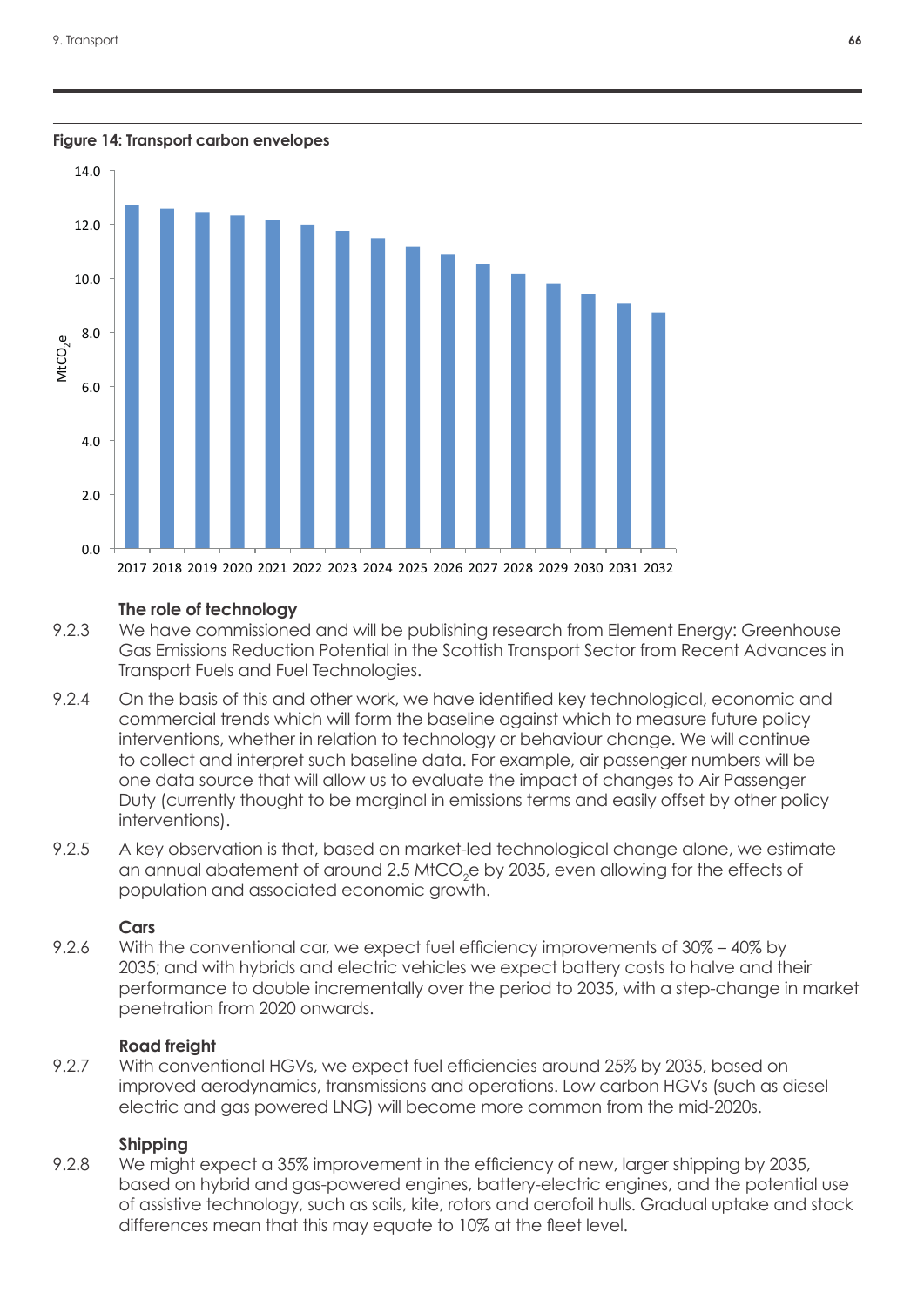## **Aviation**

9.2.9 We might expect to see a 15% improvement in the efficiency of new aircraft by 2035, based on fleet modernisation, operational improvements, and improved aerodynamics and fabrication techniques (such as the use of composites). Step changes may occur in the 2030s and beyond, based on new engine technology (such as open rotors) and new aircraft designs (such as blended wing technology).

## **Policy implications**

- 9.2.10 The detailed analysis underpinning these brief summaries suggests that technological change will be transformational, significantly reducing emissions, despite economic and population growth. Supporting such change remains a key priority.
- 9.2.11 Our research indicates that road transport can contribute most additional abatement, essentially because its high share of emissions is matched by the relative availability of technological and behaviour change interventions.

## **A future scenario**

- 9.2.12  $\,$  By 2032 transport emissions should have reduced by 4.2 MtCO $_2$ e or more compared to today.
- 9.2.13 Low emission cars and vans will be widespread and becoming the norm; low emission HGVs will be more common; a third of the ferries owned by the Scottish Government will be low carbon; aircraft fleets will be on the cusp of radical new designs; and ground operations at airports and ports will already involve low carbon solutions.
- 9.2.14 As one of several key results, air quality will have noticeably improved; and we will be enjoying the social, health and economic benefits from these improved transport systems.

## **Infrastructure**

9.2.15 By 2035, we expect fully functioning market solutions for low carbon transport. Freight infrastructure will feature more efficient HGVs operating from out-of-town consolidation centres. Plug-in vehicles will be commonplace, with improved battery technology providing longer ranges and infrastructure supporting both electric and hydrogen powered vehicles.

## **Traffic management**

- 9.2.16 Journeys made on our road network will also be more efficient due to the deployment of Intelligent Transport Systems (designed to ease the flow of traffic) and widespread uptake of fuel efficient driver training.
- 9.2.17 Low Emission Zones will limit the access of vehicles that exceed emissions benchmarks, while permitting unrestricted access for clean buses, vans and cars, as well as smaller goods vehicles relaying goods from consolidation centres.
- 9.2.18 Other measures, such as parking policies, will also incentivise public transport and active travel, as well as reducing congestion and contributing to improved air quality.

## **Wider synergies**

9.2.19 Low emission vehicles will also play a role in the wider energy system. Electric and hydrogen vehicles will have a role in energy storage. The adoption of smart technologies could allow battery electric vehicles to play a wider role in balancing the grid.

# **The ultimate goal**

9.2.20 By 2050, Scotland will be free from harmful tailpipe emissions from land transport, with other transport modes decarbonising at a slower pace, resulting in a healthier, more active population.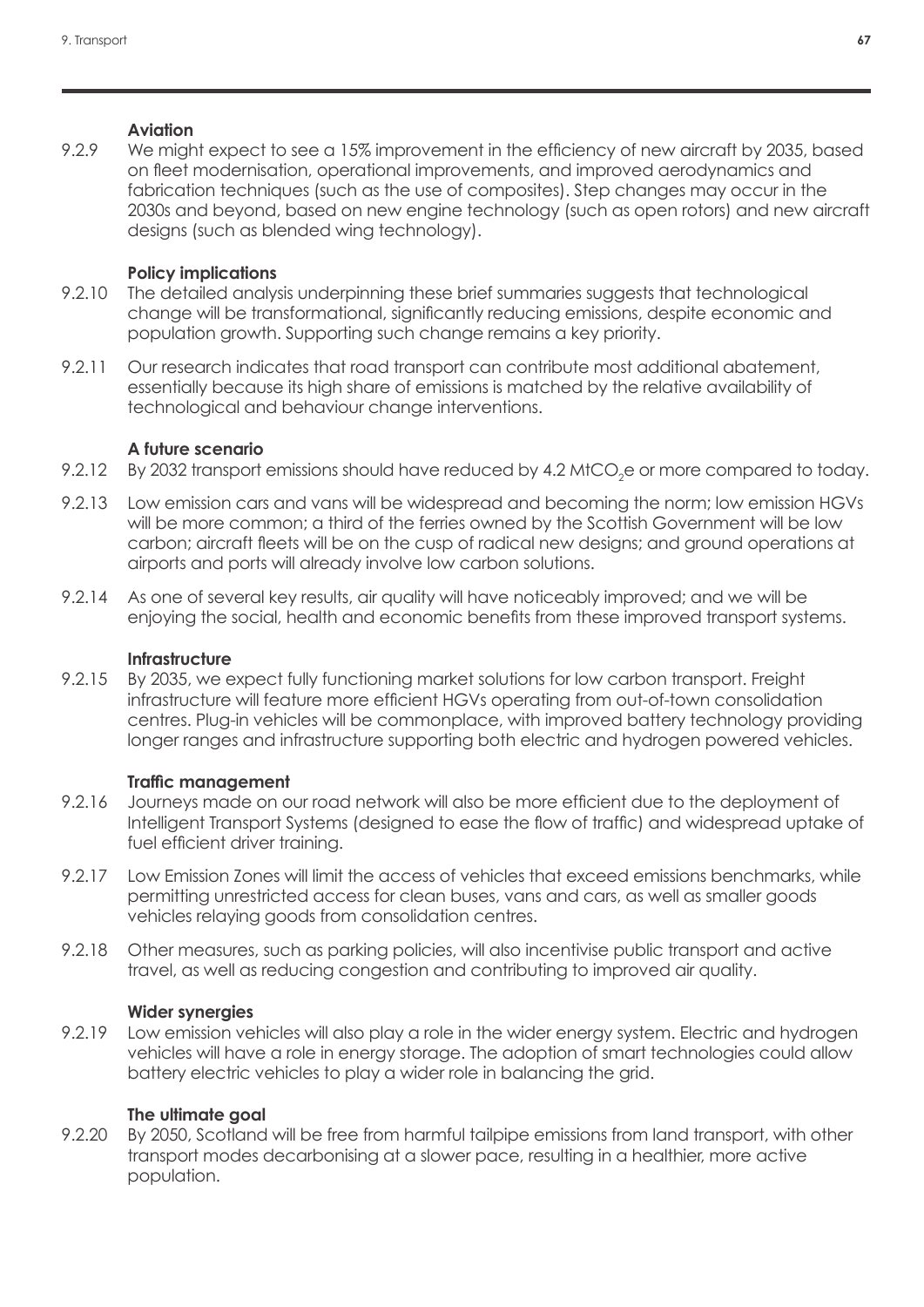### **9.3 Policy outcomes, policies, development milestones and proposals**

**Policy outcome 1:** Average emissions per kilometre of new cars and vans registered in Scotland to reduce in line with current and future EU/UK vehicle emission standards.

There are four policies, two policy development milestones and one proposal that will *contribute to the delivery of policy outcome 1.*

### **Policies which contribute to the delivery of policy outcome 1**

- 1) With the EU and UK, negotiate stretching emission standards for new cars (and vans) beyond 2020 (and 2021).
- 2) With the UK, negotiate vehicle excise duty differentials between ultra-low emission vehicles (ULEVs) and diesel/petrol vehicles to support and encourage the uptake of ULEVs.
- 3) With the UK, negotiate biofuels policies that will enable them to be used sustainably in the decarbonisation of the whole transport sector.
- 4) Support fuel-efficient driver training.

### **Policy development milestones which contribute to the delivery of policy outcome 1**

- 1) With local authorities and others, evaluate the scope for incentivising more rapid uptake of electric and ultra-low emission cars and vans, as through public procurement policies and preferential local incentives (such as access management and parking policies).
- 2) With local authorities and others, evaluate the scope for urban-wide low emission zones with a specific focus on CO<sub>2</sub> emissions, as well as air pollution more generally.

#### **Proposals which contribute to the delivery of policy outcome 1**

1) Collaborate with a local authority to model reductions in congestion and improvements in use of public transport, in possible association with a low emission zone.

#### **Relative significance of policies, policy development milestones and proposals to the delivery of policy outcome 1**

9.3.1 Outcome 1 will account for a significant proportion of overall emissions reduction, as cars currently emit 44% of all transport emissions.

**Policy outcome 2:** Proportion of ultra-low emission new cars and vans registered in Scotland annually to reach or exceed 40% by 2032.

There are six policies, one policy development milestone, and four proposals that will *contribute to the delivery of policy outcome 2.*

#### **Policies which contribute to the delivery of policy outcome 2**

- 1) With the EU and UK, negotiate stretching emission standards for new cars (and vans) beyond 2020 (and 2021).
- 2) With the UK, negotiate vehicle excise duty differentials between ultra-low emission vehicles (ULEVs) and diesel/petrol vehicles to support and encourage the uptake of ULEVs.
- 3) Enhance the capacity of the electric vehicle charging network (ChargePlace Scotland):
	- provide funding until at least August 2019 in order to support the on-going expansion of the publicly available network of EV charge points;
	- provide funding to support the safe and convenient installation of domestic and workplace charge points.
- 4) Provide interest-free loans through the Energy Saving Trust to enable the purchase of EVs by both consumers and businesses until at least March 2020.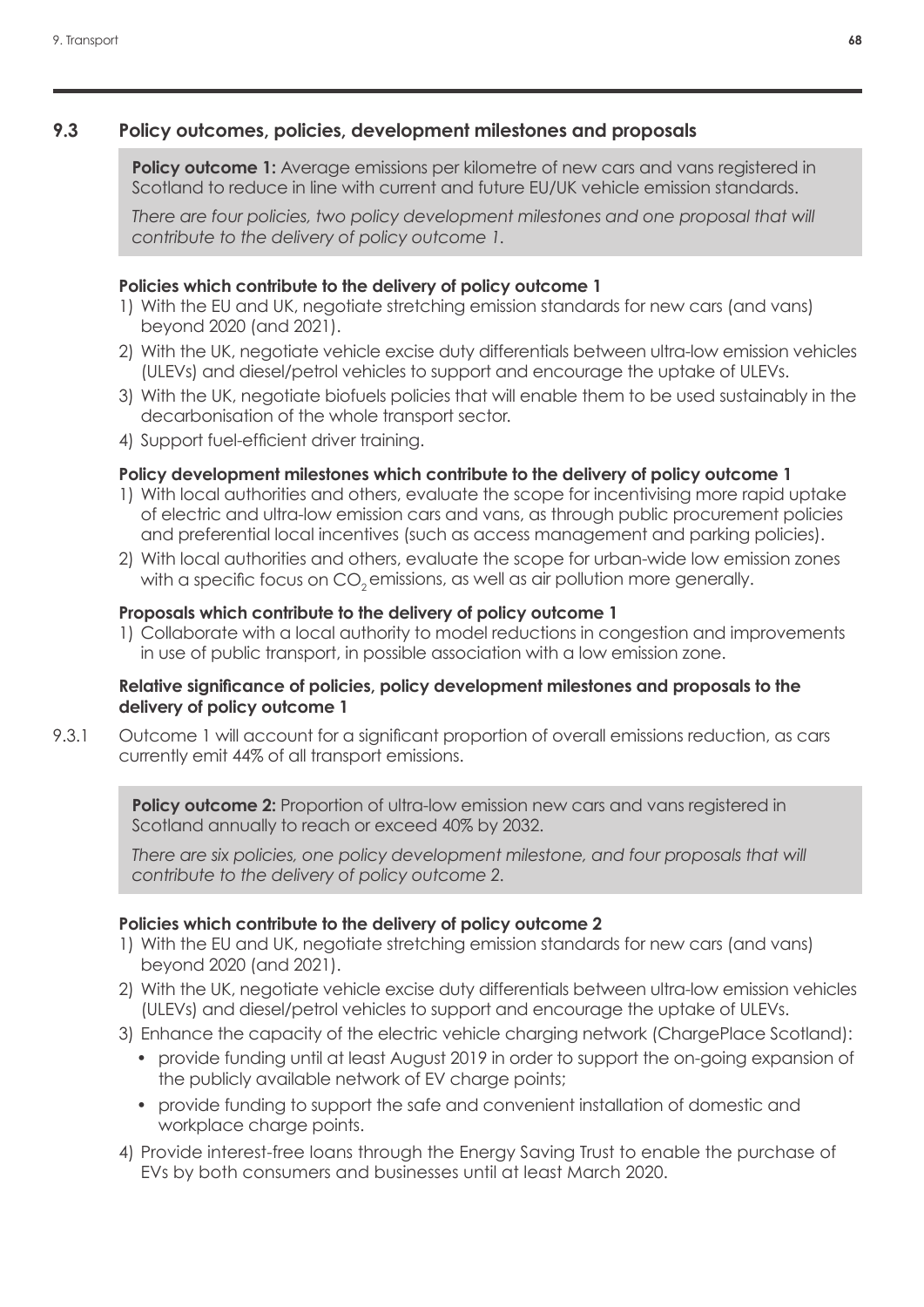- 5) With local authorities, review licensing regulations and consider introducing incentives to promote the uptake of ULEVs in the taxi and private hire sector, with loan funding for vehicle purchase until at least March 2020.
- 6) Promote the benefits of EVs to individuals and fleet operators and increase awareness and confidence in the viability of EVs as an alternative to fossil-fuelled vehicles.

#### **Policy development milestone which contributes to policy outcome 2**

1) Work with the UK Government, local authorities and other public and third sector partners to identify annually a package of financial and convenience ULEV incentives, such as free parking, access to LEZs and interaction with proposed workplace parking levies.

### **Proposals which contribute to the delivery of policy outcome 2**

- 1) Building Standards:
	- consider draft proposals in the Energy Performance of Buildings Directive, relating to the provision of EV charge points/wiring in new residential and commercial developments
	- investigate how such measures could potentially be trialled in Scotland and consider developing guidance on charge point provision to support planning authorities
- 2) Continue to investigate the role that other alternative fuels, such as hydrogen, gas and biofuel, can play in the transition to a decarbonised road transport sector. Consider the scope for market testing approaches to alternative fuels infrastructure and supply.
- 3) Work with Scottish Enterprise, the UK government and other bodies to investigate the potential to undertake trials of connected and autonomous vehicles in Scotland.
- 4) Work with Scotland Excel, COSLA and other partners to determine whether a new procurement policy could be introduced in Scotland, which introduces a presumption that all new vehicles purchased by public sector organisations in Scotland are ULEVs.

#### **Relative significance of policies, policy development milestones and proposals to the delivery of policy outcome 2**

- 9.3.2 Policy outcome 2 will account for a significant proportion of overall emissions reduction, as cars currently emit 44% of all transport emissions.
- 9.3.3 The policies and proposals under policy outcome 2 are focused on removing some of the key domestic barriers identified to a more rapid take-up of in particular battery electric vehicles. There is a strong read across to the measures in policy outcome 1.

**Policy outcome 3:** Average emissions per tonne kilometre of road freight to fall by 28% by 2032.

*There are four policies, two policy development milestones, and two proposals which will contribute to the delivery of policy outcome 3.*

### **Policies which contribute to the delivery of policy outcome 3**

- 1) With the EU and UK, negotiate an emission standard for Heavy Goods Vehicles from 2025.
- 2) With the UK, negotiate biofuels policies that will enable them to be used sustainably in the decarbonisation of the whole transport sector.
- 3) Deliver our Rail Freight Strategy.
- 4) Continue to support local authorities in delivering the ECO-Stars programme, reducing fuel consumption for HGVs, buses, coaches and vans.

### **Policy development milestones which contribute to the delivery of policy outcome 3**

- 1) Consult on Intelligent transport Systems (ITS) Strategy by the end of March 2017.
- 2) With local authorities and others, evaluate the scope for urban-wide low emission zones with a specific focus on CO $_{\textrm{\tiny{2}}}$  emissions, as well as air pollution more generally.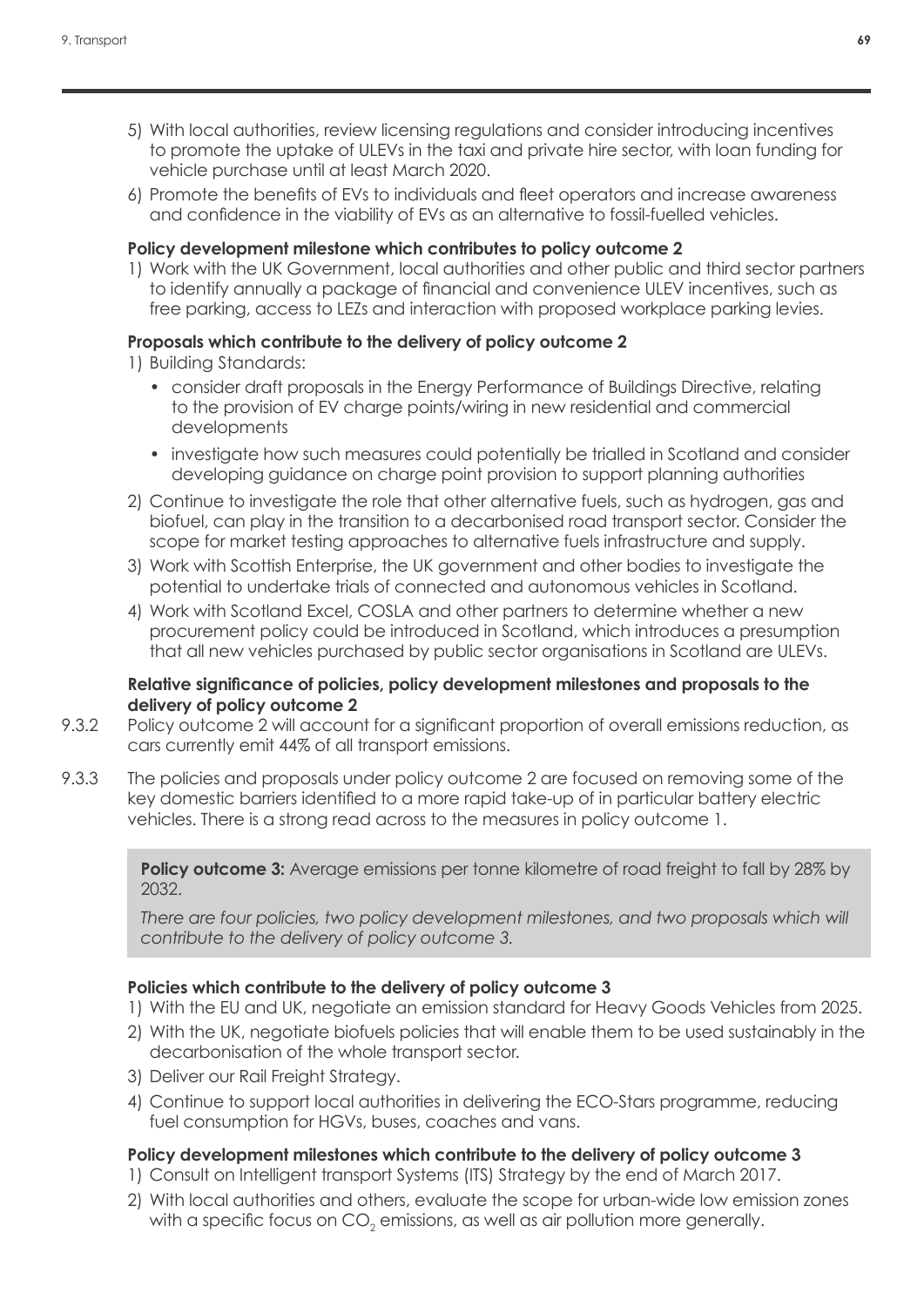### **Proposals which contribute to the delivery of policy outcome 3**

- 1) Collaborate with a local authority to put in place a pilot low emission zone by 2018, examining the feasibility of low emission zones (LEZs) mitigating CO<sub>2</sub> emissions via the National Low Emission Framework.
- 2) Work with the freight sector to examine the scope for new freight logistics and infrastructure (potentially including freight consolidation centres on the outskirts of cities and urban areas following the introduction of LEZs); and to support market testing of local initiatives.

#### **Relative significance of policies, policy development milestones and proposals to the delivery of policy outcome 3**

9.3.4 Policy outcome 3 will account for a moderate proportion of total emissions reduction. Road freight carried on HGVs accounts for 1.7 MtCO<sub>2</sub>e, and implementation of all the policies and proposals could reduce emissions from HGVs by 28% by 2032.

**Policy outcome 4:** Proportion of the Scottish bus fleet which are low emission vehicles has increased to 50% by 2032.

*There is one policy, one policy development milestone and two proposals which contribute to the delivery of policy outcome 4.*

### **Policy which contributes to the delivery of policy outcome 4**

1) Provide financial support for the purchase and operation of low carbon buses.

#### **Policy development milestones which contribute to the delivery of policy outcome 4**

1) In the context of the current review of the National Transport Strategy and Transport Bill, we will examine the scope for climate change policies, as in relation to bus, across the public sector in high-level transport legislation, strategies and policies.

#### **Proposals which contribute to the delivery of policy outcome 4**

- 1) With local authorities and others, evaluate the scope for urban-wide low emission zones with a specific focus on CO<sub>2</sub> emissions, as well as air pollution more generally.
- 2) With local authorities and others, model and pilot reductions in congestion and improvements in use of public transport, in possible association with a low emission zone.

#### **Relative significance of policies, policy development milestones and proposals to the delivery of policy outcome 4**

- 9.3.5 Policy outcome 4 will account for a small proportion of overall emissions reduction, as bus and coach emissions account for under 4% of total transport emissions.
- 9.3.6 Any behavioural switch from private to public transport is likely to be limited by capacity of the sector to absorb significant new traffic.

**Policy outcome 5:** By 2032 low emission solutions have been widely adopted at Scottish ports and airports.

*There is one policy that will contribute to the delivery of policy outcome 5.*

#### **Policy which contributes to the delivery of policy outcome 5**

1) Encourage and support Scottish port authorities and airports to adopt low emissions solutions. These could include: cold ironing (the use of shore power by ships whilst in harbour); and measures to reduce emissions associated with airport ground operations and while planes are on the ground (for example single engine taxiing, the use of ground power for planes at stand, and low emission ground vehicles).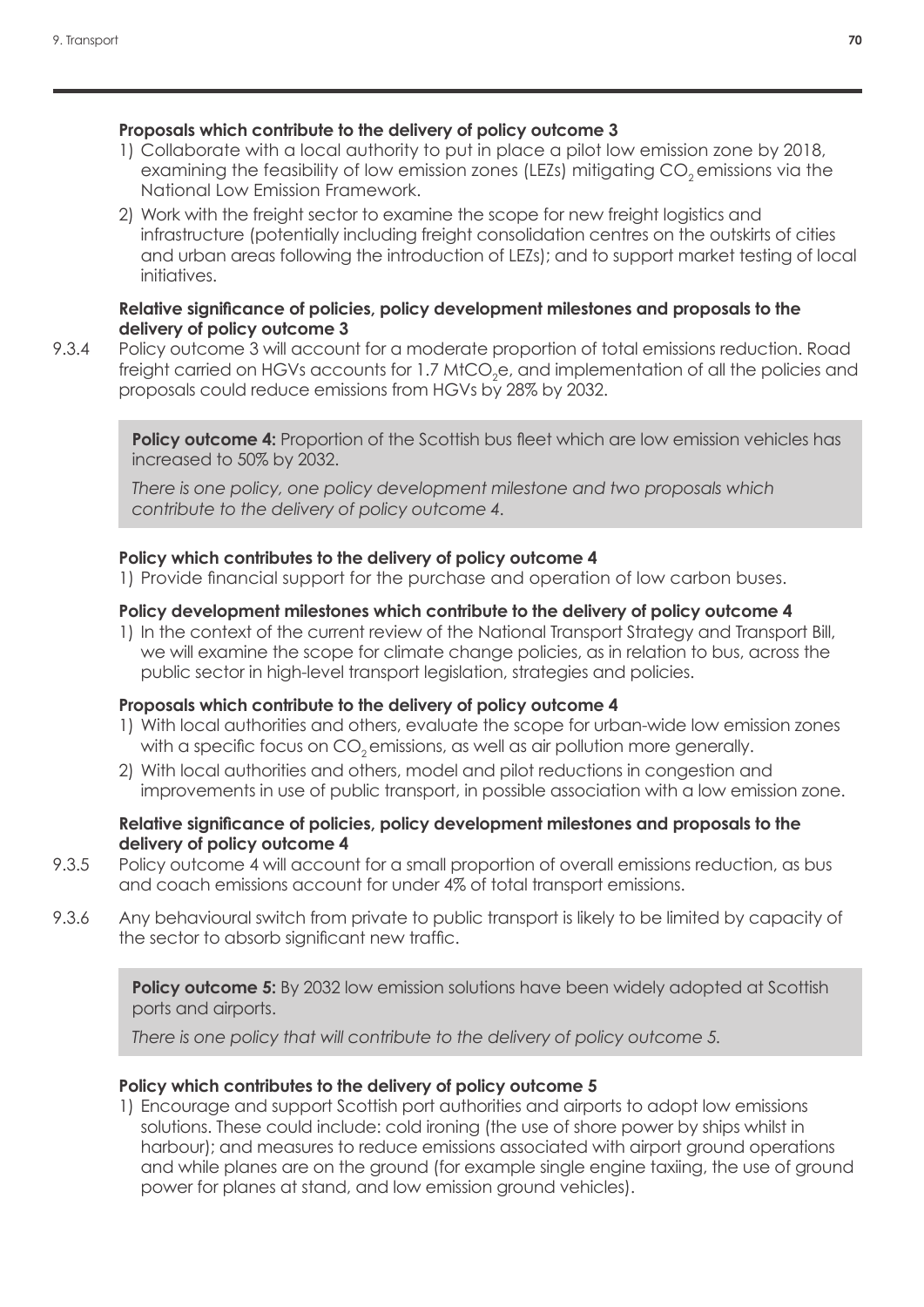#### **Relative significance of policies, policy development milestones and proposals to the delivery of policy outcome 5**

Policy outcome 5 will account for a small proportion of overall emissions reduction. The key drivers in emission reduction from aviation and shipping will come from international organisation agreements and from ongoing improvements in design and materials.

**Policy outcome 6:** Proportion of ferries in Scottish Government ownership which are low emission has increased to 30% by 2032.

*There is one policy development milestone that will contribute to the delivery of outcome 6.*

#### **Policy development milestone which contributes to the delivery of policy outcome 6**

1) Examine the scope for procuring hybrid and low carbon powertrains in the public sector marine fleet as part of our vessel replacement programme.

#### **Relative significance of policies, policy development milestones and proposals to the delivery of policy outcome 6**

9.3.7 Policy outcome 6 will account for a small proportion of overall emissions reduction, as domestic maritime activity only accounts for 0.3 MtCO<sub>2</sub>e or 2.5% of transports total emissions.

**Policy outcome 7:** We will have electrified 35% of the Scottish rail network by 2032.

*There are two policy development milestones that will contribute to the delivery of outcome 7.*

#### **Policy development milestones which contribute to the delivery of policy outcome 7**

- 1) Electrification of the rail network in the High Level Output Statement for Control Period 6 (2019-2024).
- 2) Relative significance of policies, policy development milestones and proposals to the delivery of outcome 7.

Policy outcome 7 will account for a small proportion of overall emissions reduction, as rail makes up less than 1.5% of total transport emissions.

**Policy outcome 8:** Proportion of total domestic passenger journeys travelled by active travel modes has increased by 2032, in line with our Active Travel Vision, including the Cycling Action Plan for Scotland Vision that 10% of everyday journeys will be by bike by 2020.

*There are two policies which will contribute to the delivery of outcome 8.*

#### **Policies which contribute to the delivery of policy outcome 8**

- 1) Active travel: maintain funding for infrastructure and behaviour change programmes until at least 2021.
- 2) Support the Smarter Choices Smarter Places (SCSP) programme to encourage travel behaviour change.

#### **Relative significance of policies, policy development milestones and proposals to the delivery of policy outcome 8**

9.3.8 Policy outcome 8 will account for a small proportion of overall emissions reduction, as most journeys under a mile are already undertaken by walking.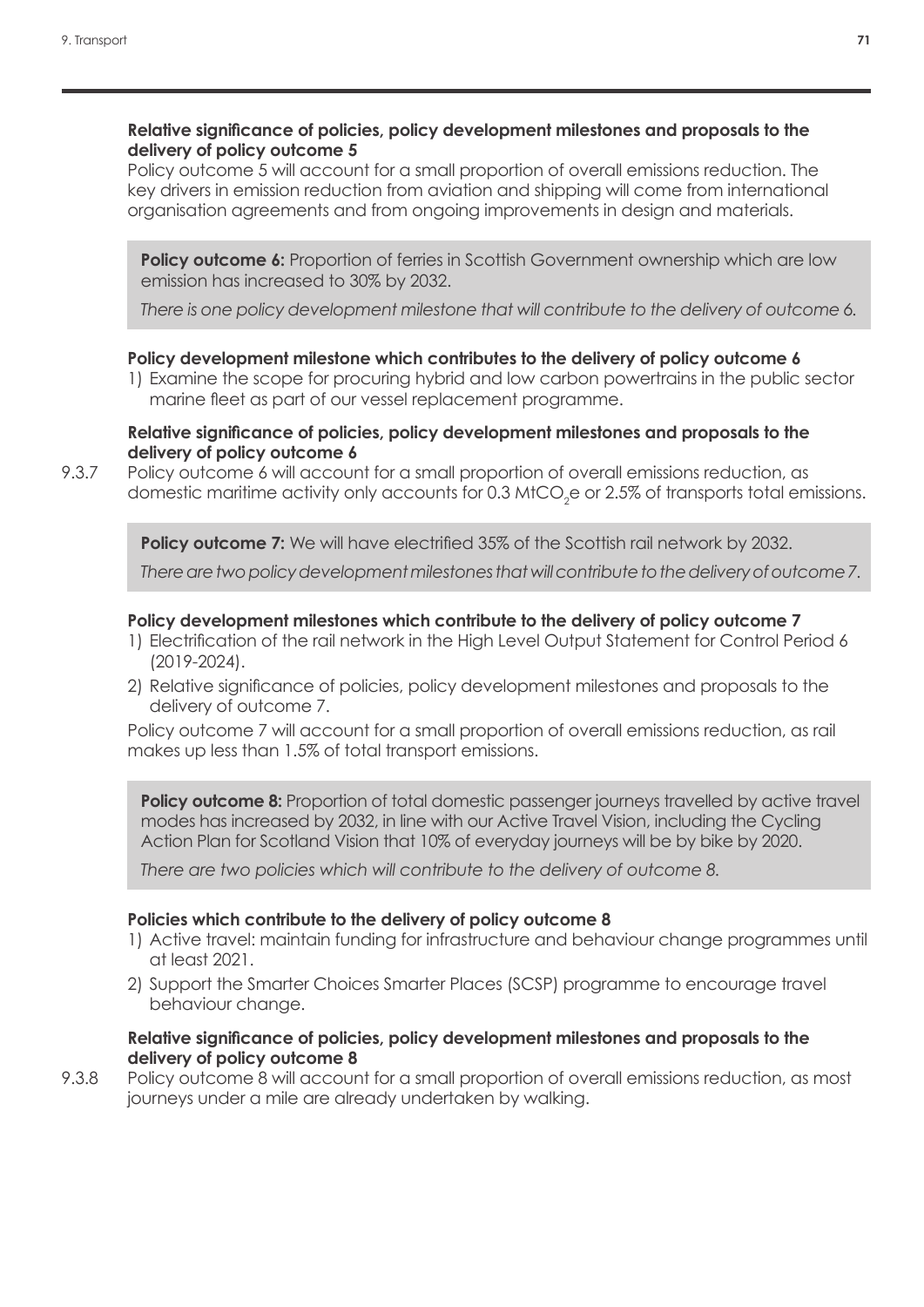### **9.4 Wider impacts**

9.4.1 The following co-benefits and adverse side effects have been identified for policies in the transport sector:

#### **Co-benefits to be realised**

- 9.4.2 Many of the policies and proposals will bring additional co-benefits to communities, businesses and the third sector.
- 9.4.3 Individuals and businesses will benefit from increased electric vehicle uptake through improved air quality. Low emission zones, consolidation centres on the periphery of urban areas and support for the purchase of low emission buses will ensure the most polluting vehicles do not enter our towns and cities. Adverse health effects from exposure to pollutants are estimated to cause up to 50,000 deaths per year in the U.K. and reduce the average life expectancy by 7-8 months. Significantly reducing vehicle emissions in our towns and cities will improve health, reduce pollution related illnesses and consequently bring savings to healthcare.
- 9.4.4 Businesses and individuals will benefit from more reliable, faster deliveries in areas covered by consolidation centres. This is because the smaller vans travelling out of consolidation centres can travel directly to their locations, where as an HGV would travel round its delivery stops sequentially. A fleet of electric light goods vehicles will allow freight to be transported to its destination. Freight operators will be able to make more efficient use of their vehicles as they will not be delayed in congestion when delivering to inner city areas.
- 9.4.5 Further benefits will result from reduced noise pollution, which has a negative impact on health and wellbeing. The combined value of air quality improvements as a result of reduced emissions may be in excess of £500 million per year.
- 9.4.6 Taking cost projections for petrol and diesel cars into account, and the expected impact of future technological change, electric vehicles should become significantly cheaper to purchase and operate. This offers individuals and businesses the opportunity to make savings through reduced fuel and vehicle operating costs. Fuel efficient driving and travel planning offer further cost savings, as well as potentially reducing the risk of traffic accidents.
- 9.4.7 In the future, electric vehicles may be able to provide services to the power grid, smoothing out demand by drawing and returning power as needed by acting as a means of energy storage.
- 9.4.8 An increased number of journeys made by active travel will further reduce congestion and pollution, in addition to the associated benefits that come through living an active lifestyle. Active travel and lift sharing offer a potential route to combat transport poverty by increasing the availability of low-cost, low carbon transport options and reducing the need to own a car. Car clubs will allow households to access efficient vehicles without the costs associated with car ownership.

### **Adverse side effects to be managed**

- 9.4.9 A significant proportion of the up-front funding required to implement many of these policies is likely to fall on the public sector. With electric vehicles, the Scottish Government has funded the roll out of the ChargePlace Scotland network of charge points and funds their operation. It is expected that there will be a need for the public sector to continue to incentivise electric vehicle uptake until they are competitive with conventional vehicles. As the price of electric vehicles fall, individuals and businesses will be encouraged to invest in low carbon alternatives.
- 9.4.10 The introduction of freight consolidation centres may present some disruption for logistics organisations, resulting from the need to relocate premises. Low emission zones may also present challenges to fleet operators as it will impact on fleet renewal decisions.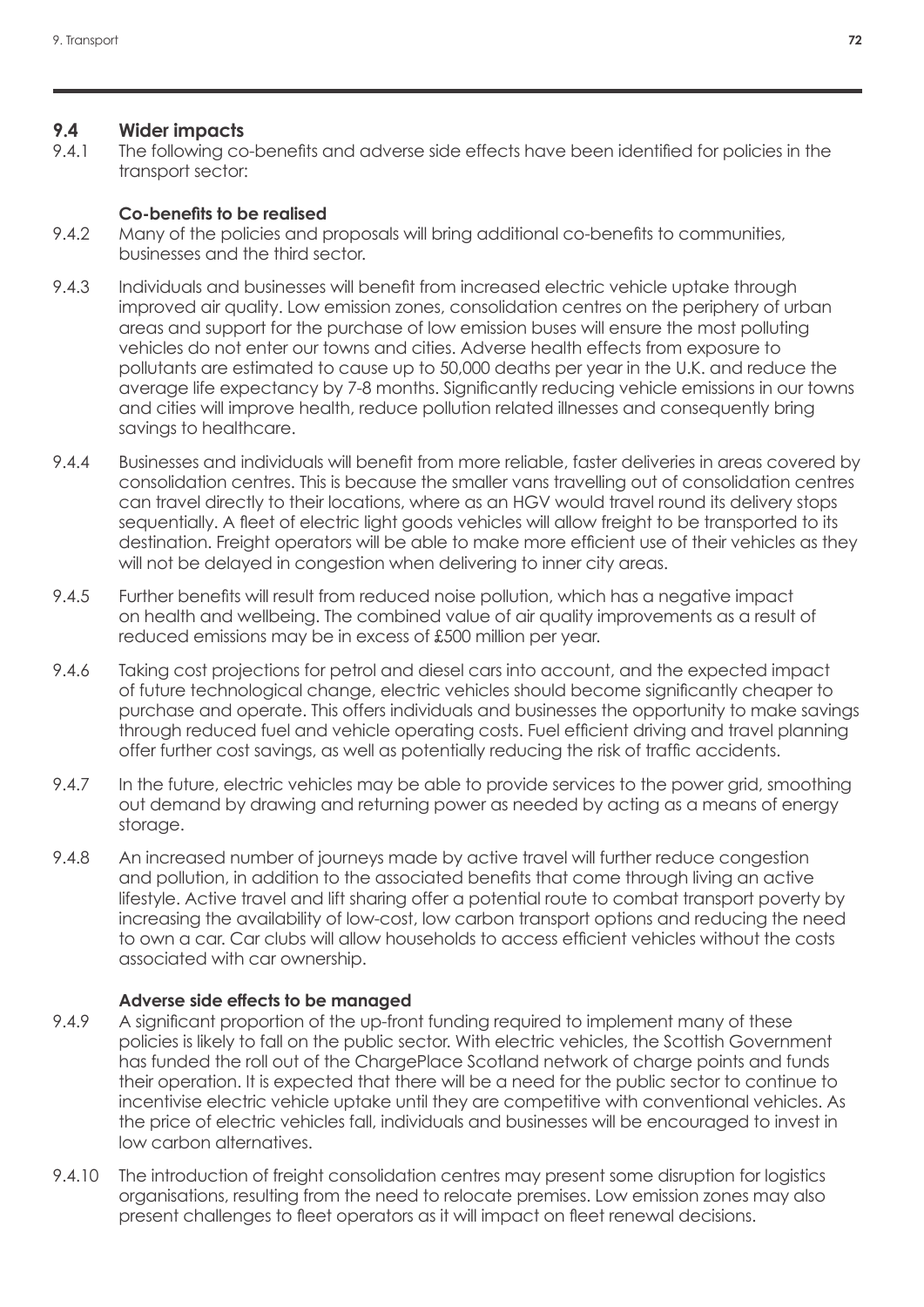- 9.4.11 Other measures, such as the implementation of low emission solutions at ports and airports and the roll out of low emission solutions in the bus and maritime sectors will likely require initial public sector support.
- 9.4.12 These additional public sector costs should be balanced against the potential health, social and economic benefits arising.
- 9.4.13 The Scottish Government will ensure that potential adverse impacts are appropriately managed.

### **9.5 Summary of policies, development milestones and proposals**

**Policy outcome 1: Average emissions per kilometre of new cars and vans registered in Scotland to reduce in line with current and future EU/UK vehicle emission standards**

| <b>Policy</b>                                                                                                                                                                                           | EU, UK or<br><b>Scottish policy</b> | <b>Public sector</b><br>partners | <b>Delivery route</b>                                                                                                                                                                                                                                                                                                                                                                                                                                                                                                                                                                                                                                                                                              |
|---------------------------------------------------------------------------------------------------------------------------------------------------------------------------------------------------------|-------------------------------------|----------------------------------|--------------------------------------------------------------------------------------------------------------------------------------------------------------------------------------------------------------------------------------------------------------------------------------------------------------------------------------------------------------------------------------------------------------------------------------------------------------------------------------------------------------------------------------------------------------------------------------------------------------------------------------------------------------------------------------------------------------------|
| With the EU and UK,<br>negotiate stretching<br>emission standards<br>for new cars (and<br>vans) beyond 2020<br>(and 2021)                                                                               | EU and UK                           | N/A                              | Vehicle emission standards are currently set<br>at a European level. Vehicle efficiencies have<br>improved considerably over recent years, driven<br>in large part by the existing EU vehicle emission<br>standards. The current standards specify that<br>average emission of new cars in 2021 must be<br>95 gCO <sub>2</sub> /km and for new vans, 147 gCO <sub>2</sub> /km<br>by 2020. We will work with the EU and the UK<br>Government to press for strong future emissions<br>standards beyond those currently in place.                                                                                                                                                                                     |
| With the UK,<br>negotiate vehicle<br>excise duty<br>differentials between<br>ultra-low emission<br>vehicles (ULEVs)<br>and diesel/petrol<br>vehicles to support<br>and encourage the<br>uptake of ULEVs | UK                                  | N/A                              | VED differentials are in place for lower emission<br>vehicles compared to higher emitting petrol<br>and diesel vehicles. Zero emission vehicles are<br>exempt, with a graded scale of differential for<br>vehicles up to 100 gCO <sub>2</sub> /km. Changes coming<br>into force on 1 April 2017 may impact on<br>adoption of low carbon vehicles as only zero<br>emission vehicles will have reduced VED after<br>year one on a vehicles life. It will be important to<br>maintain this VED differential into the 2020s, as<br>although the total cost of ownership premium<br>between an ULEV and a petrol or diesel vehicle<br>is likely to decrease in this period, some level of<br>premium will still remain. |
|                                                                                                                                                                                                         |                                     |                                  | VED is set by the UK Government, and we will<br>continue to work with them and press the need<br>for a VED differential for ULEVs through the 2020s.                                                                                                                                                                                                                                                                                                                                                                                                                                                                                                                                                               |
| With the UK,<br>negotiate to<br>introduce biofuels<br>policies that will<br>enable them to be<br>used sustainably in<br>the decarbonisation<br>of the whole<br>transport sector.                        | UK                                  | N/A                              | The EU biofuels target is currently implemented<br>in the UK through the Renewable Transport Fuel<br>Obligation (RTFO) but is currently scheduled to<br>end in 2020. We will press the UK Government to<br>extend the RTFO (or equivalent) to ensure that<br>biofuels (primarily as drop-in fuels) will make up a<br>growing proportion of transport fuel and enable<br>them to be used most effectively as a finite<br>resource in the decarbonisation of transport.                                                                                                                                                                                                                                              |
| Support fuel efficient<br>driver training                                                                                                                                                               | Scottish                            | Local<br>authorities             | We will continue to fund Fuel Efficient driver<br>training, improving fuel efficiency and<br>encouraging safer driving. Almost 6,000 drivers<br>completed training in 2014-16.                                                                                                                                                                                                                                                                                                                                                                                                                                                                                                                                     |

#### **Table 9-1: Policies that contribute to the delivery of policy outcome 1**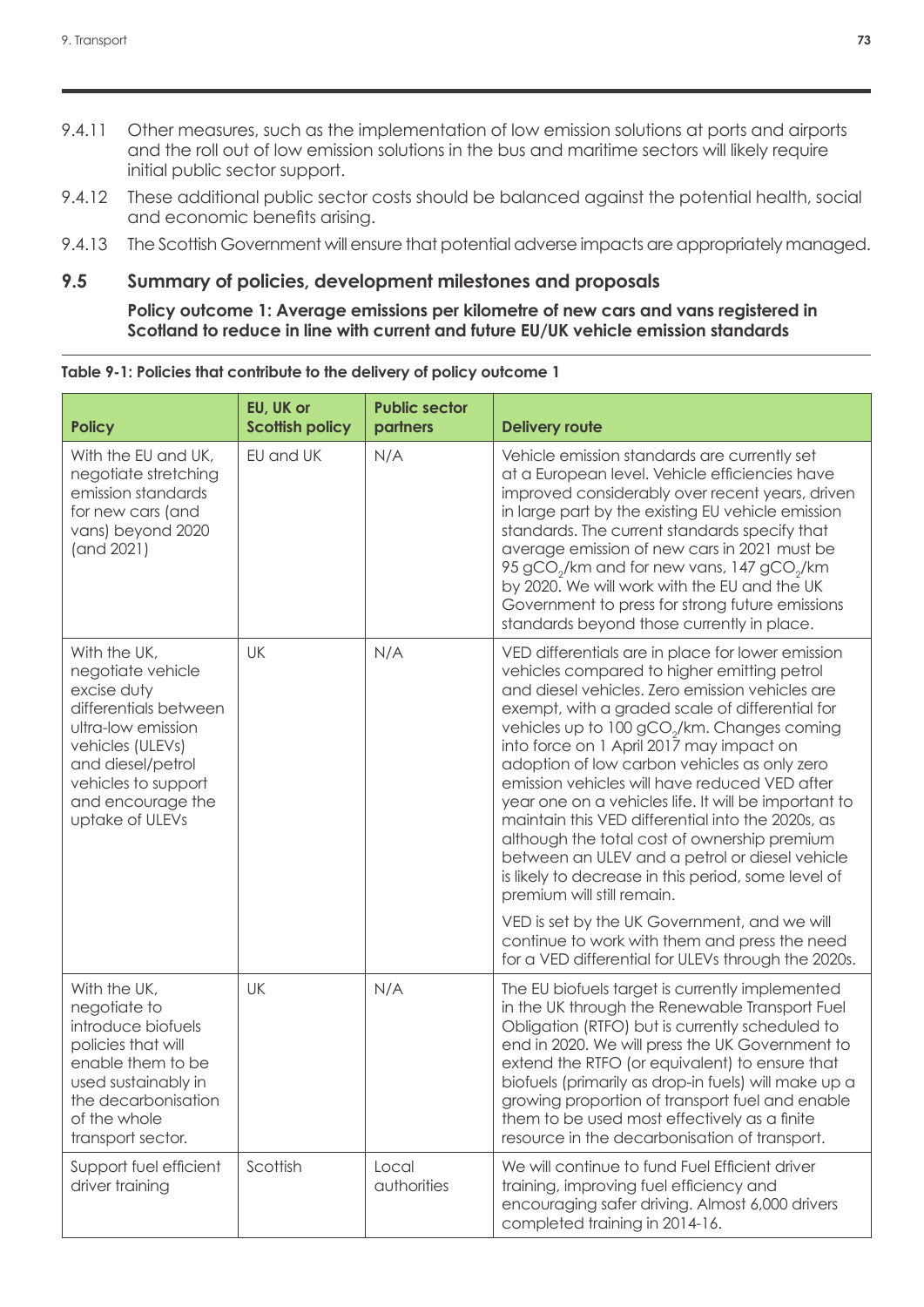| Policy development milestone                                                                                                                                                               | <b>Delivery route</b>                                                                                                                                                                                                                                                                                                                                                                                                                                                                                                                                                             |
|--------------------------------------------------------------------------------------------------------------------------------------------------------------------------------------------|-----------------------------------------------------------------------------------------------------------------------------------------------------------------------------------------------------------------------------------------------------------------------------------------------------------------------------------------------------------------------------------------------------------------------------------------------------------------------------------------------------------------------------------------------------------------------------------|
| With local authorities and others, evaluate<br>the scope for incentivising more rapid uptake<br>of electric and ultra-low emission cars and<br>vans as through public procurement policies | Procurement policies can be used to increase penetration of<br>ULEVs through direct procurement by the public sector or by<br>setting contract conditions for companies operating services<br>for local authorities.                                                                                                                                                                                                                                                                                                                                                              |
| and preferential local incentives (such as<br>access management and parking policies)                                                                                                      | Since 2014, Transport Scotland's Switched On Fleets initiative<br>has provided £3.5 million to enable Scottish local authorities<br>and their community planning partners to introduce an<br>estimated 350 new electric cars and vans in the Scottish<br>public sector fleet.                                                                                                                                                                                                                                                                                                     |
|                                                                                                                                                                                            | There is potential to build on this strong foundation by<br>strengthening public procurement policies in Scotland to<br>positively favour ULEVs.                                                                                                                                                                                                                                                                                                                                                                                                                                  |
|                                                                                                                                                                                            | We will therefore work with Scotland Excel, COSLA and others<br>to determine whether a new procurement policy could be<br>introduced in Scotland which introduces a presumption that<br>all new vehicles purchased by public sector organisations in<br>Scotland are ULEVs, unless there are very clear operational<br>or technical reasons for not doing so. We will also encourage<br>the public sector in advance of this work to set contract<br>conditions for their suppliers, specifying the requirement for<br>ULEV use. We will publish our findings by the end of 2017. |
| With local authorities and others, evaluate<br>the scope for urban-wide low emission zones<br>with a specific focus on $CO2$ emissions, as<br>well as air pollution more generally         | We will build on the work being undertaken for the National<br>Low Emission Framework (NLEF) to establish read across to low<br>emission zones focusing on $CO2$ emissions.                                                                                                                                                                                                                                                                                                                                                                                                       |

### **Table 9-2: Policy development milestones that contribute to the delivery of polcy outcome 1**

### **Table 9-3: proposals which contribute to the delivery of policy outcome 1**

| <b>Proposal</b>                                                                                                                                                            | <b>Delivery route</b>                                     |
|----------------------------------------------------------------------------------------------------------------------------------------------------------------------------|-----------------------------------------------------------|
| Collaborate with a local authority to model<br>reductions in congestion and improvements in use<br>of public transport in possible association with a low<br>emission zone | National Transport Strategy engagement begins in<br>2017. |

### **Table 9-4: Policy outcome 1 over time**

| <b>Policy outcome 1</b>                                     | $\breve{~}$<br>201 | 2018 | $\bullet$<br>201 | 2020 | 2021 | 2022                     | 2023 | 2024 | 2025                     | 2026                     | 2027 | 2028 | 2029 | 2030 | -<br>203 | $\mathbf{\Omega}$<br><b>CO</b><br>$\overline{\mathbf{S}}$ |
|-------------------------------------------------------------|--------------------|------|------------------|------|------|--------------------------|------|------|--------------------------|--------------------------|------|------|------|------|----------|-----------------------------------------------------------|
| Total change in<br>average $gCO2e/$<br>km (cars)            |                    | 07   | 103              | 99   | 95   | $\overline{\phantom{0}}$ |      |      | $\overline{\phantom{a}}$ | $\overline{\phantom{a}}$ |      |      |      |      |          |                                                           |
| Total change in<br>average gCO <sub>2</sub> e/<br>km (vans) | 175                | 65   | 56               | 47   | -    |                          |      |      |                          |                          |      |      |      |      |          |                                                           |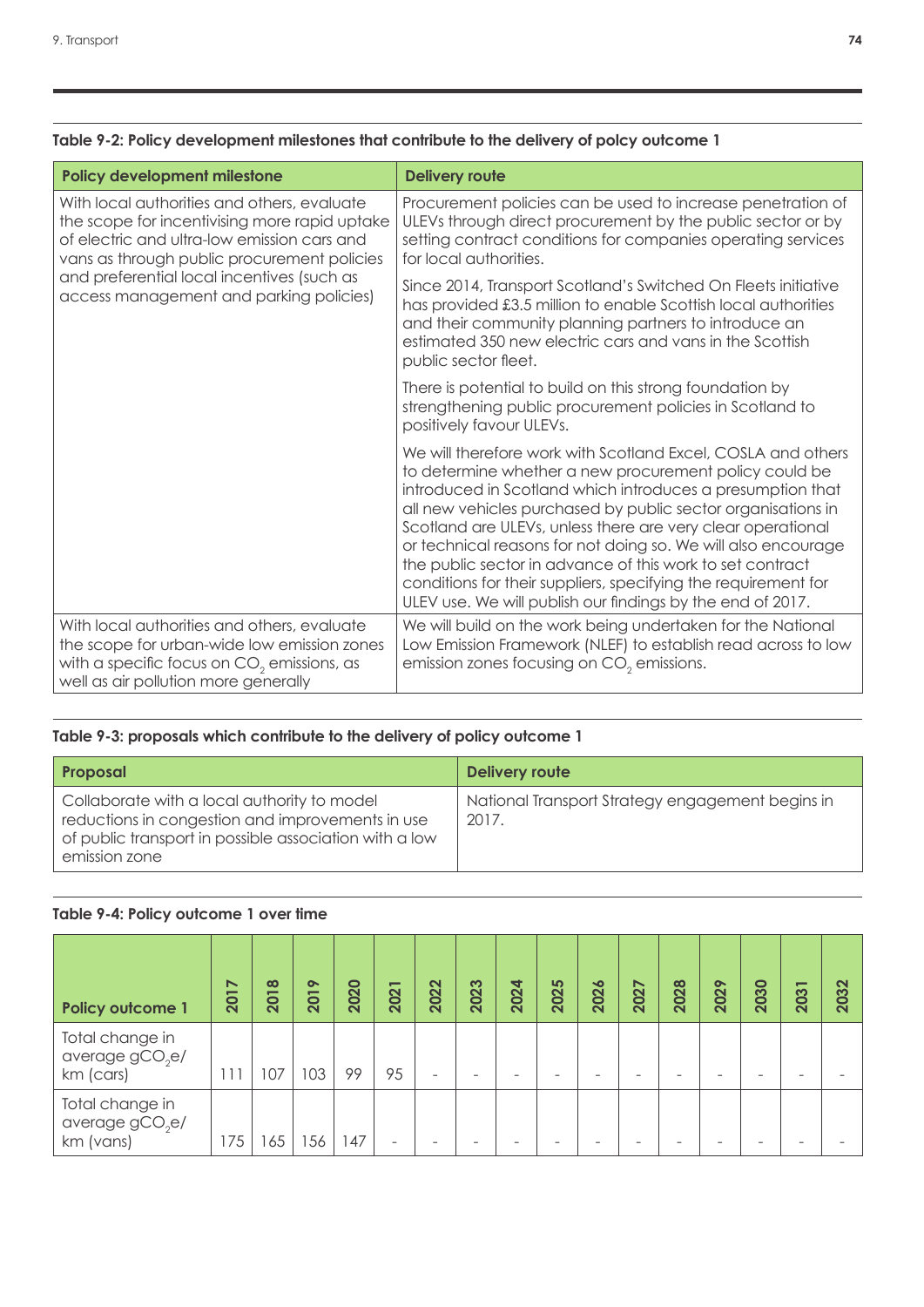### **Policy outcome 2: Proportion of ultra-low emission new cars registered in Scotland annually to reach 40% by 2032**

| <b>Policy</b>                                                                                                               | EU, UK or<br><b>Scottish policy</b> | <b>Public sector</b><br>partners                 | <b>Delivery route</b>                                                                                                                                                                                                                                                                                     |
|-----------------------------------------------------------------------------------------------------------------------------|-------------------------------------|--------------------------------------------------|-----------------------------------------------------------------------------------------------------------------------------------------------------------------------------------------------------------------------------------------------------------------------------------------------------------|
| With the EU and UK,<br>negotiate stretching<br>emission standards<br>for new cars (and<br>vans) beyond 2020                 | EU and UK                           | N/A                                              | Vehicle emission standards are currently set<br>at a European level. Vehicle efficiencies have<br>improved considerably over recent years, driven<br>in large part by the existing EU vehicle emission<br>standards.                                                                                      |
| (and 2021)                                                                                                                  |                                     |                                                  | The current standards specify that average<br>emission of new cars in 2021 must be 95 gCO <sub>2</sub> /<br>km and 147 gCO <sub>2</sub> /km by 2020 for new vans. We<br>will work with the EU and the UK Government<br>to press for strong future emissions standards<br>beyond those currently in place. |
| With the UK,<br>negotiate vehicle<br>excise duty<br>differentials between<br>ultra-low emission                             | UK                                  | N/A                                              | VED differentials are in place for lower emission<br>vehicles compared to higher emitting petrol<br>and diesel vehicles. Zero emission vehicles are<br>exempt, with a graded scale of differential for<br>vehicles up to 100 gCO <sub>2</sub> /km.                                                        |
| vehicles (ULEVs)<br>and diesel/petrol<br>vehicles to support<br>and encourage the<br>uptake of ULEVs                        |                                     |                                                  | It will be important to maintain this VED differential<br>into the 2020s, as although the total cost of<br>ownership premium between an ULEV and a<br>petrol or diesel vehicle is likely to decrease in this<br>period, some level of premium will still remain.                                          |
|                                                                                                                             |                                     |                                                  | VED is set by the UK Government, and we will<br>continue to work with them and press the need<br>for a VED differential for ULEVs through the 2020s.                                                                                                                                                      |
| Enhance the<br>capacity of the<br>electric vehicle<br>charging network<br>(ChargePlace<br>Scotland):                        | Scotland                            | All property<br>owning public<br>sector partners | Given the importance of an extensive and<br>reliable EV charging network across Scotland<br>to enabling the widespread adoption of EVs, TS<br>will continue to provide funding to support the<br>on-going expansion of the publicly available<br>ChargePlace Scotland network.                            |
| · provide funding<br>until at least August<br>2019 in order to<br>support the on-                                           |                                     |                                                  | We will also continue to support the installation<br>of domestic and workplace charge points and<br>we will work with partners to identify solutions for<br>households without off-street charging.                                                                                                       |
| going expansion<br>of the publicly<br>available network<br>of EV charge points                                              |                                     |                                                  | The composition of this funding package will be<br>reviewed annually to ensure funding is deployed<br>in such a way as to maximise support for EV<br>uptake. A review will be undertaken before                                                                                                           |
| • provide funding to<br>support the safe<br>and convenient<br>installation of<br>domestic and<br>workplace charge<br>points |                                     |                                                  | August 2019, prior to the end of the current<br>agreement with our network operator, Charge<br>Your Car.                                                                                                                                                                                                  |

### **Table 9-5: Policies that contribute to the delivery of policy outcome 2**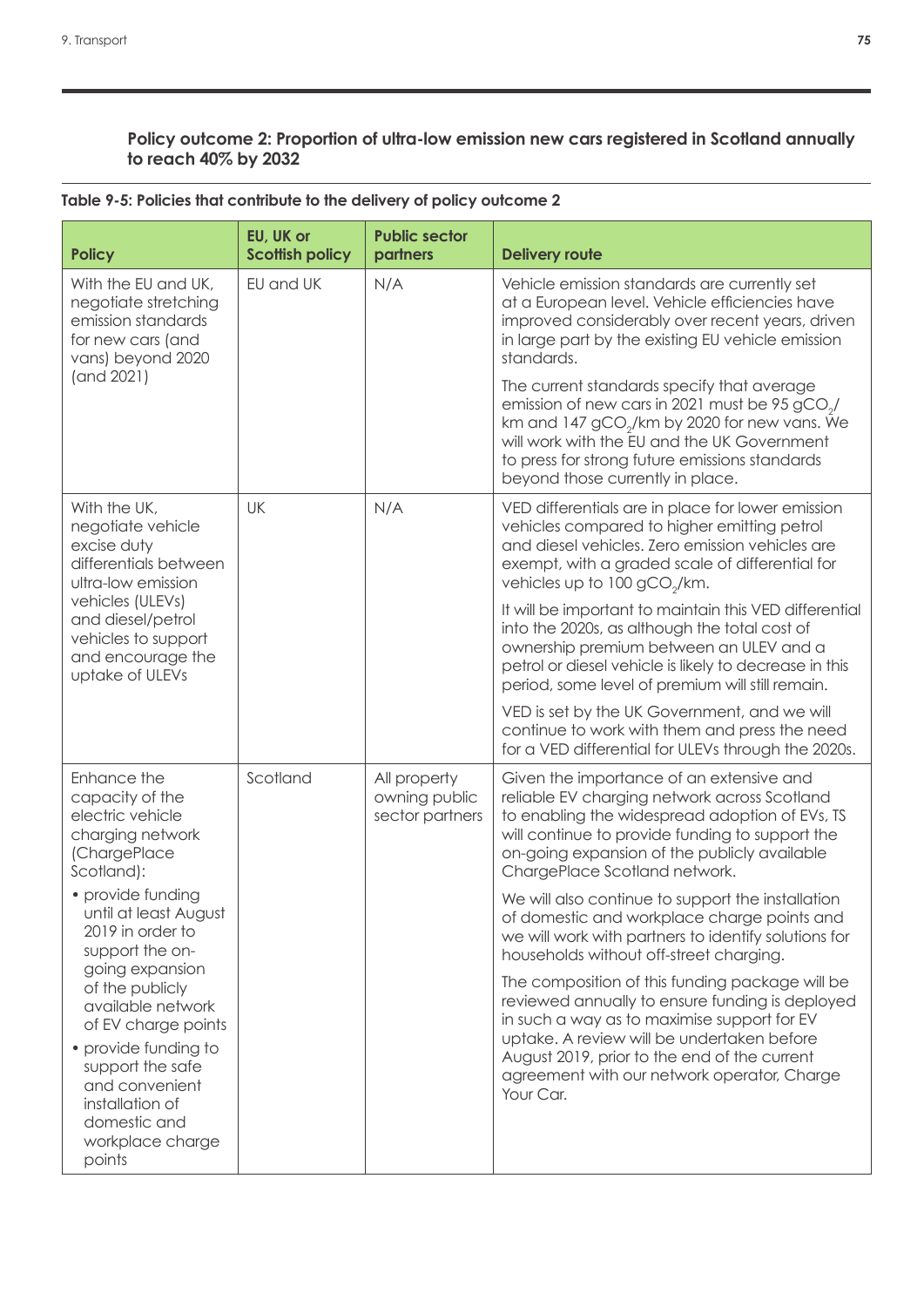| <b>Policy</b>                                                                                                                                                                                     | EU, UK or<br><b>Scottish policy</b> | <b>Public sector</b><br>partners      | <b>Delivery route</b>                                                                                                                                                                                                                                                                                                                                                                                                                                                                                                                                                |
|---------------------------------------------------------------------------------------------------------------------------------------------------------------------------------------------------|-------------------------------------|---------------------------------------|----------------------------------------------------------------------------------------------------------------------------------------------------------------------------------------------------------------------------------------------------------------------------------------------------------------------------------------------------------------------------------------------------------------------------------------------------------------------------------------------------------------------------------------------------------------------|
| Provide interest-<br>free loans through<br>the Energy Saving<br>Trust to enable the<br>purchase of EVs by                                                                                         | Scottish                            | N/A                                   | In addition to the UK Government's plug-in car<br>and van grant, TS are providing over £7 million<br>of funding to EST in 2016/17 for a Low Carbon<br>Transport Loan Scheme for both consumers and<br>businesses.                                                                                                                                                                                                                                                                                                                                                    |
| both consumers and<br>businesses until at<br>least March 2020                                                                                                                                     |                                     |                                       | Individuals can apply for a loan of up to £35,000<br>to cover the cost of purchasing an ULEV, while<br>businesses can apply for a loan of up to £100,000<br>which can be used towards a wide range of<br>measures to reduce the business' transport<br>carbon footprint (including the purchase of<br>ULEVs, up to £35,000 per vehicle).                                                                                                                                                                                                                             |
|                                                                                                                                                                                                   |                                     |                                       | Current Loan provision will continue until at least<br>March 2020 and will be reviewed on a yearly<br>basis to ensure it is proportionate to the level of<br>demand.                                                                                                                                                                                                                                                                                                                                                                                                 |
| With local authorities,<br>review licensing<br>regulations and                                                                                                                                    | Scottish                            | Local<br>Authorities                  | There are more than 20,000 taxis and private hire<br>cars in Scotland, offering potential for increased<br>adoption of EVs.                                                                                                                                                                                                                                                                                                                                                                                                                                          |
| consider introducing<br>other incentives to<br>promote the uptake<br>of ULEVs in the taxi<br>and private hire<br>sector with loan<br>funding for vehicle<br>purchase until at<br>least March 2020 |                                     |                                       | We will continue to fund the Energy Savings<br>Trust's Low Carbon Transport Loan which offers an<br>interest-free loan of up to £100,000 to businesses,<br>including licensed taxi and private hire operators,<br>to encourage them to switch to EVs. In addition,<br>'Hackney cab' operators can apply for a loan<br>to replace cabs that are at least eight years old<br>with a lower emission alternative. We will also<br>consider expanding the loan scheme to include<br>ultra-low emission 'Hackney cabs', when they<br>are available to buy (expected 2017). |
|                                                                                                                                                                                                   |                                     |                                       | At present, fewer than half of Scotland's local<br>authorities allow EVs to be licensed as taxis and<br>private hire vehicles. We will therefore work with<br>EST to encourage authorities to review their<br>interpretation of licensing regulations, learning<br>from areas such as Dundee and Edinburgh,<br>where EVs are already being used as taxis or<br>private hire vehicles.                                                                                                                                                                                |
| Promote the benefits<br>of EVs to individuals<br>and fleet operators<br>and increase<br>awareness and<br>confidence in the                                                                        | Scottish                            | Community<br>Planning<br>Partnerships | A combination of Greener Scotland marketing<br>campaigns, major annual events such as<br>Greenfleet Scotland/Evolution and a series of EV<br>road shows by EST have enabled engagement<br>with a significant number of individuals and<br>businesses.                                                                                                                                                                                                                                                                                                                |
| viability of EVs as an<br>alternative to fossil-<br>fuelled vehicles                                                                                                                              |                                     |                                       | This engagement has focused on promoting<br>EV benefits, dispelling myths and providing test<br>drives for a wide range of vehicles.                                                                                                                                                                                                                                                                                                                                                                                                                                 |
|                                                                                                                                                                                                   |                                     |                                       | This activity will continue, the exact nature<br>and composition of the communication and<br>marketing initiatives being determined on<br>an annual basis to ensure maximum levels of<br>engagement from available budget.                                                                                                                                                                                                                                                                                                                                           |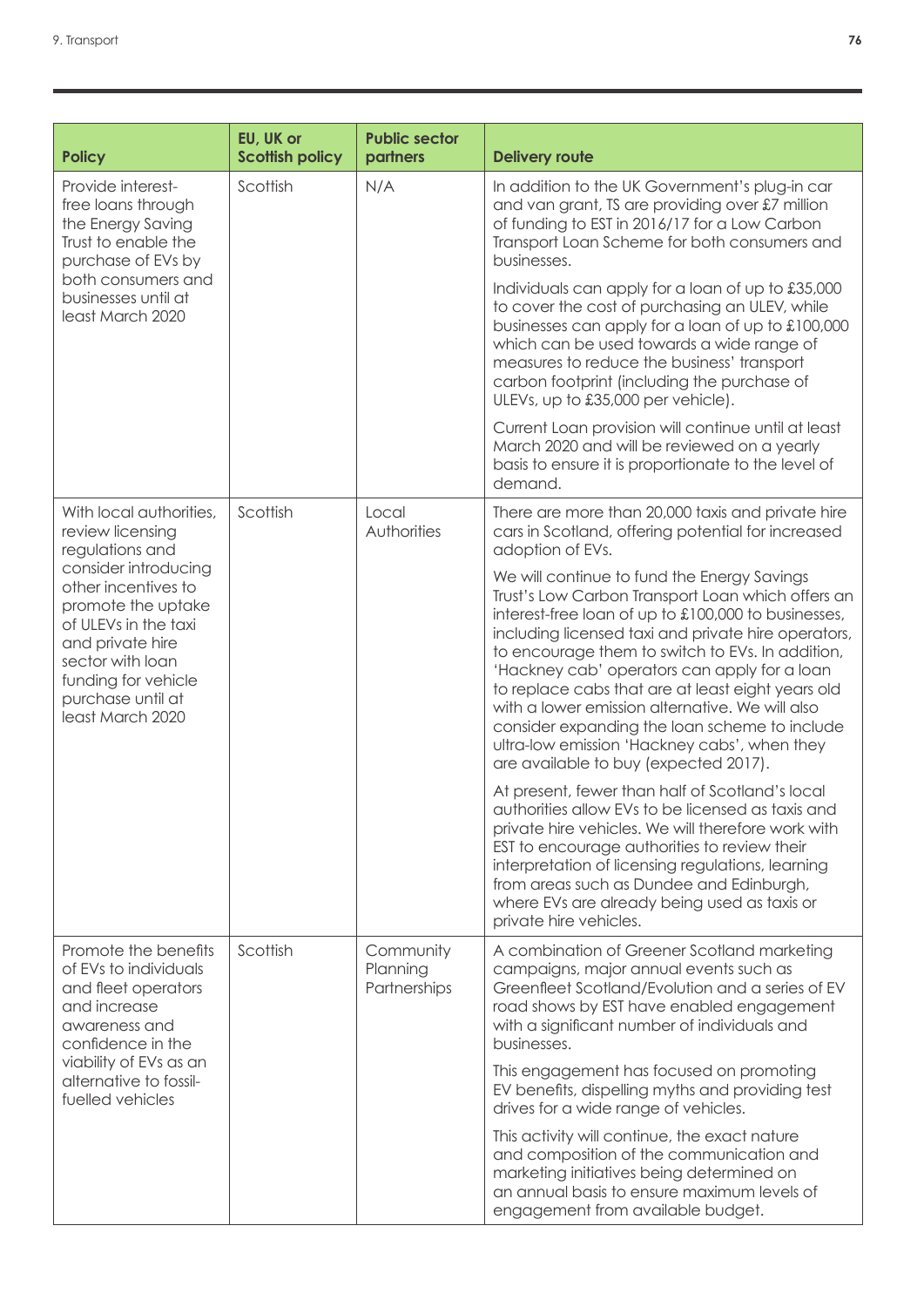| <b>Policy development milestone</b>                                                                                                                                                                                                                                                   | <b>Delivery route</b>                                                                                                                                                                                                                                                                                                                                                                                                   |
|---------------------------------------------------------------------------------------------------------------------------------------------------------------------------------------------------------------------------------------------------------------------------------------|-------------------------------------------------------------------------------------------------------------------------------------------------------------------------------------------------------------------------------------------------------------------------------------------------------------------------------------------------------------------------------------------------------------------------|
| Work with the UK government, local<br>authorities and other public and third sector<br>partners to identify annually a package of<br>financial and convenience ULEV incentives,<br>such as free parking, access to LEZs and<br>interaction with proposed workplace parking<br>levies. | It is forecast that the cost of electric vehicles will fall<br>and annual sales increase. This means that, over time,<br>Government will review the incentive packages available<br>to ensure these reflect market conditions. Instead, ongoing<br>financial or time benefits that provide an incentive in the<br>order of £1,000 over the vehicle lifetime are likely to play an<br>increasing role.                   |
|                                                                                                                                                                                                                                                                                       | These could include discounted use of ferries (as previously<br>trialled on all routes to Mull and Bute), free parking (already in<br>place in Dundee), access to LEZs, interaction with proposed<br>workplace parking levies and reduced licence fees for<br>electric taxis.                                                                                                                                           |
|                                                                                                                                                                                                                                                                                       | Furthermore, indirect or perceived financial incentives (such<br>as permitted bus lane running and prioritised parking spaces<br>for EVs) may also have a role to play in encouraging EV<br>uptake.                                                                                                                                                                                                                     |
|                                                                                                                                                                                                                                                                                       | Such measures would be implemented at a local authority<br>(LA) level, and financing options will be discussed as this<br>develops. The Scottish Government role would be to address<br>any legislative barriers; provide guidance and potentially<br>financial support.                                                                                                                                                |
|                                                                                                                                                                                                                                                                                       | Transport Scotland recently published a National Framework<br>of Local Incentives for Electric Vehicles, providing guidance<br>and technical assistance and an overview on the barriers and<br>challenges associated with introducing such measures. As a<br>next step, TS will work with partners and, by the end of 2017,<br>publish initial plans for the introduction of a package of EV<br>incentives in Scotland. |

### **Table 9-6: Policy development milestones that contribute to the delivery of policy outcome 2**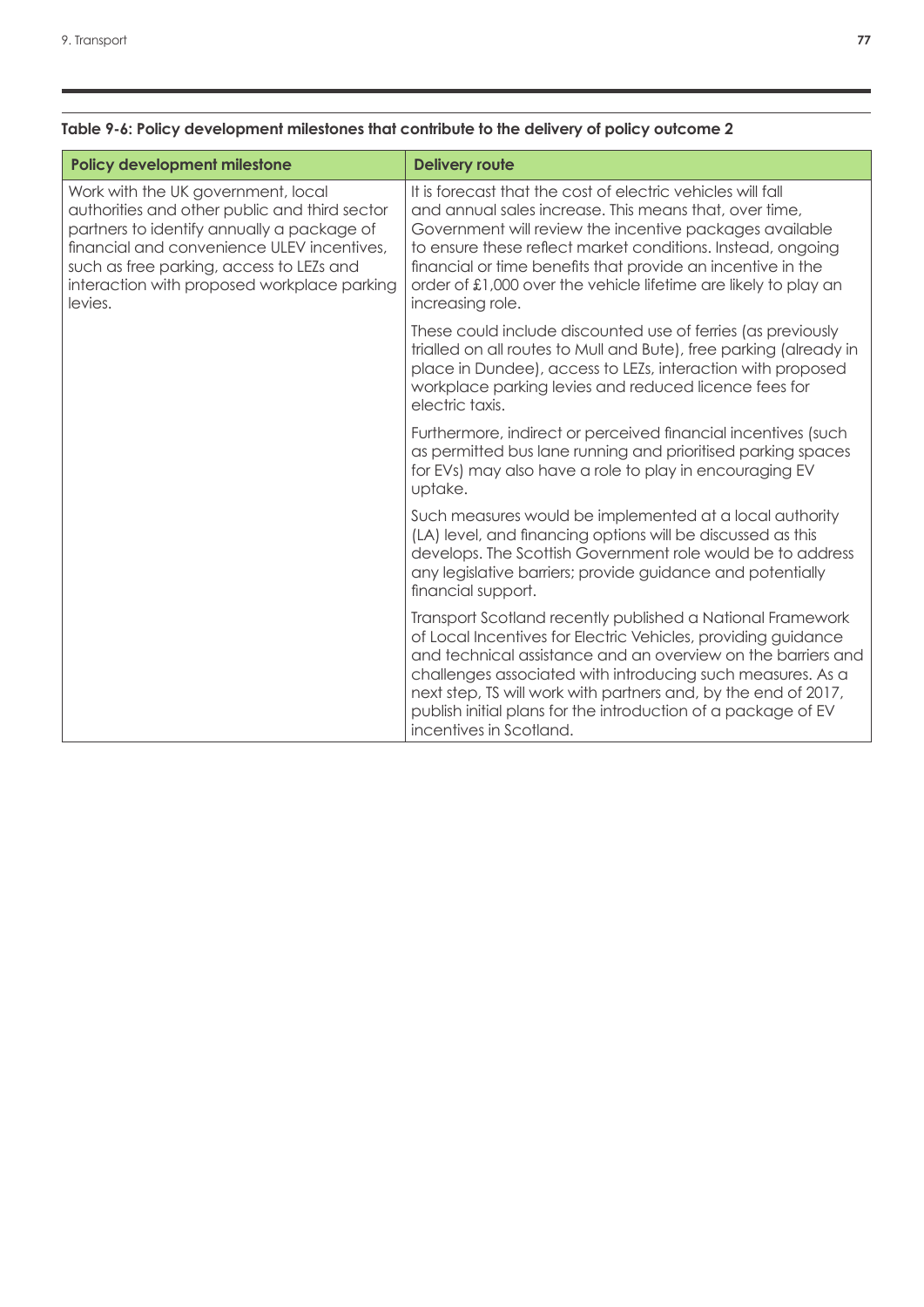### **Table 9-7: Proposals which contribute to the delivery of policy outcome 2**

| Proposal                                                                                                                                                                                                                                                                            | <b>Delivery route</b>                                                                                                                                                                                                                                                                                                                                                                                                                 |
|-------------------------------------------------------------------------------------------------------------------------------------------------------------------------------------------------------------------------------------------------------------------------------------|---------------------------------------------------------------------------------------------------------------------------------------------------------------------------------------------------------------------------------------------------------------------------------------------------------------------------------------------------------------------------------------------------------------------------------------|
| Planning/Building Standards<br>Consider draft proposals in the Energy Performance<br>of Buildings Directive, relating to the provision of<br>EV charge points/wiring in new residential and<br>commercial developments                                                              | The review of the Energy Performance of Buildings<br>Directive (EPBD), contains proposals regarding the<br>provision of pre-cabling and charging points in<br>new residential and non-residential developments<br>respectively (and those undergoing major<br>renovations).                                                                                                                                                           |
| Investigate how such measures could potentially<br>be trialled in Scotland and consider developing<br>guidance on charge point provision to support<br>planning authorities                                                                                                         | SG has already strengthened the guidance in both<br>Third National Planning Framework and the Scottish<br>Planning Policy 2014, recognising the importance of<br>considering plug-in vehicle charging infrastructure<br>in new developments. Furthermore, as of August<br>2016, eleven (34%) out of 32 Local Development<br>Plans (LDPs) include the consideration for provision of<br>charge points in new developments.             |
|                                                                                                                                                                                                                                                                                     | Building on this work, SG will consider the draft<br>proposals in the EPBD, and investigate undertaking a<br>trial with a developer in Scotland. The outputs of any<br>trial would help shape potential national rollout of<br>such provisions.                                                                                                                                                                                       |
|                                                                                                                                                                                                                                                                                     | In addition, when development plans are reviewed<br>and updated, changes at the national level will filter<br>down. Whilst it is important to maintain the flexibility<br>that local authorities have to do what is best for local<br>development in their own areas, Transport Scotland<br>will consider developing guidance on charge points<br>to support planning authorities.                                                    |
| Continue to investigate the role that other<br>alternative fuels, such as hydrogen, gas and biofuel,<br>can play in the transition to a decarbonised road<br>transport sector<br>Consider the scope for market testing approaches<br>to alternative fuels infrastructure and supply | Building on our investment in both the Aberdeen H2<br>bus project and the Levenmouth community energy<br>project, we will continue to work with key partners<br>to investigate the use of hydrogen as a transport<br>fuel, as well as exploring wider environmental<br>and economic opportunities of using hydrogen<br>for energy applications - especially in promoting<br>renewables, energy balancing and storage.                 |
|                                                                                                                                                                                                                                                                                     | We will also continue to engage with our partners,<br>including fuel supply companies, local authorities and<br>developers on the role lower carbon intensive fuels<br>such as liquid petroleum gas, compressed natural<br>gas and biofuels can play in the transition towards a<br>near zero emission road transport sector by 2050.                                                                                                 |
| Work with Scottish Enterprise, the UK Government<br>and other bodies to investigate the potential to<br>undertake trials of connected and autonomous<br>vehicles in Scotland                                                                                                        | Over the next few years advances in connected<br>and automated vehicle technologies will likely<br>have a an impact on our transport system, with the<br>potential to deliver major benefits; fewer crashes on<br>our roads; freedom to travel for those who currently<br>find that difficult; more efficient transport networks<br>that are safer, smoother, and swifter; and, new jobs in<br>the technology and automotive sectors. |
|                                                                                                                                                                                                                                                                                     | We want to make sure that Scotland is prepared for<br>this potential transformation. We will work with partners<br>and investigate the possibility of Scotland hosting<br>large scale autonomous and connected vehicle trials.                                                                                                                                                                                                        |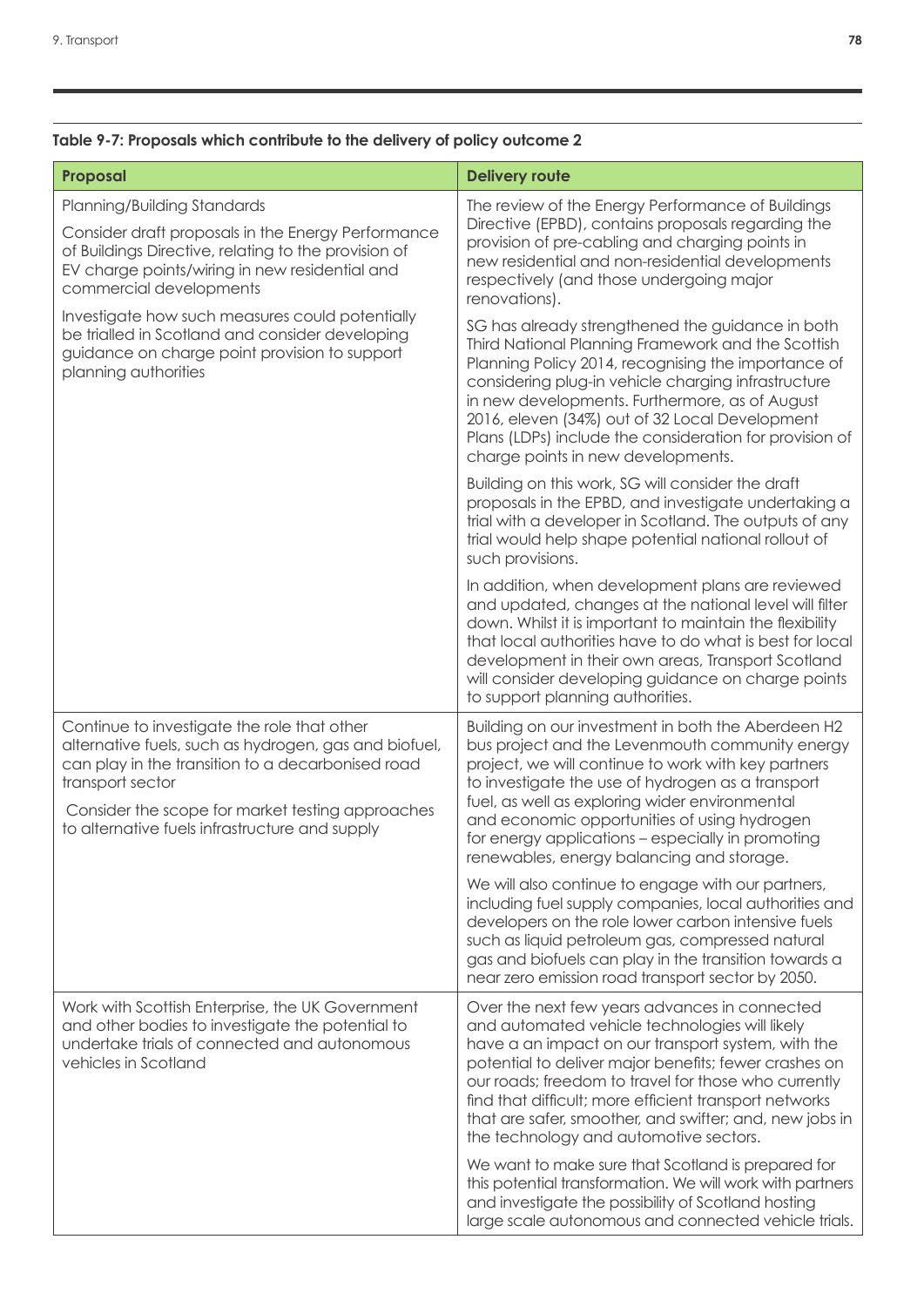| Proposal                                                                                                                                                                                            | <b>Delivery route</b>                                                                                                                                                                                                                                                                                                                                                                                                                                                                                                                                                                   |
|-----------------------------------------------------------------------------------------------------------------------------------------------------------------------------------------------------|-----------------------------------------------------------------------------------------------------------------------------------------------------------------------------------------------------------------------------------------------------------------------------------------------------------------------------------------------------------------------------------------------------------------------------------------------------------------------------------------------------------------------------------------------------------------------------------------|
| Work with Scotland Excel, COSLA and other partners<br>to determine whether a new procurement policy<br>could be introduced in Scotland, which encourages<br>new vehicles purchased by public sector | Procurement policies can be used to increase<br>penetration of ULEVs through direct procurement by<br>the public sector or by setting contract conditions for<br>companies operating services for local authorities.                                                                                                                                                                                                                                                                                                                                                                    |
| organisations in Scotland are ULEVs                                                                                                                                                                 | Since 2014, TS's Switched On Fleets initiative has<br>provided £3.5 million to enable Scottish local<br>authorities and their community planning partners to<br>introduce an estimated 350 new electric cars and<br>vans in the Scottish public sector fleet.                                                                                                                                                                                                                                                                                                                           |
|                                                                                                                                                                                                     | There is potential to build on this strong foundation<br>by strengthening public procurement policies in<br>Scotland to positively favour ULEVs.                                                                                                                                                                                                                                                                                                                                                                                                                                        |
|                                                                                                                                                                                                     | We will therefore work with Scotland Excel,<br>COSLA and others to determine whether a new<br>procurement policy could be introduced in Scotland<br>which introduces a presumption that all new vehicles<br>purchased by public sector organisations in Scotland<br>are ULEVs, unless there are very clear operational<br>or technical reasons for not doing so. We will also<br>encourage the public sector in advance of this<br>work to set contract conditions for their suppliers,<br>specifying the requirement for ULEV use. We will<br>publish our findings by the end of 2017. |

## **Table 9-8: Policy outcome 2 over time**

| <b>Policy outcome 2</b>                                         | ↖<br><b>201</b> | $\infty$<br><b>201</b>                                 | $\bullet$<br><b>201</b> | 2020 | -<br>202 | 2022 | 2023 | 2024 | 2025 | 2026 | 2027 | 2028 | $\sim$<br>202 | 2030 | က<br>Õ | 2032 |
|-----------------------------------------------------------------|-----------------|--------------------------------------------------------|-------------------------|------|----------|------|------|------|------|------|------|------|---------------|------|--------|------|
| Total share of sales<br>that are classified<br>as low emissions |                 | $2.5\%$ 3.0\% 3.5\% 4.1\% 4.9\% 5.9\% 7.2\% 8.8\% 11\% |                         |      |          |      |      |      |      | 13%  | 15%  | 18%  | $22\%$        | 27%  | 32%    | 40%  |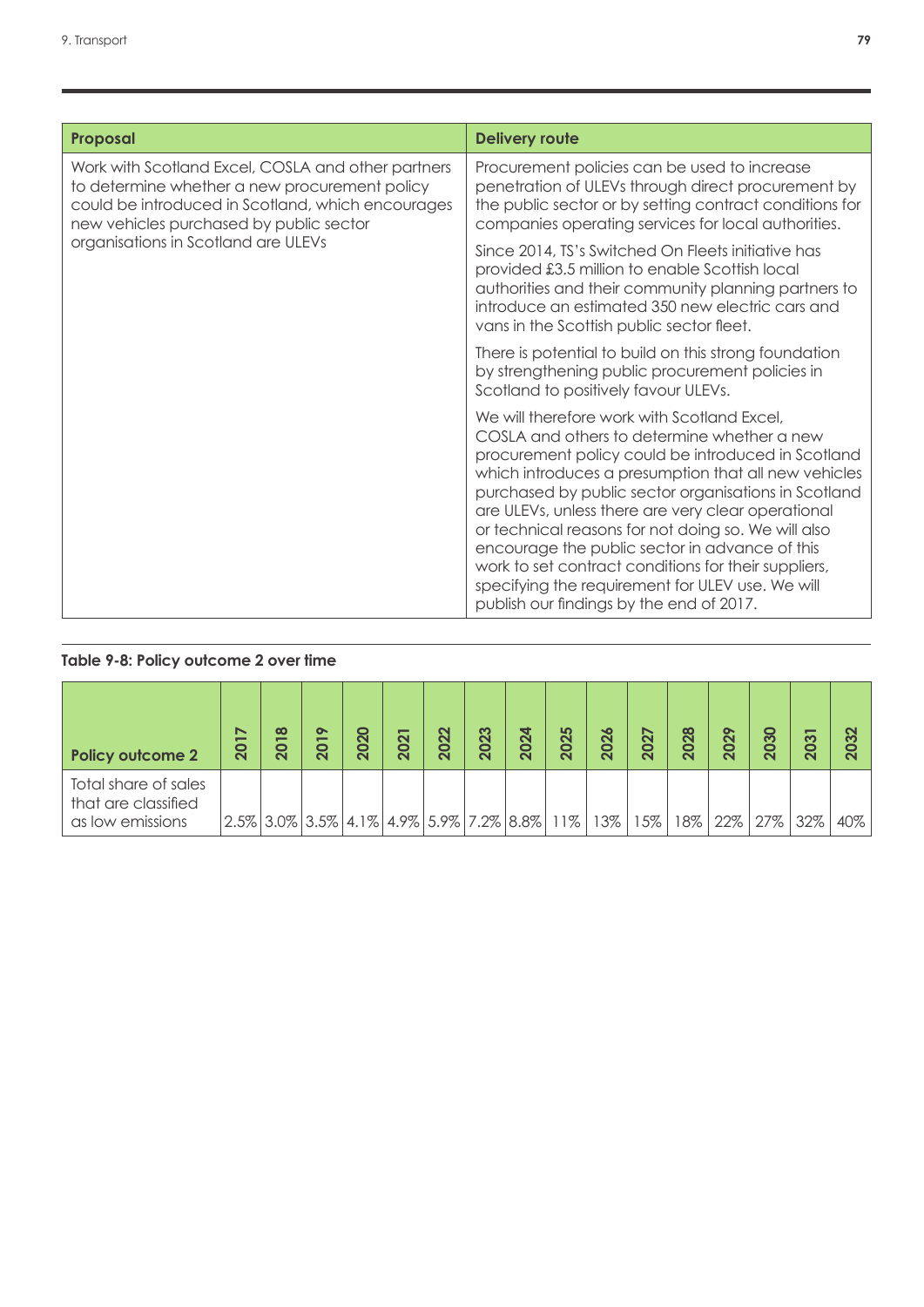## **Policy outcome 3 Average emissions per tonne kilometre of road freight to fall by 28%\* by 2032**

| <b>Policy</b>                                                                                                                                                                                                                   | EU, UK or<br><b>Scottish policy</b> | <b>Public sector</b><br>partners                                                 | <b>Delivery route</b>                                                                                                                                                                                                                                                                                                                                                                                                                                                                                                                                                                                                                                                                                                                                                                                                                                                                                                                                                                                                                                                                                                                                                                                                                                                                                                                                                                                                                                        |
|---------------------------------------------------------------------------------------------------------------------------------------------------------------------------------------------------------------------------------|-------------------------------------|----------------------------------------------------------------------------------|--------------------------------------------------------------------------------------------------------------------------------------------------------------------------------------------------------------------------------------------------------------------------------------------------------------------------------------------------------------------------------------------------------------------------------------------------------------------------------------------------------------------------------------------------------------------------------------------------------------------------------------------------------------------------------------------------------------------------------------------------------------------------------------------------------------------------------------------------------------------------------------------------------------------------------------------------------------------------------------------------------------------------------------------------------------------------------------------------------------------------------------------------------------------------------------------------------------------------------------------------------------------------------------------------------------------------------------------------------------------------------------------------------------------------------------------------------------|
| Lobby the EU and<br><b>UK Governments</b><br>to introduce an<br>emission standard for<br>new Heavy Goods<br>Vehicles in line with<br>proposals arising from<br>the EU European<br>Strategy for Low-<br><b>Emission Mobility</b> | EU and UK                           | N/A                                                                              | We will work with the UK Government and our<br>EU partners to encourage the introduction of a<br>new binding carbon emission standard for new<br>HGVs registered and operating in Scotland (and<br>the rest of the UK/EU). Currently new HGVs must<br>meet Euro VI standard - but this is focused on<br>pollutants and does not include a CO <sub>2</sub> standard.<br>The introduction of a fuel efficiency standard<br>for newly registered HGVs (as has existed in<br>the US for some time) will encourage HGV<br>manufacturers to bring forward new models<br>which are more efficient and produce lower<br>levels of carbon emissions. As these new vehicles<br>penetrate the HGV fleet operating in Scotland<br>and replace higher emission vehicles more road<br>freight miles will be driven in the most up to date,<br>fuel efficient vehicles - thereby leading to a<br>reduction in CO <sub>2</sub> emissions from the freight sector.<br>The EU European Strategy for Low-Emission<br>Mobility proposes a post 2020 strategy for lorries,<br>buses and coaches. Given the 10 year average<br>life of an HGV, the Commission argues that steps<br>to address emissions must be in place by 2020.<br>A first step will be the proposed legislation on<br>monitoring/reporting of Heavy-Duty Vehicle fuel<br>consumption and $CO2$ emissions, with further<br>proposals due in 2017. We will support efforts at<br>this level to address emissions. |
| With the UK, negotiate<br>biofuels policies that<br>will enable them to<br>be used sustainably in<br>the decarbonisation<br>of the whole transport<br>sector                                                                    | Scotland                            | N/A                                                                              | See above.                                                                                                                                                                                                                                                                                                                                                                                                                                                                                                                                                                                                                                                                                                                                                                                                                                                                                                                                                                                                                                                                                                                                                                                                                                                                                                                                                                                                                                                   |
| Deliver our Rail<br>Freight Strategy                                                                                                                                                                                            | Scotland                            | Network Rail,<br>Scotrail, Local<br>authorities,<br>Office of Rail<br>Regulation | "Delivering the Goods" Scotland's Rail Freight<br>Strategy was published in March 2016 and set out<br>22 actions that Transport Scotland and/or other<br>industry partners will take forward with a range of<br>organisations to develop a sustainable rail freight<br>industry, with identifiable growth potential over<br>time. Currently, per tonne of freight, rail freight<br>produces $76\%$ less $CO2$ than road freight so there<br>is potential to reduce emissions by switching<br>more freight from road to rail. A report setting out<br>progress against the Strategy's six critical success<br>factors will be published by June 2018 including<br>the success factor of: longer, faster, greener<br>freight trains. In the shorter-term a number of<br>actions in the strategy relate to the Scottish<br>Government's planning for the next rail control<br>period and the ORR's periodic review both of<br>which relate to the period 2019-2024.                                                                                                                                                                                                                                                                                                                                                                                                                                                                                             |

## **Table 9-9: Policies that contribute to the delivery of policy outcome 3**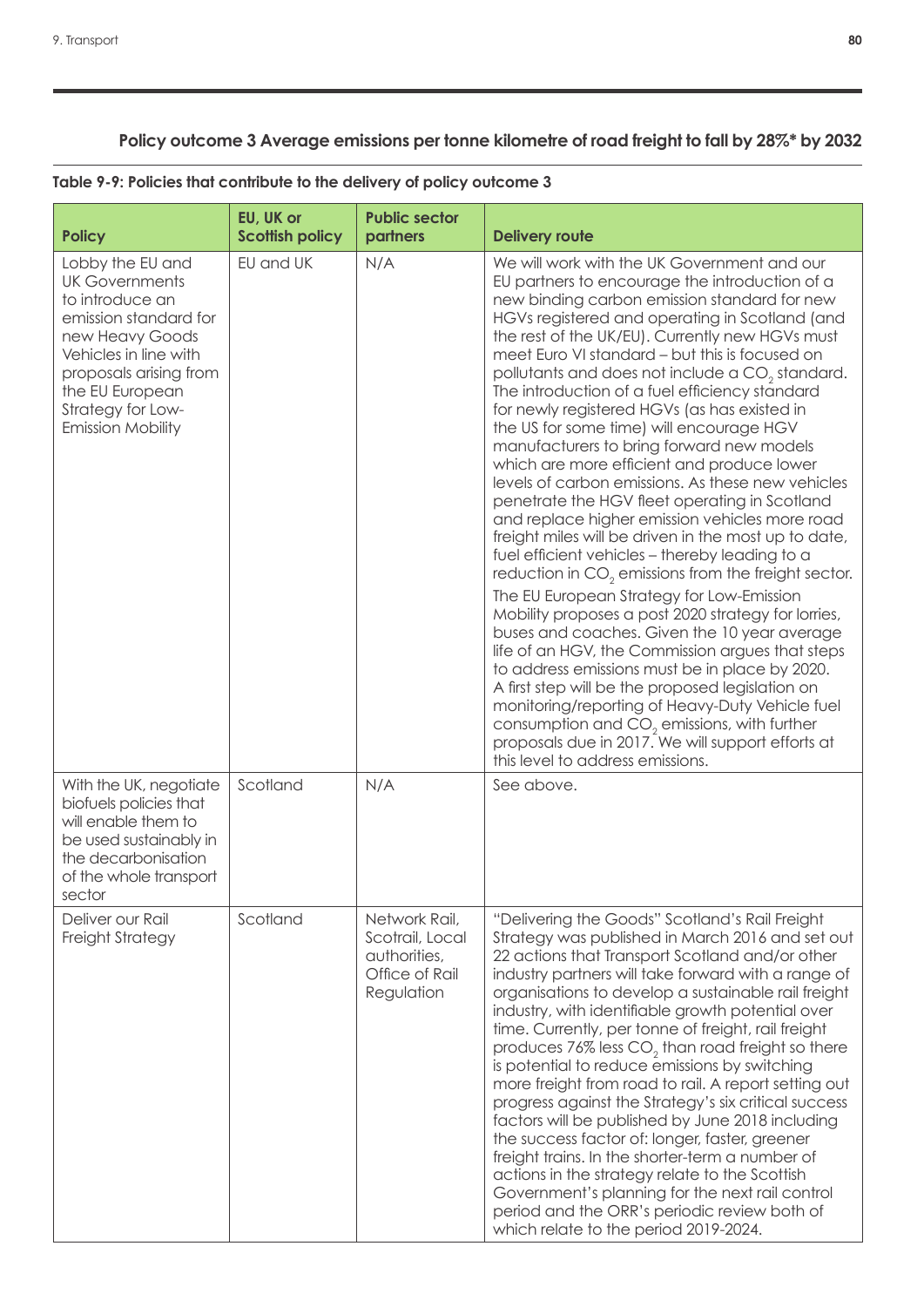| <b>Policy</b>                                                                                                                                                  | EU, UK or<br><b>Scottish policy</b>                                                                                                                                                           | <b>Public sector</b><br>partners | <b>Delivery route</b>                                                                                                                                                                                                                                                                                                                        |
|----------------------------------------------------------------------------------------------------------------------------------------------------------------|-----------------------------------------------------------------------------------------------------------------------------------------------------------------------------------------------|----------------------------------|----------------------------------------------------------------------------------------------------------------------------------------------------------------------------------------------------------------------------------------------------------------------------------------------------------------------------------------------|
| Continue to support<br>local authorities in<br>delivering the ECO-<br>Stars programme,<br>reducing fuel<br>consumption<br>for HGVs, buses,<br>coaches and vans | UK                                                                                                                                                                                            | Local<br>authorities             | ECO Stars is a UK wide fleet recognition scheme<br>covering HGVs, buses, coaches, vans and taxis.<br>The ultimate aim is to reduce fuel consumption<br>and thereby lower emissions of both CO <sub>2</sub> and<br>air pollutants. The scheme provides recognition<br>for best operational practices and guidance for<br>making improvements. |
|                                                                                                                                                                | Currently the Scottish Government provides<br>funding support for 11 local authorities to operate<br>ECO Stars schemes for HGVs, buses, coaches<br>and vans, and three authorities for taxis. |                                  |                                                                                                                                                                                                                                                                                                                                              |
|                                                                                                                                                                |                                                                                                                                                                                               |                                  | As of May 2016, these schemes collectively<br>covered 148 unique members and 13,070<br>vehicles, representing approximately 11% of<br>Scotland's HGV fleet and 23% of the public<br>transport fleet.                                                                                                                                         |

|  |  |  |  | Table 9-10: Policy development milestones that contribute to the delivery of policy outcome 3 |  |  |  |  |  |  |  |  |
|--|--|--|--|-----------------------------------------------------------------------------------------------|--|--|--|--|--|--|--|--|
|--|--|--|--|-----------------------------------------------------------------------------------------------|--|--|--|--|--|--|--|--|

| <b>Policy development milestone</b>                                                                                                                                                          | <b>Delivery route</b>                                                                                                                                                                                                                                                                                                                                                                                                                                                                                                                                                                                                                                                                                                                                                                                                                                                                                                                                                            |
|----------------------------------------------------------------------------------------------------------------------------------------------------------------------------------------------|----------------------------------------------------------------------------------------------------------------------------------------------------------------------------------------------------------------------------------------------------------------------------------------------------------------------------------------------------------------------------------------------------------------------------------------------------------------------------------------------------------------------------------------------------------------------------------------------------------------------------------------------------------------------------------------------------------------------------------------------------------------------------------------------------------------------------------------------------------------------------------------------------------------------------------------------------------------------------------|
| Consult on Intelligent transport Systems (ITS)<br>Strategy by the end of March 2017                                                                                                          | The ITS strategy will set out our high level priorities for ITS<br>development and asset management over the next 10 years<br>and will be supported in due course by a series of action plans<br>and delivery programmes. The strategy and its associated<br>plans and programmes will address the changing roles that ITS<br>systems and services will play in providing our road users with<br>accurate and relevant traffic and travel information, incident<br>response and transport resilience. The Strategy will take into<br>account recent, current and near-future developments in<br>information technologies, including an assessment of where<br>customers want and expect to go for their traffic and travel<br>information, and the role of Transport Scotland in the provision<br>of these services. The Strategy will also consider existing ITS<br>assets, in particular in respect of the maintenance, renewal<br>and replacement of existing infrastructure. |
| With local authorities and others, evaluate<br>the scope for urban-wide low emission zones<br>with a specific focus on CO <sub>2</sub> emissions, as<br>well as air pollution more generally | We will build on the work being undertaken for the National<br>Low Emission Framework (NLEF) to establish read across to low<br>emission zones focusing on CO <sub>2</sub> emissions.                                                                                                                                                                                                                                                                                                                                                                                                                                                                                                                                                                                                                                                                                                                                                                                            |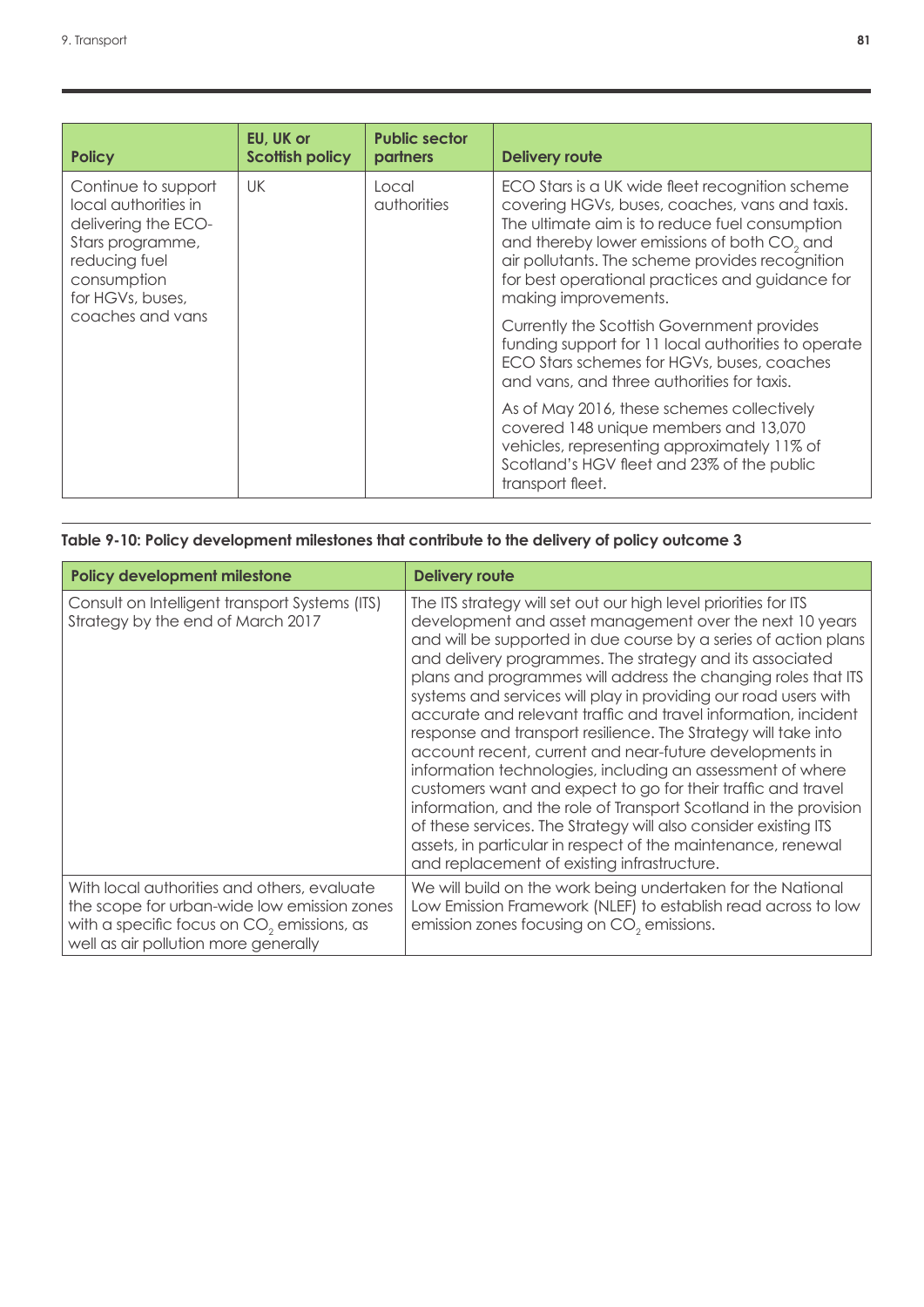#### **Table 9-11: Proposals which contribute to the delivery of policy outcome 3**

| Proposal                                                                                                                                                                                                                                                                                               | <b>Delivery route</b>                                                                                                                                                                                                                                                                                                                                                                                                                                                                                                                                                                                                                                                                                                                                                                                                                                                                               |
|--------------------------------------------------------------------------------------------------------------------------------------------------------------------------------------------------------------------------------------------------------------------------------------------------------|-----------------------------------------------------------------------------------------------------------------------------------------------------------------------------------------------------------------------------------------------------------------------------------------------------------------------------------------------------------------------------------------------------------------------------------------------------------------------------------------------------------------------------------------------------------------------------------------------------------------------------------------------------------------------------------------------------------------------------------------------------------------------------------------------------------------------------------------------------------------------------------------------------|
| Collaborate with a local authority to put in place<br>a pilot low emission zone by 2018 examining the<br>feasibility of low emission zones (LEZs) mitigating CO <sub>2</sub><br>emissions via the National Low Emission Framework.                                                                     | The Cleaner Air for Scotland strategy calls for<br>a reduction in greenhouse gas emissions whilst<br>delivering co-benefits for air quality, The National<br>Low Emission Framework (NLEF) is a transport-based<br>air quality appraisal which will inform discussions with<br>individual local authorities on the most appropriate<br>locations for any Low Emission Zones (LEZ). NLEF<br>decision making will rely on National Modelling<br>Framework (NMF) outputs, which can examine<br>carbon emission trends in tandem with air pollution. In<br>preparing the first LEZ to be put in place by 2018, we<br>will work with local authorities to explore and assess<br>the potential for co-benefits. This first LEZ will provide<br>a legacy upon which other Scottish LEZ's could be<br>introduced, perhaps in conjunction with other award<br>schemes such as the Freight Facilities Grants. |
| Work with the freight sector to examine the scope<br>for new freight logistics and infrastructure (potentially<br>including freight consolidation centres on the<br>outskirts of cities and urban areas following the<br>introduction of LEZs); and to support market testing of<br>local initiatives. | Through the Scottish Freight and Logistics Advisory<br>Group (ScotFLAG), we are working with our partners<br>across the public and private sectors to identify<br>and facilitate any opportunities to increase the<br>efficiency and sustainability of freight movements<br>in cities - including exploring opportunities for load<br>consolidation.<br>A Scottish Freight and Logistics Advisory Group<br>(ScotFLAG) Urban Freight sub-group has been<br>set up with a remit to identify opportunities, share<br>best practice, , and co-ordinate activity aimed at<br>increasing the sustainability, safety and efficiency<br>of freight movements in Scotland's urban areas'.<br>This sub-group is Chaired by the Freight Transport<br>Association.                                                                                                                                              |

#### Table 9-12: Policy outcome 3 over time

| <b>Policy outcome 3</b>                                                                          | ↖<br>201 | $\infty$<br>201 | $\sim$<br>-<br>$\overline{20}$ | 2020 | 202 | 2022 | 2023 | 2024 | 2025 | 2026 | 2027 | 2028 | 2029 | 2030 | -<br>က<br>$\overline{20}$ | 2032 |
|--------------------------------------------------------------------------------------------------|----------|-----------------|--------------------------------|------|-----|------|------|------|------|------|------|------|------|------|---------------------------|------|
| Total emissions<br>$(gCO2e)$ per tonne<br>kilometre of road<br>freight Index 2017<br>$=100^{51}$ | 100      | 98              | 96                             | 94   | 92  | 91   | 89   | 87   | 85   | 83   | 81   | 79   | 78   | 76   | $\overline{4}$            | 72   |

51 This is our initial indicator based on readily available and published data. We will work with the industry and other interested parties to assess and if necessary develop a more appropriate indicator with which to measure the emissions efficiency of the HGV sector.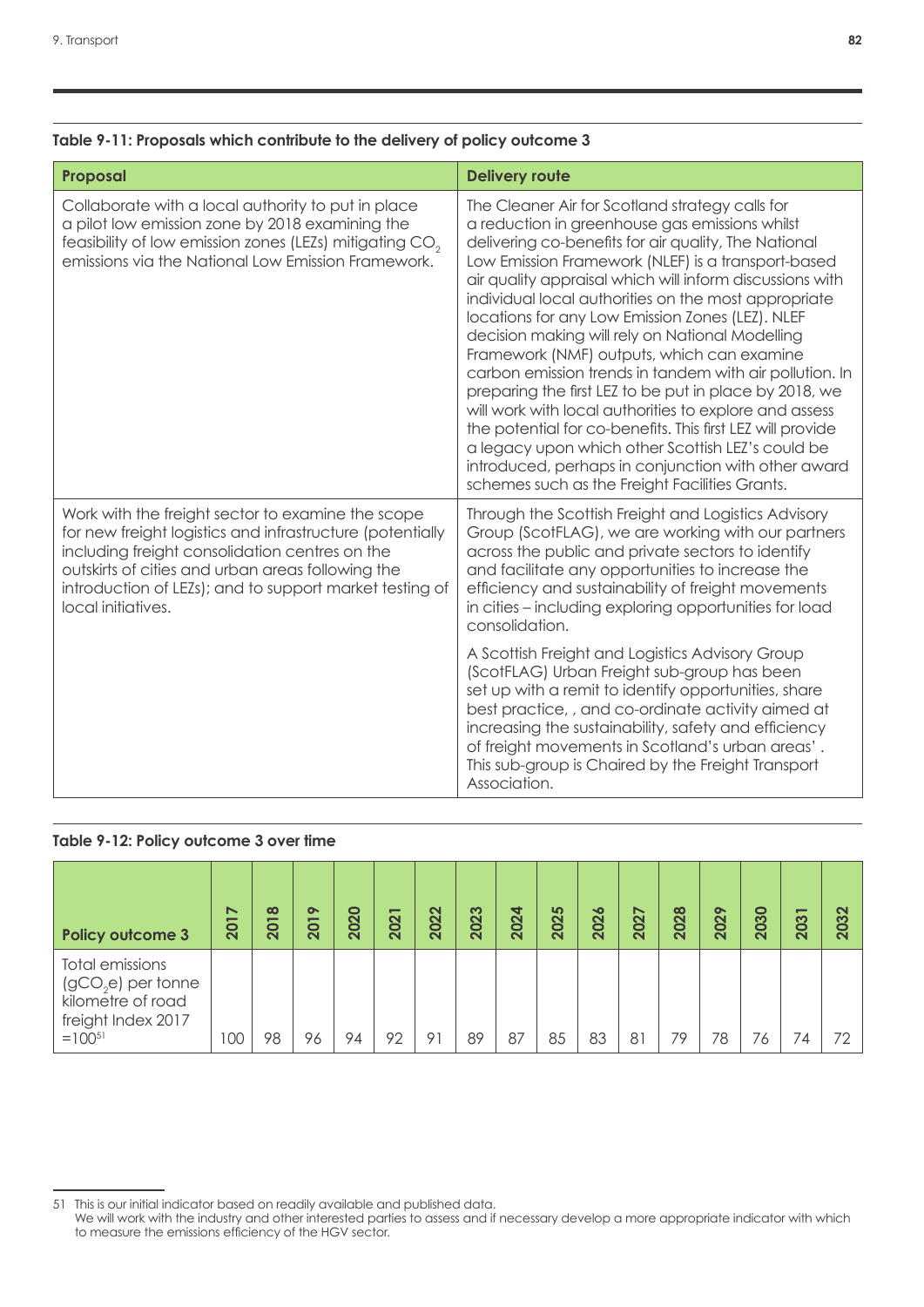#### **Policy outcome 4: Proportion of the Scottish bus fleet which are low emission vehicles has increased to 50% by 2032**

| <b>Policy development milestone</b>                                                                                                                                                                                                                                                      | <b>Delivery route</b>                                                                                                                                                                                                                                                                                                                                                                                                                                                                                                                     |
|------------------------------------------------------------------------------------------------------------------------------------------------------------------------------------------------------------------------------------------------------------------------------------------|-------------------------------------------------------------------------------------------------------------------------------------------------------------------------------------------------------------------------------------------------------------------------------------------------------------------------------------------------------------------------------------------------------------------------------------------------------------------------------------------------------------------------------------------|
| Provide financial support for the purchase<br>and operation of low carbon buses                                                                                                                                                                                                          | Transport Scotland has developed targeted interventions to<br>encourage operators to purchase and operate low emission<br>buses in the Scottish fleet. These help the government to<br>meet its aims for improved air quality and reductions in<br>emissions of greenhouse gases.                                                                                                                                                                                                                                                         |
|                                                                                                                                                                                                                                                                                          | A review of the SGBF is currently underway and we<br>are considering changing the basis for assessing<br>applications, widening the criteria to include aspects<br>such as technological ambition, amount of carbon<br>saved/passenger/vehicle, value for money and previous<br>organisational experience. Infrastructure is unlikely to be<br>included as other funding processes (such as the Bus<br>Investment Fund) could be used to help with these costs if<br>funding is available. The SGBF will likely remain an annual<br>fund. |
|                                                                                                                                                                                                                                                                                          | The intervention to help with the costs of low emission bus<br>operation forms part of the Bus Service Operators Grant.<br>The green incentive is worth 100% uplift in 2016/17 (28.8p/km)<br>compared with a basic rate of 14.4p/km) though this level of<br>incentive is not sustainable and will be reviewed in 2017. The<br>green incentive was worth £762,00 in 2013/14 but has now<br>grown to £3,498,000 in 2015/16 and is forecast for £5,606,000<br>in 2016/17.                                                                   |
|                                                                                                                                                                                                                                                                                          | It has proved successful in encouraging operators to invest<br>in low emission buses, purchasing them outwith the SGBF as<br>they become more commercially viable to operate.                                                                                                                                                                                                                                                                                                                                                             |
|                                                                                                                                                                                                                                                                                          | We are working with Confederation of Passenger Transport<br>(CPT) and the Low Carbon Vehicle Partnership to more<br>closely target the available funding to maximise the outputs.<br>We are designing a more sophisticated and future-proofed<br>green incentive scheme which will be banded to weight<br>subsidy towards the most carbon efficient buses and to<br>ensure better value for money across the BSOG incentive.<br>That scheme will also be time limited, unlike the current one<br>to better reflect bus payback periods.   |
|                                                                                                                                                                                                                                                                                          | Both of these schemes are flexible and scalable which<br>enables them to respond to progress against targets.                                                                                                                                                                                                                                                                                                                                                                                                                             |
| In the context of the current review of the<br>National Transport Strategy and Transport Bill,<br>we will examine the scope for embedding<br>climate change policies, as in relation to<br>bus, across the public sector in high-level<br>transport legislation, strategies and policies | National Transport Strategy engagement begins in 2017.                                                                                                                                                                                                                                                                                                                                                                                                                                                                                    |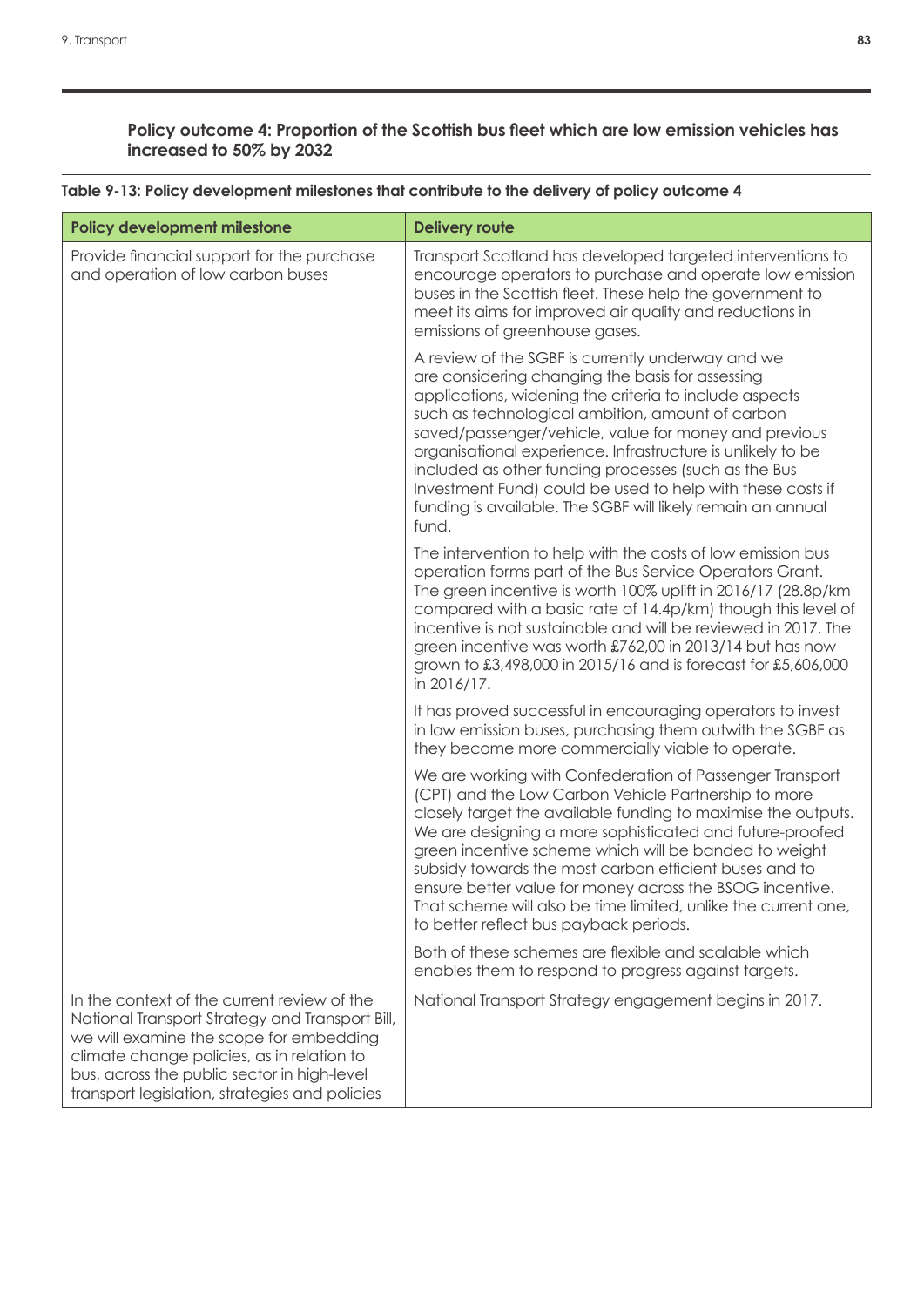## **Table 9-14: Proposals which contribute to the delivery of policy outcome 4**

| Proposal                                                                                                                                                                                     | <b>Delivery route</b>                                                                                                                                                                    |
|----------------------------------------------------------------------------------------------------------------------------------------------------------------------------------------------|------------------------------------------------------------------------------------------------------------------------------------------------------------------------------------------|
| With local authorities and others, evaluate the scope<br>for urban-wide low emission zones with a specific<br>focus on CO <sub>2</sub> emissions as well as air pollution more<br>generally. | We will build on the work being undertaken for the<br>National Low Emission Framework (NLEF) to establish<br>read across to low emission zones focusing on CO <sub>2</sub><br>emissions. |
| With local authorities and others, model and pilot<br>reductions in congestion and improvements in use<br>of public transport, in possible association with a low<br>emission zone.          | National Transport Strategy engagement begins in<br>2017.                                                                                                                                |

#### **Table 9-15: Policy outcome 4 over time**

| <b>Policy outcome 4</b>                                           | ↖<br>$\overline{\phantom{0}}$<br>$\overline{20}$ | $\infty$<br>201 | $\bullet$<br>-<br>$\overline{\mathbf{S}}$ | 2020 | 202 | 2022 | က<br>202 | 4<br>202 | 5<br>202 | 2026 | 2027 | 2028 | $\sim$<br>202 | 2030 | –<br>က<br>$\overline{\mathbf{S}}$ | ಌ<br>8 |
|-------------------------------------------------------------------|--------------------------------------------------|-----------------|-------------------------------------------|------|-----|------|----------|----------|----------|------|------|------|---------------|------|-----------------------------------|--------|
| Proportion of bus<br>fleet made up<br>of low emission<br>vehicles | 10%                                              | 3%              | 5%                                        | 8%   | 20% | 23%  | 25%      | 27%      | 30%      | 33%  | 36%  | 39%  | 42%           | 45%  | 48%                               | 50%    |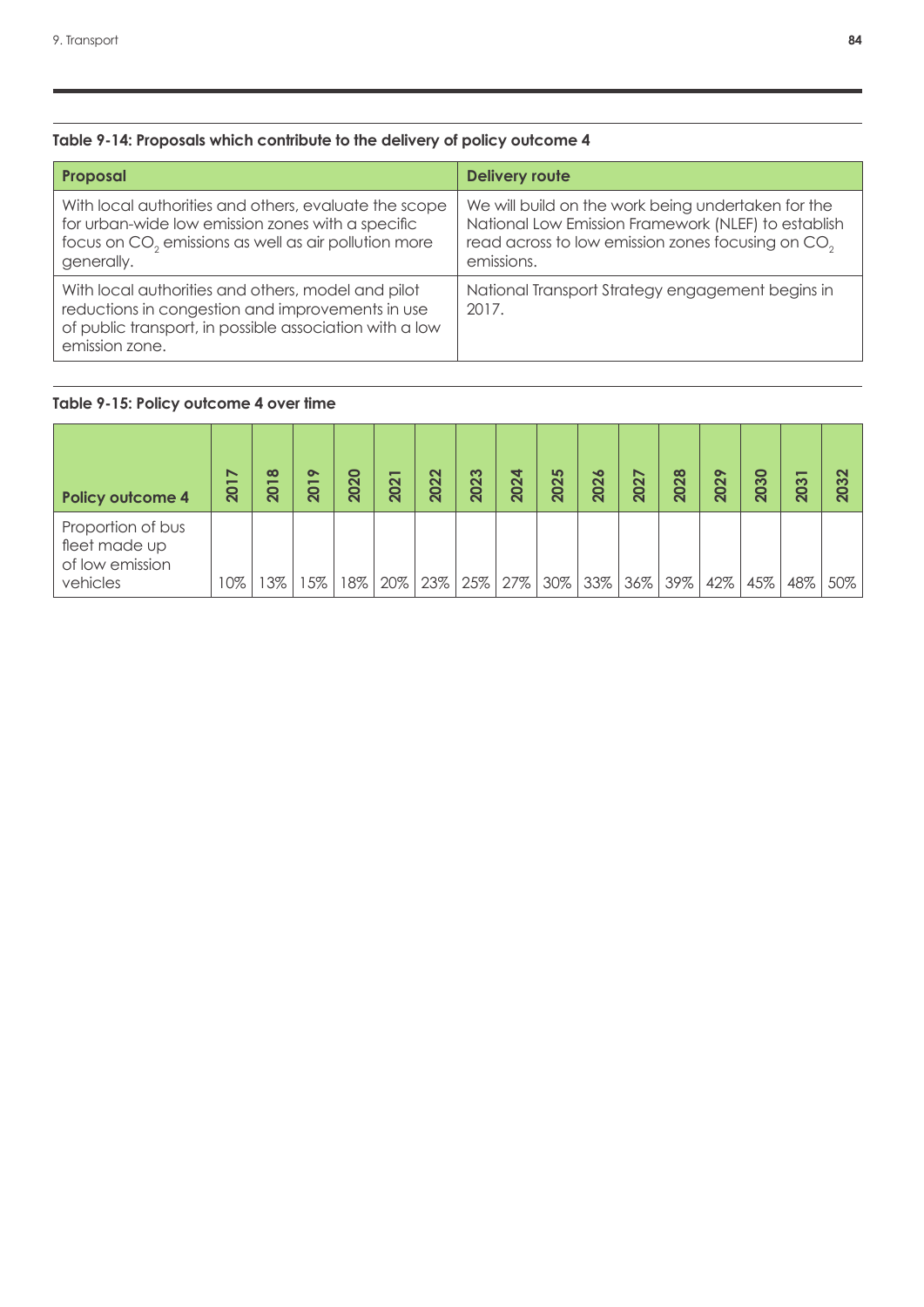**Policy outcome 5: By 2032 low emission solutions have been widely adopted at Scottish ports and airports**

| Table 9-16: Policies that contribute to the delivery of policy outcome 5 |  |  |  |
|--------------------------------------------------------------------------|--|--|--|
|--------------------------------------------------------------------------|--|--|--|

| Scotland<br><b>HIAL, Prestwick</b><br>We will work with port authorities, the shipping<br>Encourage and<br>industry and airports to encourage and support<br>support Scottish<br>Airport, Local<br>port authorities and<br>them to introduce low emission solutions on a<br>authorities,<br>airports to adopt low<br>voluntary basis.<br>Ferry<br>emission solutions.<br>operators,<br>These could include<br>Shipping<br>identify the potential costs and benefits of cold<br>cold ironing (the<br>companies,                                                                                                                                                                                                                                                                                                                                                                                                                                                                                                                    | <b>Policy</b> | EU, UK or<br><b>Scottish policy</b> | <b>Public sector</b><br>partners | <b>Delivery route</b>                                                                                                                                        |
|-----------------------------------------------------------------------------------------------------------------------------------------------------------------------------------------------------------------------------------------------------------------------------------------------------------------------------------------------------------------------------------------------------------------------------------------------------------------------------------------------------------------------------------------------------------------------------------------------------------------------------------------------------------------------------------------------------------------------------------------------------------------------------------------------------------------------------------------------------------------------------------------------------------------------------------------------------------------------------------------------------------------------------------|---------------|-------------------------------------|----------------------------------|--------------------------------------------------------------------------------------------------------------------------------------------------------------|
| use of shore power<br>Ports, Maritime<br>by ships whilst in<br>Industry bodies<br>owners and operators.<br>harbour); and<br>measures to reduce<br>Similarly, we will work with airport owners [and<br>operators?] to identify measures that can be<br>emissions associated<br>taken to reduce emissions associated with<br>with airport ground<br>ground operations and whilst planes are on<br>operations and whilst<br>the ground (for example (where appropriate)<br>planes are on the<br>single engine taxiing, the use of ground<br>ground (for example<br>power for planes at stand, and low emission<br>- where appropriate<br>ground vehicles). We will work with ports and<br>- single engine<br>airports, ship owners/operators and airlines to<br>taxiing, the use of<br>overcome barriers to the voluntary adoption<br>ground power for<br>of these measures and ensure they are taken<br>planes at stand, and<br>into account when considering their future<br>low emission ground<br>investment plans.<br>vehicles) |               |                                     |                                  | For example, we will work with port authorities to<br>ironing (the use of shore power by ships whilst in<br>harbour) and other low emission measures to ship |

9.6.1 There are no appropriate quantifiable indicators here for measuring this activity as there will be ad-hoc specific actions by individual organisations, largely in the private sector.

#### Policy outcome 6: Proportion of ferries in Scottish Government ownership which are low **emission has increased to 30% by 2032**

**Table 9-17: Policy development milestones that contribute to the delivery of policy outcome 6**

| Policy development milestone                                                                                                                         | <b>Delivery route</b>                                                                                                                                                                                                                                                                                                                                                                                                                                                                                                                                                                                                                                                                        |
|------------------------------------------------------------------------------------------------------------------------------------------------------|----------------------------------------------------------------------------------------------------------------------------------------------------------------------------------------------------------------------------------------------------------------------------------------------------------------------------------------------------------------------------------------------------------------------------------------------------------------------------------------------------------------------------------------------------------------------------------------------------------------------------------------------------------------------------------------------|
| Examine scope for procuring hybrid and<br>low carbon powertrains in the public<br>sector marine fleet as part of our vessel<br>replacement programme | We are developing a programme of procurements to replace<br>vessels in the CMAL ferry fleet with lower emission powertrains.<br>For each project we will consider diesel-electric hybrid and<br>liquid natural gas (LNG) fuelling options; in addition CMAL<br>will continue to pursue technical designs which improve<br>fuel efficiency and CFL will continue its operational work on<br>reducing fuel consumption. We are supporting the Scottish-<br>based Hyseas consortium with its initiative to trial a hydrogen-<br>powered ro-ro vehicle ferry. We publish annual Vessel<br>Replacement and Deployment Plans which will set out our<br>evolving plans and projects in more detail. |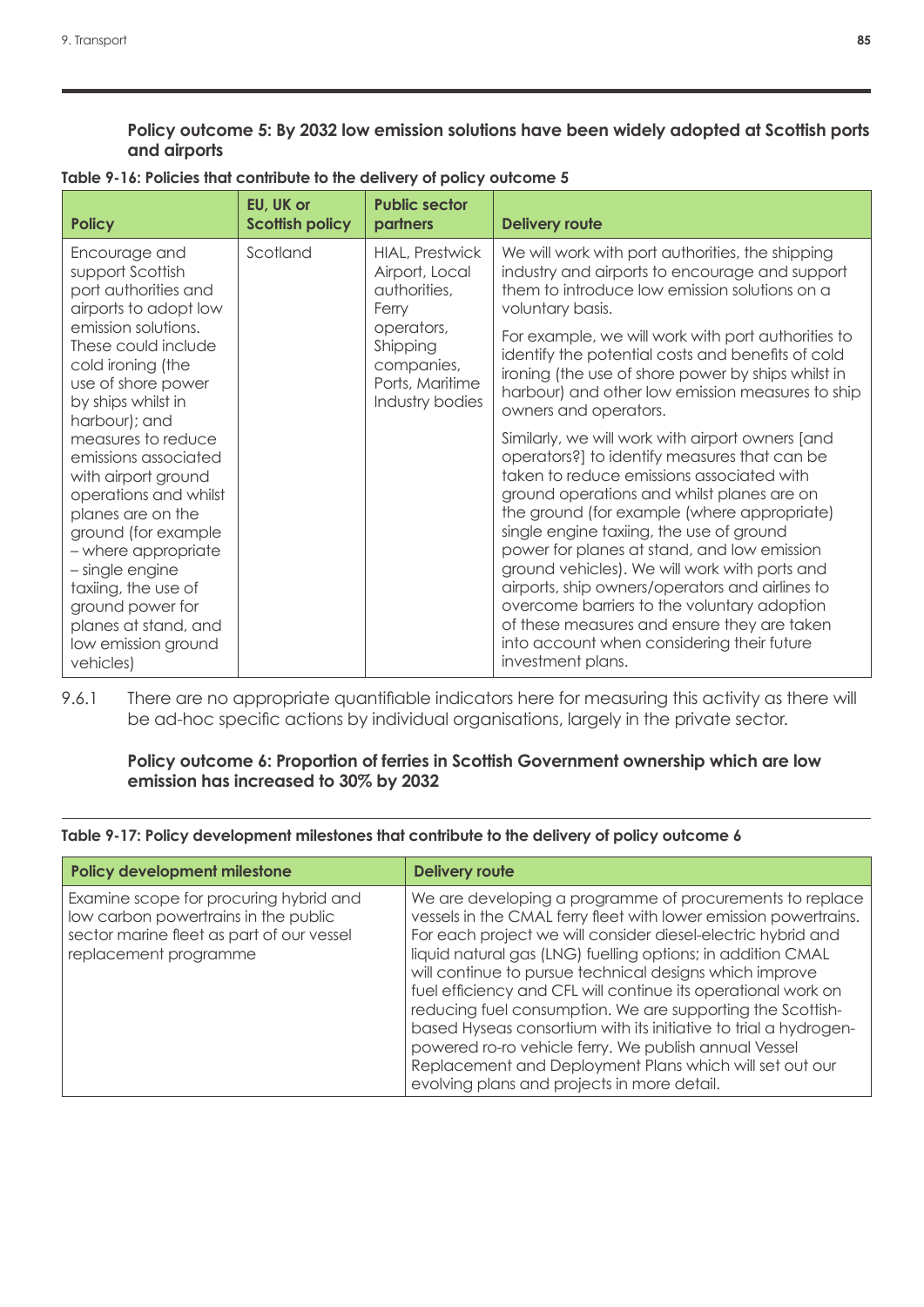#### **Table 9-18: Policy outcome 6 over time**

| Policy outcome 6                                                  | $\breve{ }$<br>201 | $\infty$<br><b>201</b> | $\bullet$<br>$\overline{\phantom{0}}$<br>$\overline{\mathbf{Q}}$ | 2020 | -<br>202 | 2022 | 2023 | 2024 | 2025 | 2026 | 2027 | 2028 | 2029 | ႙<br>$\mathbf{\widetilde{Q}}$ | -<br>203 | 2032 |
|-------------------------------------------------------------------|--------------------|------------------------|------------------------------------------------------------------|------|----------|------|------|------|------|------|------|------|------|-------------------------------|----------|------|
| Proportion of bus<br>fleet made up<br>of low emission<br>vehicles | 3                  | 3                      | 4                                                                |      |          |      |      | Ô    | 6    |      |      |      |      |                               |          | Ω    |

### **Policy outcome 7: We will have electrified 35% of the Scottish rail network by 2032**

#### **Table 9-19: Policy development milestones that contribute to the delivery of policy outcome 7**

| Policy development milestone                                                                                      | <b>Delivery route</b>                                                                                                                                                                                                                                                                                                                                                                                                        |
|-------------------------------------------------------------------------------------------------------------------|------------------------------------------------------------------------------------------------------------------------------------------------------------------------------------------------------------------------------------------------------------------------------------------------------------------------------------------------------------------------------------------------------------------------------|
| Electrification of the rail network in the High<br>Level Output Statement for Control Period 6<br>$(2019 - 2024)$ | We will continue to roll out electrification across the rail<br>network with plans announced as part of the High Level<br>Output Statement for Control Period 6 (2019-2024).                                                                                                                                                                                                                                                 |
|                                                                                                                   | It is estimated that the use of electric trains across the rail<br>network will result in an average reduction in emissions of 18%<br>when compared with equivalent diesel trains. We will also<br>investigate hybrid train and other emerging technologies<br>to determine the suitability for application on Scotland's<br>railways as a potential energy and cost-saving alternative to<br>overhead wire electrification. |

#### Table 9-20: Policy outcome 7 over time

| <b>Policy outcome 7</b>                                               | ↖<br>201 | $\infty$<br>201 | $\bullet$<br><b>201</b> | $\bullet$<br><b>202</b> | -<br>202 | $\mathbf{\Omega}$<br>202 | ო<br>202 | ₹<br>202 | 5<br>202   | 2026 | 2027 | 2028   | 2029 | $\bullet$<br>203 | –<br>203 | ຕ   |
|-----------------------------------------------------------------------|----------|-----------------|-------------------------|-------------------------|----------|--------------------------|----------|----------|------------|------|------|--------|------|------------------|----------|-----|
| Percentage of rail<br>track electrified<br>(kilometres) <sup>52</sup> | 26%      | 27%             | 27%                     | 28%                     | 29%      | 29%                      | 30%      |          | $30\%$ 31% | 32%  | 32%  | $33\%$ | 33%  | $34\%$           | $34\%$   | 35% |

<sup>52</sup> Commitments in kilometres electrified do not extend beyond the current control period. The Italicised figures are simply indicative at this point and future plans will be announced as part of the new control period.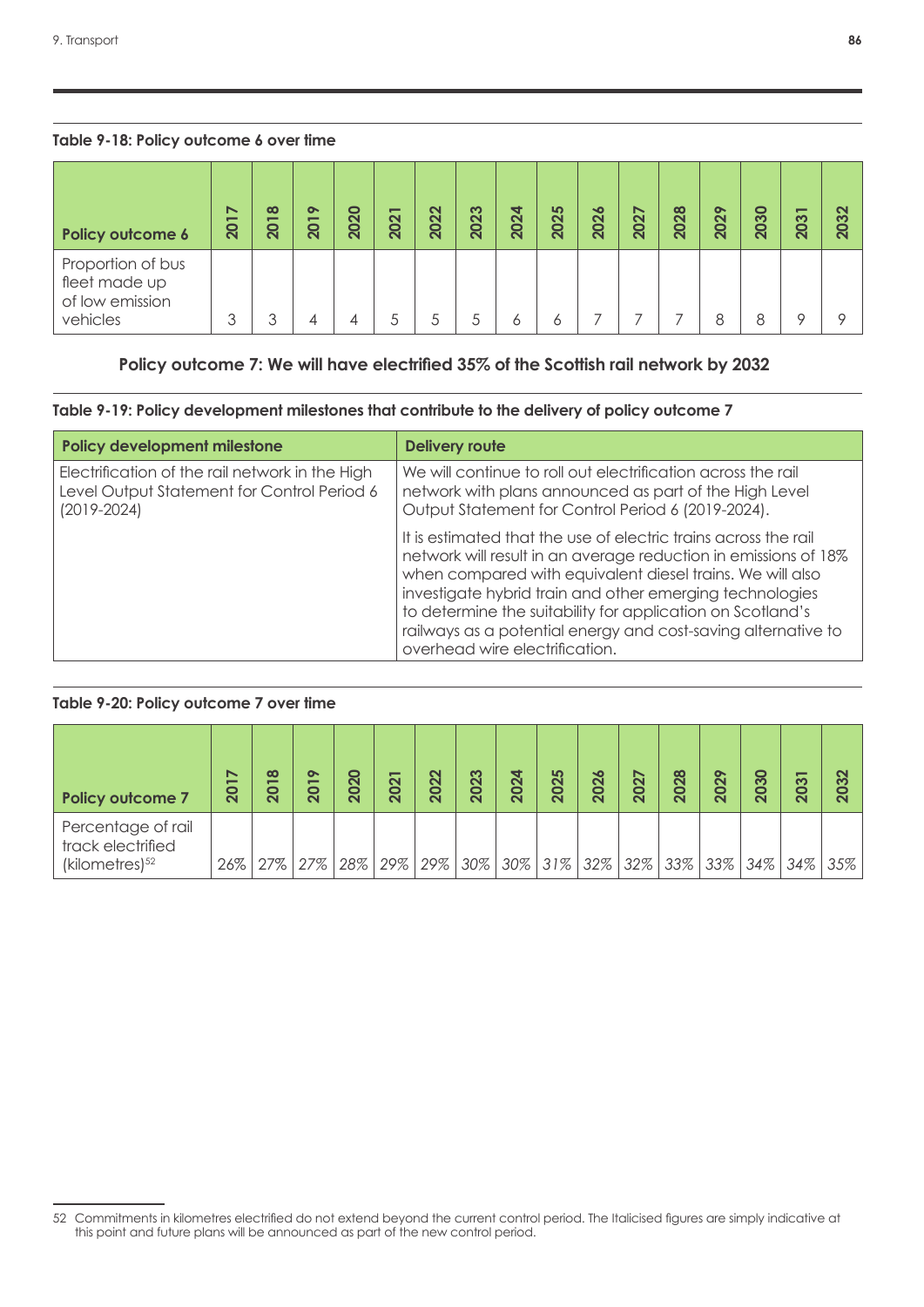**Policy outcome 8: Proportion of total domestic passenger journeys travelled by active travel modes has increased by 2032, in line with our Active Travel Vision, including the Cycling Action Plan for Scotland Vision that 10% of everyday journeys will be by bike by 2020**

| <b>Policy</b>                                                                                                          | EU, UK or<br><b>Scottish policy</b> | <b>Public sector</b><br>partners                                                                                                                                                                                                                                                                                                           | <b>Delivery route</b>                                                                                                                                                                                                                                                                                                                                                                                                                                                                                                                                                                                                                                                                                                                                                                                                                                                                                                                                                                                                                                                                                                                                                                                                                                                                                                                                                                                                                                                                                                                                                                                                                                                                                                                                                                                                                                                                                                                             |
|------------------------------------------------------------------------------------------------------------------------|-------------------------------------|--------------------------------------------------------------------------------------------------------------------------------------------------------------------------------------------------------------------------------------------------------------------------------------------------------------------------------------------|---------------------------------------------------------------------------------------------------------------------------------------------------------------------------------------------------------------------------------------------------------------------------------------------------------------------------------------------------------------------------------------------------------------------------------------------------------------------------------------------------------------------------------------------------------------------------------------------------------------------------------------------------------------------------------------------------------------------------------------------------------------------------------------------------------------------------------------------------------------------------------------------------------------------------------------------------------------------------------------------------------------------------------------------------------------------------------------------------------------------------------------------------------------------------------------------------------------------------------------------------------------------------------------------------------------------------------------------------------------------------------------------------------------------------------------------------------------------------------------------------------------------------------------------------------------------------------------------------------------------------------------------------------------------------------------------------------------------------------------------------------------------------------------------------------------------------------------------------------------------------------------------------------------------------------------------------|
| Active travel:<br>maintain funding for<br>infrastructure and<br>behaviour change<br>programmes until at<br>least 2021  | Scottish                            | Local<br>authorities<br>are our main<br>delivery<br>partners and<br>have a critical<br>role to play.<br>In addition,<br>Regional<br>Transport<br>Partnerships,<br>the NHS,<br>Further<br>and Higher<br>Education<br>Institutions,<br>Scottish<br>Canals and<br>the Trunk Road<br>Operating<br>Companies<br>will all have a<br>role to play | Increasingly we will plan infrastructure<br>improvement projects that re-prioritise road<br>space in our largest settlements away from cars in<br>favour of walking and cycling. This will make out<br>urban areas more liveable, increasing safety and<br>enabling people to choose walking and cycling<br>for short trips, for example through the Community<br>Links Plus design competition.<br>We will maintain the annual budget for active<br>travel at until at least 2021 and will look to increase<br>it whenever possible. That budget will fund both<br>improvements and extensions to the infrastructure<br>for walking and cycling throughout the country<br>(particularly in our towns and cities) and a range<br>of behaviour change initiatives that encourage<br>and support people to choose walking and<br>cycling for everyday journeys.<br>Integration between walking, cycling and public<br>transport will also be improved (for example<br>through more and better bike parking and the<br>development of a network of active travel hubs at<br>public transport interchanges).<br>We will continue to work with a range of delivery<br>partners (including Cycling Scotland, Paths for All,<br>Sustrans, Living Streets, Cycling UK Scotland and<br>local authorities) to deliver behaviour change<br>programmes that support people to overcome<br>information, awareness, skills, confidence and<br>attitudinal barriers to walking and cycling for<br>everyday journeys.<br>The exact mix of funding for infrastructure and<br>behaviour change initiatives and the programmes<br>that it supports will be reviewed regularly in<br>partnership (e.g. through the National Walking<br>Strategy Delivery Group and the Cycling Action<br>Plan for Scotland Delivery Forum) to ensure that<br>our approach is most effective in bringing about<br>change in people's travel habits to encourage<br>more active travel. |
| Support the Smarter<br><b>Choices Smarter</b><br>Places (SCSP)<br>programme to<br>encourage travel<br>behaviour change | Scottish                            | Local<br>authorities,<br>Regional<br>Transport<br>Partnerships,<br>Paths for All,<br><b>Third Sector</b><br>Delivery<br>Partners                                                                                                                                                                                                           | SCSP partnership project with COSLA is designed<br>to increase walking and cycling for short<br>journeys, car sharing and public transport use<br>for longer journeys. Local Authorities target<br>specific populations for travel behaviour change<br>interventions. The projects include travel planning<br>(at work, school or home), public awareness<br>events, signage and mapping, supporting car<br>clubs and work with public transport operations.                                                                                                                                                                                                                                                                                                                                                                                                                                                                                                                                                                                                                                                                                                                                                                                                                                                                                                                                                                                                                                                                                                                                                                                                                                                                                                                                                                                                                                                                                      |

| Table 9-21: Policies that contribute to the delivery of outcome 8 |
|-------------------------------------------------------------------|
|                                                                   |

9.6.2 There are no appropriate quantifiable indicators here for measuring this activity as there will be ad-hoc specific actions by individuals and organisations.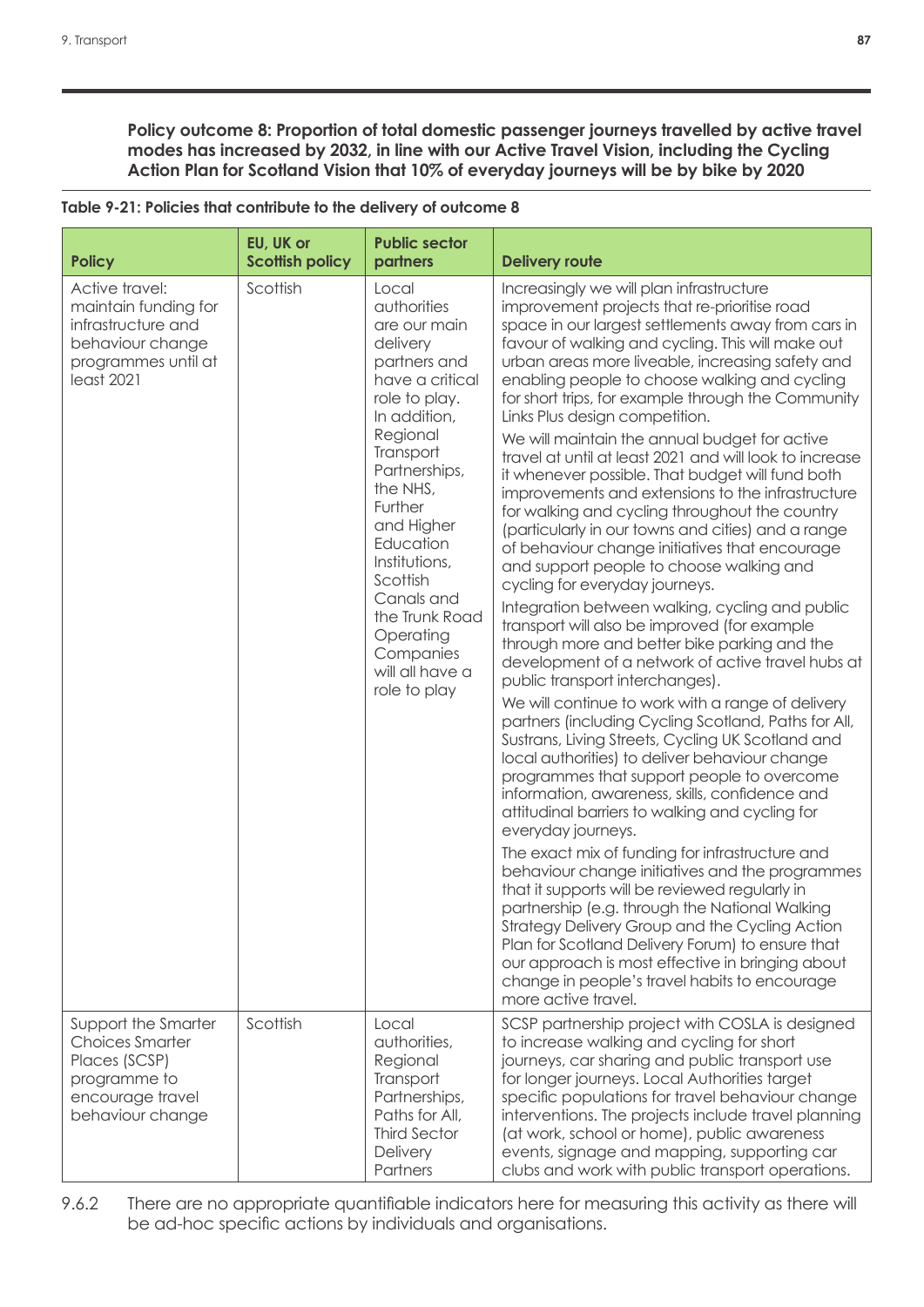# **9.6 Progress since RPP2**

### **Table 9-22: Progress on RPP2 policies**

| <b>RPP2 Policies</b>                       | <b>Summary of progress</b>                                                                                                                                                                                                                                                                                                                                                                                                                           |
|--------------------------------------------|------------------------------------------------------------------------------------------------------------------------------------------------------------------------------------------------------------------------------------------------------------------------------------------------------------------------------------------------------------------------------------------------------------------------------------------------------|
| EU Cleaner<br>Vehicle<br><b>Directives</b> | EU regulations specify average emissions of new cars in 2021 must be 95g CO <sub>2</sub> /km. These<br>regulations have been the primary driver of reduced emissions in cars. The annual rate of<br>car emissions reduction increased from 1% per year in the year before implementation to<br>4% per year in years afterwards. Efficiency improvements in fossil-fuelled cars will likely be<br>significant in reaching the 2021 emissions targets. |

### **Table 9-23: Progress on RPP2 proposals**

| <b>RPP2 Proposals</b>                                                                                                          | <b>Summary of progress</b>                                                                                                                                                                                                                                                                                                                                                                                                                                                                                                                                                                                                                                                                                                                         |
|--------------------------------------------------------------------------------------------------------------------------------|----------------------------------------------------------------------------------------------------------------------------------------------------------------------------------------------------------------------------------------------------------------------------------------------------------------------------------------------------------------------------------------------------------------------------------------------------------------------------------------------------------------------------------------------------------------------------------------------------------------------------------------------------------------------------------------------------------------------------------------------------|
| <b>EU Biofuels</b><br>target as<br>implemented<br>through the<br>UK Renewable<br><b>Transport Fuel</b><br>Obligation<br>(RTFO) | The main mechanism for the promotion of biofuel use, the Renewable Transport Fuel<br>Obligation (RTFO), set by UK Department for Transport, results in the use of available<br>biofuel across the whole of the transport sector. The UK DfT is currently developing a<br>successor mechanism to RTFO from 2017 and there are indications that this may focus<br>the deployment of sustainable biofuel on sectors such as heavy freight or aviation, that<br>are difficult to decarbonise through electrification. Scottish Ministers support this principle,<br>which could mean that sustainable biofuel penetration into those sectors could reach<br>higher percentages than the expected maximum average across the wider transport<br>sector. |
| Continued<br>roll-out of<br>EV charge<br>points through<br>ChargePlace<br>Scotland                                             | We have continued to expand our network of EV chargepoints since this proposal. The<br>ChargePlace network now comprises over 1,200 charging, including 150 'rapid' chargers,<br>one of the most comprehensive networks of rapid charge points in Europe.                                                                                                                                                                                                                                                                                                                                                                                                                                                                                          |
| Switched-on<br><b>Fleets</b>                                                                                                   | Switched-on Fleets offers evidence based analysis to identify opportunities for the<br>deployment of EVs in each of Scotland's 32 CPPs. Transport Scotland has provided<br>£2.5 million to enable local authorities to buy or lease plug-in vehicles. The first phase of<br>Switched-on Fleets resulted in over 240 EVs being introduced across 50 public sector fleets.<br>Another £1.2 million of funding will be provided in 2016-17.                                                                                                                                                                                                                                                                                                           |
| <b>Scottish Green</b><br><b>Bus Fund</b><br>(SGBF)                                                                             | Since its launch in 2010, six rounds of the SGBF have provided nearly £15 million to support<br>the introduction of 315 new low carbon vehicles into the Scottish bus fleet. The fund is<br>complemented by the Bus Service Operators' Grant, which currently pays double the<br>standard rate of grant for services operated by low carbon vehicles.                                                                                                                                                                                                                                                                                                                                                                                              |
| <b>Ferries Plan</b>                                                                                                            | Three diesel-electric hybrid ferries using a combination of battery and conventional<br>diesel power have been procured and delivered within the last six years and are now all<br>operating daily scheduled ferry services on the west coast.                                                                                                                                                                                                                                                                                                                                                                                                                                                                                                     |
| Use of<br>Intelligent<br>Transport<br>Systems (ITS)<br>and Average<br>Speed<br>Cameras on<br>the Trunk Road<br>Network         | Transport Scotland have utilised ITS to inform transport network users of issues, alternative<br>routes and methods of travel to minimise transport disruption. Variable message signs<br>located at key points along the trunk road network and regularly spaced overhead lane<br>signals advise drivers of incidents and delays. Traffic Scotland provide real time information<br>in response to traffic problems through their website, mobile app and radio.                                                                                                                                                                                                                                                                                  |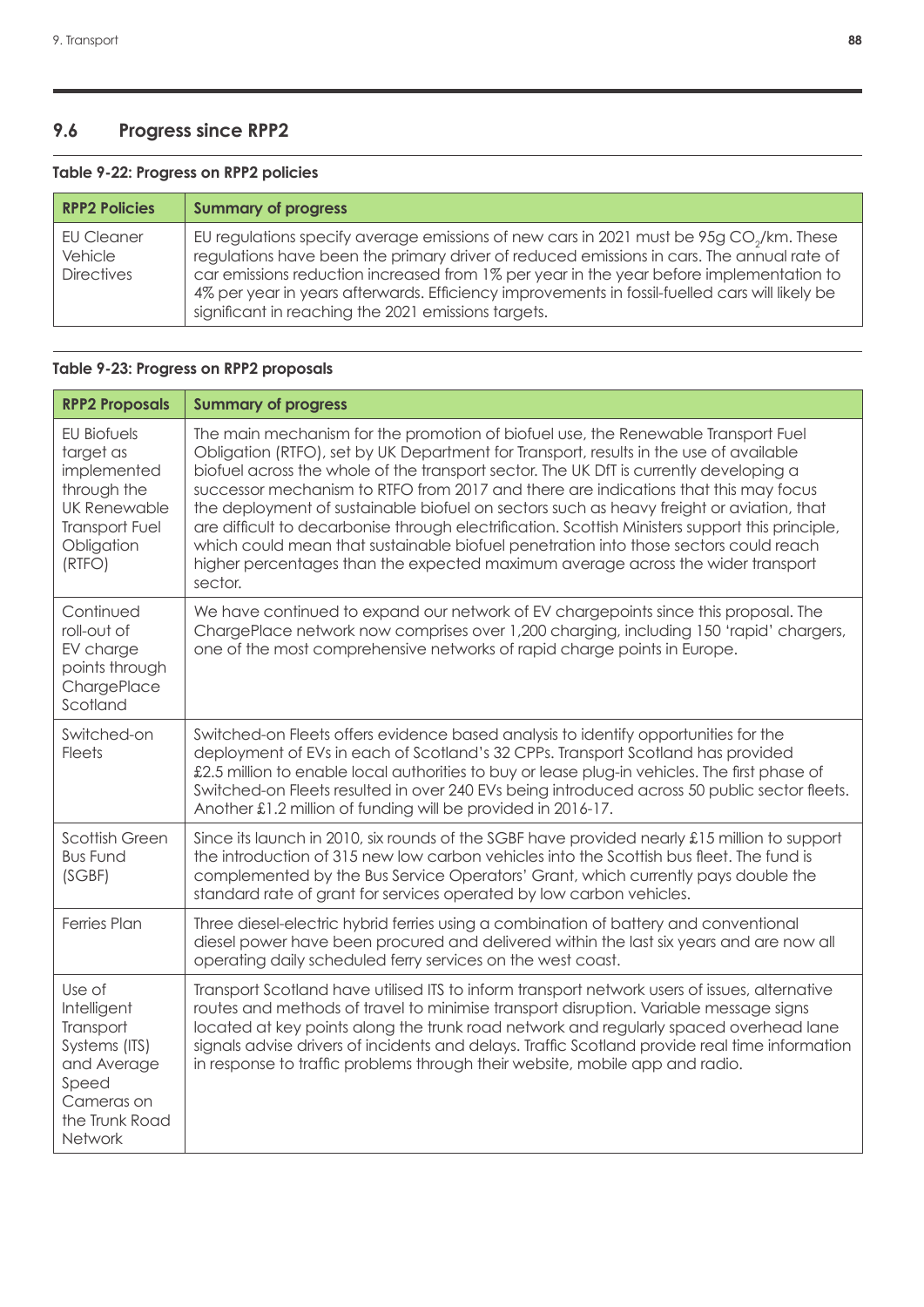| <b>RPP2 Proposals</b>                                                               | <b>Summary of progress</b>                                                                                                                                                                                                                                                                                                                                                                                                                                                                                                                                                                                                                                   |
|-------------------------------------------------------------------------------------|--------------------------------------------------------------------------------------------------------------------------------------------------------------------------------------------------------------------------------------------------------------------------------------------------------------------------------------------------------------------------------------------------------------------------------------------------------------------------------------------------------------------------------------------------------------------------------------------------------------------------------------------------------------|
| Development<br>of community<br>based travel<br>planning<br>strategies               | Personalised travel planning was provided to over 5,000 households, 49 employers<br>and 2101 staff across 85 schools in 2015 through the Smarter Choices, Smarter Places<br>programme. Further behaviour change measures, including personal travel planning,<br>will be delivered under the additional £5 million of funding for the SCSP enhanced roll-<br>out in 2016-17. In 2015-16 and 2016-17 the £10 million funding attracted over £13 million in<br>match funding for the local projects. Over 340 projects have been supported locally. The<br>programme of work started on 1 April 2016 and has attracted £6.8 million in local match<br>funding. |
| Cycling and<br>walking                                                              | The second Active Travel Summit took place on 2 November 2016 in Stirling and the<br>third iteration of CAPs will be published by the end of 2016, reaffirming the Scottish<br>Government's commitment to the 10% vision of everyday trips by bike by 2020. The<br>Programme for Government (2016) further commits to maintaining record levels of<br>funding to support active transport, such as cycling and walking for the remainder of the<br>parliamentary term.                                                                                                                                                                                       |
| Car Clubs                                                                           | There are car clubs in 25 locations in 16 Local Authority areas. There are approximately<br>10,000 members across Scotland, with access to 342 vehicles. 23% of the Scottish Car Club<br>fleet is electric.                                                                                                                                                                                                                                                                                                                                                                                                                                                  |
| Support for<br>Workplace<br><b>Travel Planning</b><br>and fuel<br>efficient driving | A new Scotland wide travel planning site, 'TravelKnowHow Scotland', was launched<br>in September 2016 with 100 organisations registered. In addition, over 20 Business<br>Improvement Districts took part in European Mobility week events. The Energy Savings<br>Trust has trained over 13,400 drivers in fuel efficient driving techniques, which deliver an<br>average 15% improvement in efficiency.                                                                                                                                                                                                                                                     |
| Freight<br><b>Efficiencies</b>                                                      | Annually, MSRS enables around 2.5 million tonnes of freight to move by rail rather than<br>road, removing 100,000 HGV road journeys and delivering more than £7 million in<br>environmental benefits. In addition, FFG funded operations deliver around £3.5 million in<br>environmental benefits. Through ScotFlag and its Urban Freight and Last Mile Connections<br>sub groups, we continue to engage with the industry and key stakeholders to increase<br>efficiencies in respect of urban deliveries and connectivity to intermodal hubs.                                                                                                              |
| Additional<br>Emissions<br>Reduction<br>Potential from<br>transport in<br>2025      | We will continue to explore and consider alternative policies and proposals to achiaeve<br>additional emissions reduction potential in transport.                                                                                                                                                                                                                                                                                                                                                                                                                                                                                                            |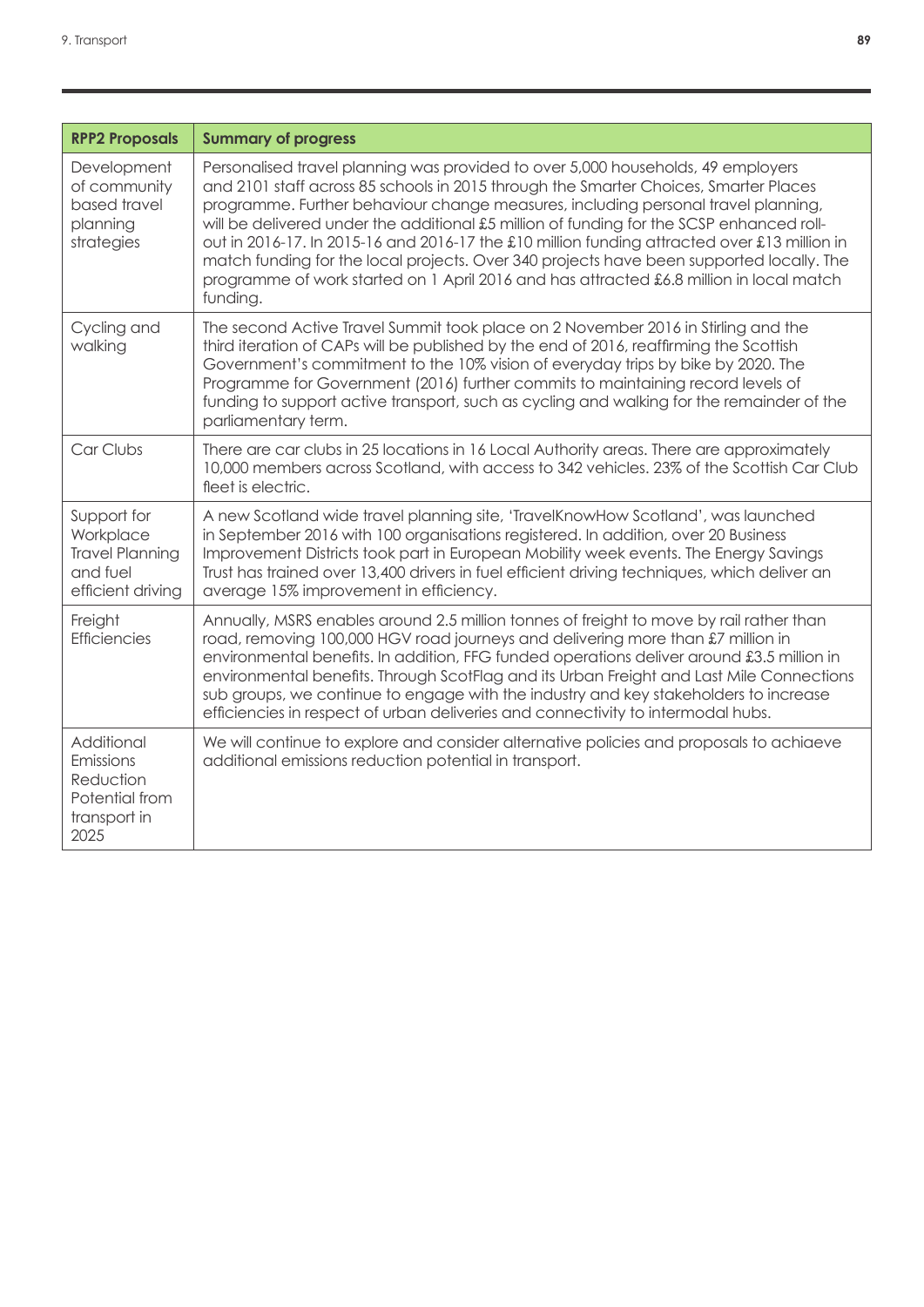

**12. Appx 2**

Edward Mountain MSP

Convenor of Rural Economy and Connectivity Committee

Scottish Parliament

## **Call for Evidence – Draft Climate Change Plan**

Dear Convenor,

Thank you for the opportunity to provide evidence to the Rural Economy and Connectivity Committee on your scrutiny of the Scottish Government's Draft Climate Change Plan: the draft third report on policies and proposals 2017- 2032 (RPP3).

The South East of Scotland Transport Partnership (SEStran) is a Regional Transport Partnership under the Transport (Scotland) Act 2005. Our vision is:

*"South East Scotland is a dynamic and growing area which aspires to become one of northern Europe's leading economic regions. Essential to this is the development of a transport system which enables businesses to function effectively, allows all groups in society to share in the region's success through high quality access to services and opportunities, respects the environment, and contributes to better health."*

Given the timescales for submission of evidence, we have been unable to table a report for agreement by the Board of SEStran and therefore this response is the initial views of the Partnership Director.

The ambition of the RPP3 is welcomed, as is the recognition of the role of RTPs. I feel there is a clear potential role in taking a new wider regional approach to tackling the challenges for the transport sector to deliver sustainable aggregated responses to certain transport-related climate change challenges.

An initial view of officers is that the draft RPP3 focuses predominantly on emissions reduction via supply side interventions. It would be welcomed going forward to also consider in greater detail a wider range of potential demand side interventions and the impact these could have on potential latent demand for transportation generated by the long-term achievement of inclusive growth in Scotland which may continue for the near future to generate unsustainable travel practices prior to the impact of supply side policies and proposals outlined in RPP3 being able to generate the emissions reductions planned for them. It may also generate externalities in terms of congestion with economic albeit much reduced environmental externalities in future years, which could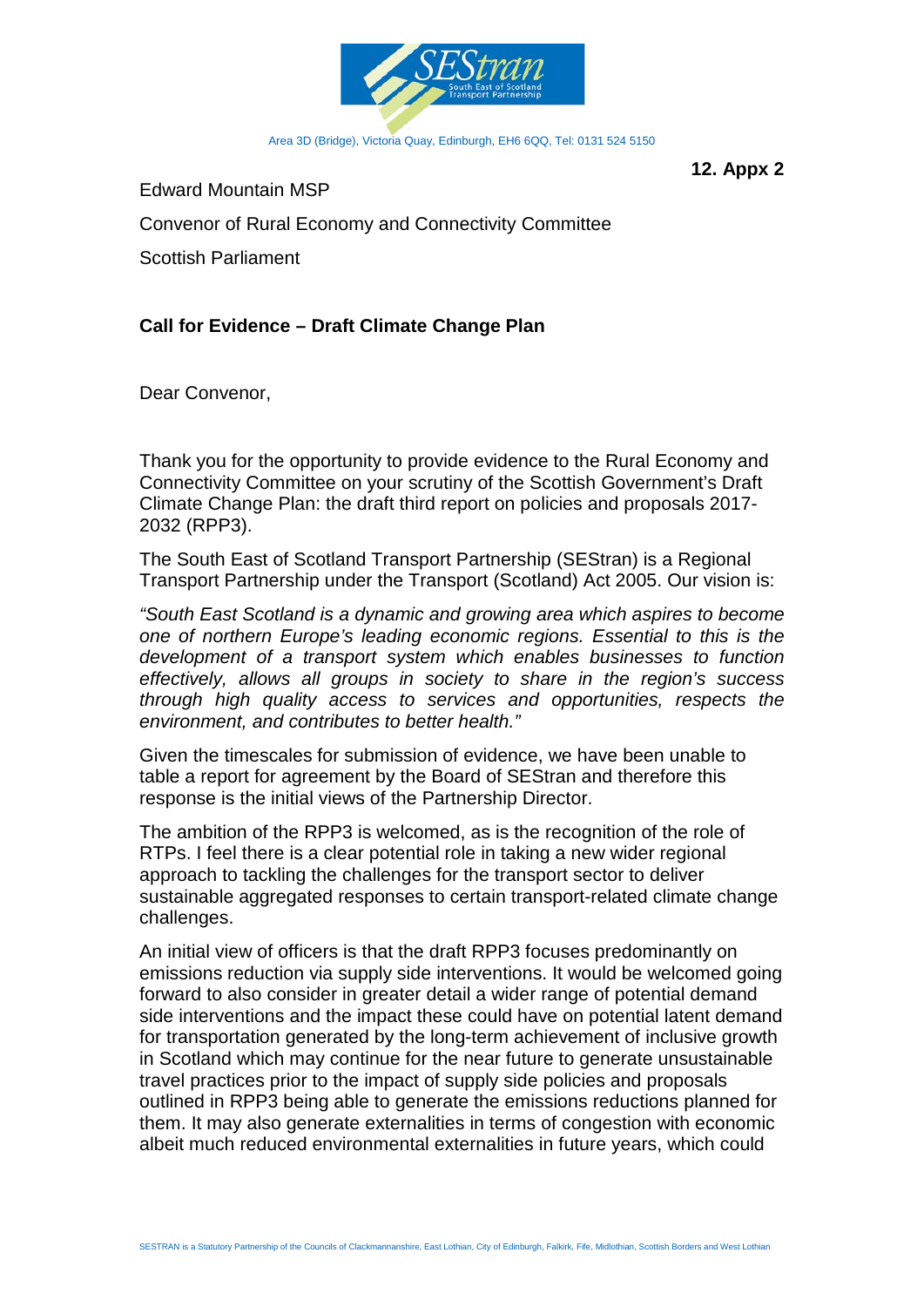impact on economic performance and the resultant ability to resource further emissions reduction proposals and policies.

While it is welcome to see within the draft RPP3 a focused policy on ULEVs, SEStran would encourage a greater discussion of workplace parking charges for all vehicles. Further, in terms of LEZs moving forward it would be useful to understand if councils will be able to charge, in order to cost recover, for LEZs given the potential magnitude of resources involved and as a further measure to alter behaviour alongside any access restrictions. It may also be appropriate to renew and revise strategic regional approaches to parking and demand restraint policies in order to strategically plan for the reduced boundary effects and therefore it would seem appropriate to reference RTPs as delivery partners. If LEZs are focussed on air quality and modal shift outcomes then it will be important to take a whole system approach to their implementation.

Within the Plan many actions require preventative spend and it is good that the co benefits section recognises this resourcing issue and observes it will bring benefits to healthcare budget. It also perhaps highlights the need to develop a strategic model of co-production of such transport policies and proposals to enable benefits to be realised and enable commitment to policies such as interest-free loans and active travel beyond 2020/21.

The draft RPP3 makes welcome references to the need for further engagement with public sector run partnerships such as SEStran freight quality partnerships. It would be welcome in the final document if greater reference could be made to Freight Quality Partnerships<sup>[1](#page-34-0)</sup> run by RTPs and the potential for them to be involved in delivery of the outcomes required by various policies and proposals. Especially given the previous and future research ambitions of SEStran on green logistics and distribution centres<sup>[2](#page-34-1)</sup>.

We welcome the recognition of Intelligent Transport Systems within the document and would be keen to see any ITS strategy also cover the wider aspects of ITS. We currently run a Real-Time Passenger Information system $3$ to seek to enable passenger confidence in using public transport. If future policies and proposals seek to encourage and enable a modal shift, it will be vital to cover maintenance and long term resilience of those systems as part of an ITS response to future travel demands. It will also be welcome if such a strategy could consider the costs of such maintenance and resilience of such systems.

On the proposals within the Transport Chapter, we would comment that RTPs could deliver greater efficiency and reach if we had greater access to funding such as Smarter Choices, Smarter Places alongside our constituent councils. In recent months for example we have just concluded a report entitled X-Route<sup>[4](#page-34-3)</sup> with YoungScot investigating young people's attitudes to active travel and potential barriers to its update. Given the timescale of RPP3 many of the respondents to this report will be established commuters by the end of 2032 and many of the report recommendations highlight the need to engage and

<span id="page-34-0"></span> $\frac{1}{2}$  <http://www.sestran.gov.uk/news/30/minister-launches-sestran-freight-quality-partnership/><br> $\frac{2}{\pi}$ <http://www.instituteforsustainability.co.uk/lopinod.html>

<span id="page-34-1"></span>

<span id="page-34-2"></span><sup>3</sup> <http://www.bustrackersestran.co.uk/>

<span id="page-34-3"></span><sup>4</sup> <http://www.youngscot.net/getting-active-with-xroute/>

SESTRAN is a Statutory Partnership of the Councils of Clackmannanshire, East Lothian, City of Edinburgh, Falkirk, Fife, Midlothian, Scottish Borders and West Lothian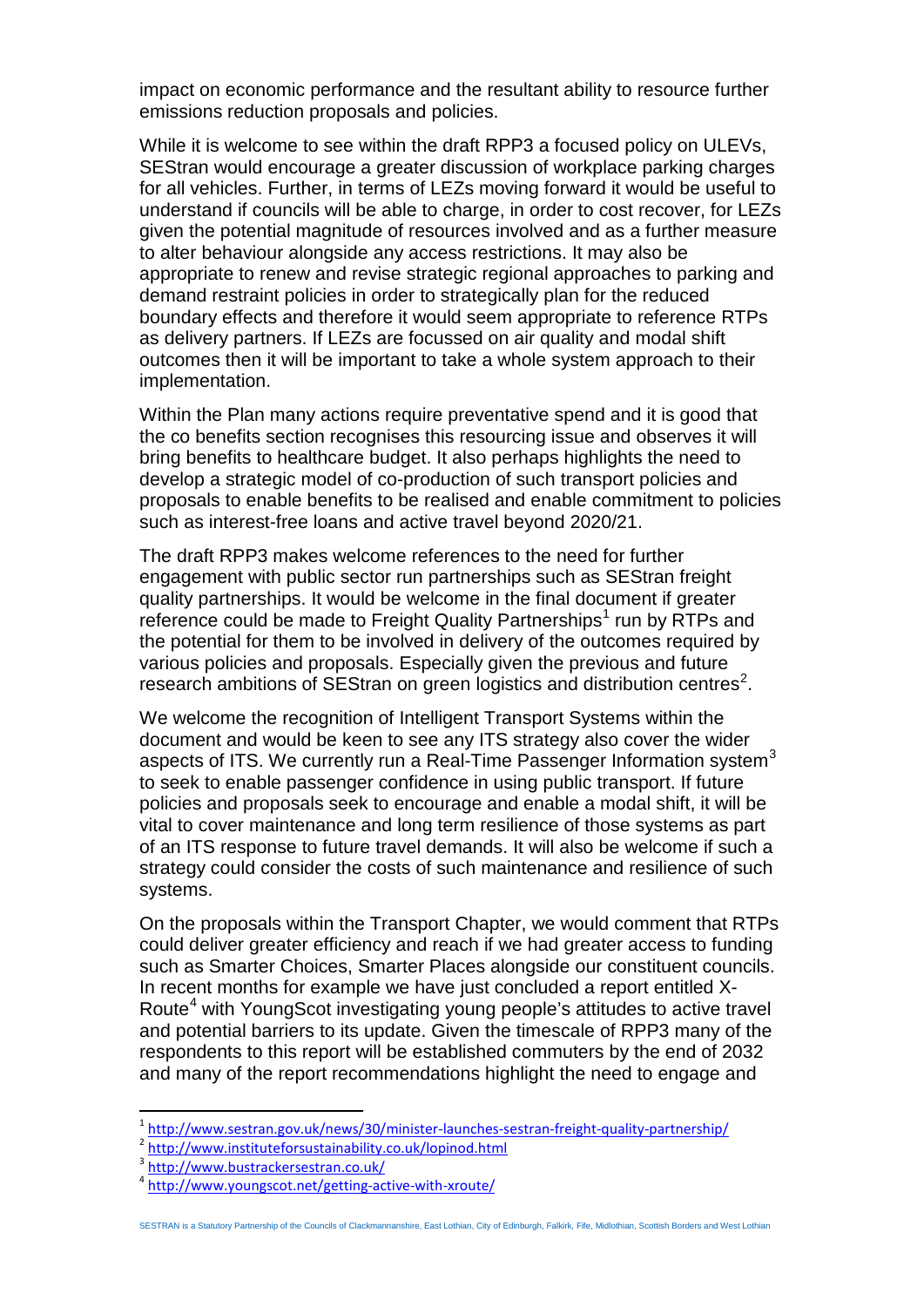embed confidence to enable travel behaviour change for the long term. Certainly, an eye-catching result of the survey was that 75% of respondents hadn't heard of the term "active travel", which highlighted the need to manage our messages to young people better when seeking to initiative behaviour change.

In the context of our work on X-Route and other sustainable travel initiatives, we recognise clearly the significance of 3 of the 10 key behaviour areas outlined in RPP3 relate to transport behaviours. Furthermore, that 30% of consumption emissions associated with individuals and households relate to transport. Therefore, whilst current progress is welcome on active travel and low carbon transport, we need to continue to make significant progress within the transport sector going forward and we recognise that RTPs must play our part in delivering these outcomes.

The draft Climate Change Plan also makes welcome reference to the availability of trip-sharing. We would invite further promotion of trip sharing in the final RPP3. Given the predicted increase in population we will have to balance supply side measures with demand restraint to achieve emissions goals. SEStran has a successful and ever-growing Liftshare scheme<sup>[5](#page-35-0)</sup> and it would be welcome if further proposals and policies could be considered in the final RPP3 alongside a recognition of the role of RTPs in promoting it. The increase in lift-sharing opportunities could have a related co-benefit in terms of potential inclusion and accessibility impacts across urban-rural geographies.

We welcome the ambition for Scotland to have reduced transport emissions by over a third by 2032 and with almost complete decarbonisation of the Scottish economy by 2050. This will be a challenge for all sectors but especially in our view transportation given long-standing behavioural habits, current fuelling technologies and long lead-in times for consumer purchasing habits to change in terms of asset renewal if targets, such as 40% of ULEVs by 2032, are to be realised. It is highly possible to achieve, given current rates of fleet renewal, however it requires significant and quick consumer buy-in and ability to purchase such ULEVs. There will need to be a clear focus on financing routes for households and SMEs.

In terms of the companion draft Scottish Energy Strategy it is recognised that there is a clear pick up in terms of ULEVs registered in Scotland but there is still a significant gap between that figure and other conveniently fuelled vehicles. There is a requirement for clear public leadership on this matter to drive behavioural change and instil in all consumers that they can confidently buy and drive ULEVs over the next 10-15 years. This will be critical if transport is to meet its share of the 2030 "all-Energy" target outlined in the draft Strategy. We welcome the balance outlined in the Strategy between Hydrogen, Electricity and Fuel Cells, as across the SEStran region, transport in the future may be fuelled in different manners dependent upon the urban or rural geography in question.

Further, we would comment that a lot of consumer confidence could be engendered by proposals for a Government Owned Energy Company (GOEC) working with regional or local stakeholders to equalise current shortterm fluctuations in the pricing of transport fuelling due to global market

SESTRAN is a Statutory Partnership of the Councils of Clackmannanshire, East Lothian, City of Edinburgh, Falkirk, Fife, Midlothian, Scottish Borders and West Lothian

<span id="page-35-0"></span><sup>5</sup> <https://liftshare.com/uk/community/sestran>